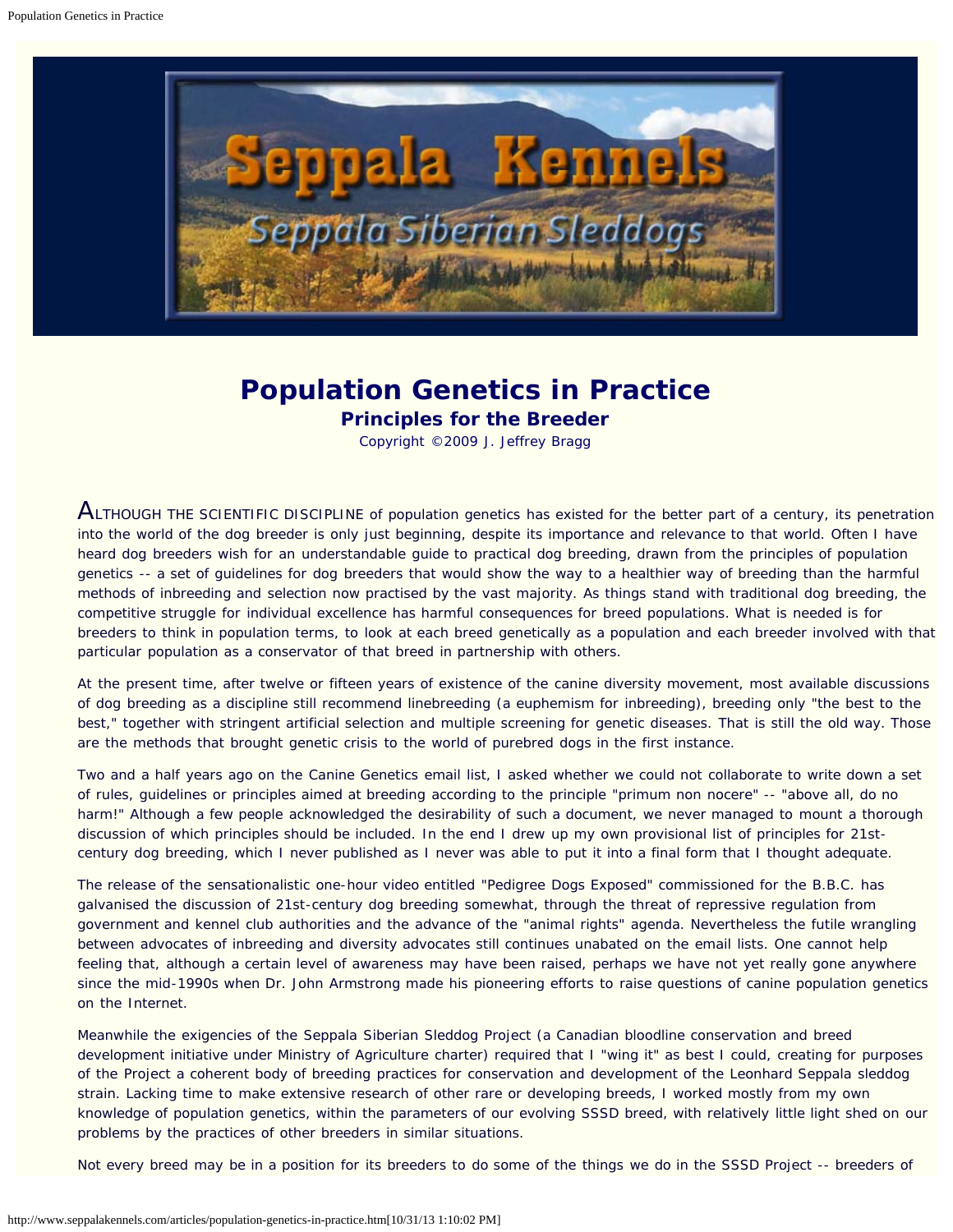Chinooks, for example, cannot avail themselves of landrace stock from the "country of origin" of their breed, both because the breed is synthetic in origin and because its original component canine strains are not completely known. With the strong caution, then, that not every single measure here recommended may be possible or appropriate for all other breeds, for every situation, or for any given breed other than the Seppala Siberian Sleddog, I offer for consideration the following guidelines drawn from my own limited knowledge and experience.

Please realise I do not say that you (as an individual dog breeder) must necessarily do any or all of the things discussed in the following paragraphs. Still less would I wish to see any such guidelines imposed by government as laws or regulations upon the dog breeding community; I do not feel that breeders can be coerced to breed healthier dogs. I do suggest that if you are concerned about inbreeding, inherited illnesses, and lack of genetic diversity, you might wish to consider implementing some of the following principles whose observance we have found useful in the Seppala Siberian Sleddog Project.

## **Maintain Balance of Sires and Dams**

Breeders should make a great effort to maintain a reasonably equal numerical balance of sires and dams; it is unwise consistently to use fewer individual sires than dams. The so-called "popular sires" syndrome, in which a small number of elite show or trial winners sire grossly disproportionate numbers of progeny in a breed population, has received much discussion and attention. What may not be so well realised is that this selfsame syndrome is repeated in miniature in most kennels, where one or two of the "best" males cover all the bitches, sire all the litters. (How often has one heard it put forth, and not only by novices, that "the best males should sire all the litters!") Any significant imbalance between the number of sires and dams automatically restricts the effective breeding population. In order to avoid such needless reduction, just as many individual males as bitches should contribute to the population; this holds true whether we speak of the breed population as a whole, or of the population within a single kennel.

#### **Eschew Incestuous Matings**

As controversial as this advice may still be, I nevertheless advise the breeder to do no incest breeding whatsoever (even if you would rather call it "linebreeding" or inbreeding). Just about all purebred dog breeds demonstrate serious and sustained inbreeding when the full known pedigrees are considered. There is little excuse for inbreeding to be continued in the first four generations of pedigree if it can possibly be avoided. Matings of related individuals closer than cousins ought never to be contemplated unless that should become absolutely necessary to prevent loss of a rare bloodline. That means: (a) no brother/sister matings, (b) no father/daughter or mother/son matings, (c) no half-brother/half-sister matings (i.e., sire and dam share one parent in common), (d) no grandsire/granddaughter or grandson/granddam matings, (e) no uncle/niece or nephew/aunt matings. Why should a practice universally decried with respect to our own species be so common in dog breeding? The principles of genetics are the same no matter whether humans, dogs, or other species are considered.

That does not mean that first-cousin matings (sire and dam have different parents but the same grandparents) are okay or recommended, either; it is simply a case of having to draw the line somewhere, at a given degree of consanguinity, in order to say "anything closer than this is quite beyond the pale and should not even be considered." (Otherwise excuses will inevitably be found even for full-sib -- brother/sister -- matings.) If the available pedigree diversity within your own breed allows you to draw the line further out, so much the better.

Inbreeding cannot be practised with impunity, without consequences. Inbreeding depression may not be dramatically visible to most breeders, but that is only because it is subtle, incremental and widespread. It is a proven fact that longevity, reproductive success, and the immune system are all negatively affected by even "moderate" degrees of inbreeding. Survival fitness has already been compromised in many breeds. For breeders blindly to continue down the path to destruction whilst telling themselves that they are merely "fixing type and exposing undesirable recessives" is inexcusable.

## **Understand and Monitor Coefficient of Inbreeding**

To avoid frankly incestuous matings within the first three generations of pedigree is not sufficient in and of itself. The Coefficient Of Inbreeding (COI) must also be monitored, preferably over ten generations of the known pedigree, with a view to keeping it as low as possible. To calculate COI over more than two or three generations requires the use of computer software such as CompuPed, Breeder's Assistant, BreedMate, FSpeed, etc., in conjunction with a reliable breed database. It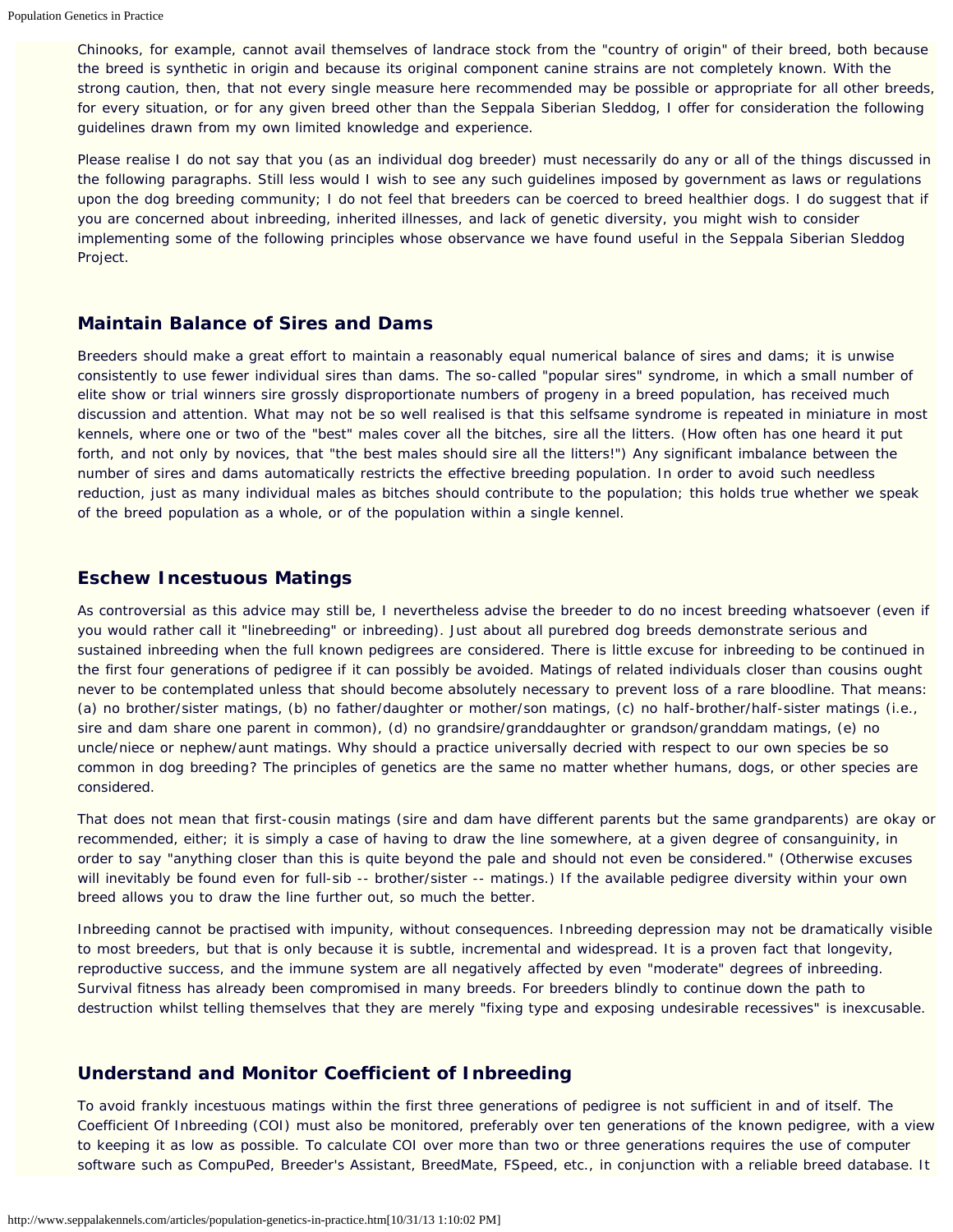cannot be done easily or accurately without computer assistance; fortunately a good number of applications are available that meet the purpose.

These days every breeder should understand clearly what Coefficient of Inbreeding is and just what it tells us. Unfortunately that is still far from the case. Wright's Coefficient of Inbreeding (the only scientifically acceptable version, though there is at least one specious version in popular use) represents the statistical probability that the alleles contributed by sire and dam at any given gene locus will be identical by descent . It may also be regarded as the percentage of multi-allele genes that are likely to be homozygous by descent for a particular mating. Therefore COI is the principle measure of the degree of inbreeding and its effects on the genome.

To calculate a four to six generation COI only gives a false sense of security; usually such a COI fails to tell the whole story and the ten-generation COI will be found to be dramatically higher. Many popular writers, of whom Dr. Malcolm Willis is probably the best known, speak as apologists for inbreeding at one moment, at the next moment attempting to assure us that the average COI in most breeds is quite low. That is simply not the case. In the first place, a true average COI for an entire breed is not easy to determine. People assume that such things are known, but they are not, because the requisite research simply has not been performed. But the assertion that the COI in an "average pedigree" is something on the order of four to six percent is ludicrous, something that can be disproven readily by anyone with a breed database and one of the above mentioned pedigree software applications. The four to six percent contention, when examined, will usually be found to be supported by pedigrees of four or five generations only. Such calculations fail to take into account the background inbreeding inherent in the breeding history of every dog breed; ten generations is the generally accepted standard for comparison. In some breeds even ten generations may not tell the complete story and whole-pedigree COI will need to be examined before breeders can truly know where they stand.

Another specious argument often voiced is that "inbreeding should be defined as any mating in which the COI is higher than the overall average for the breed." This is an unscientific and somewhat circular definition. It is ridiculous on the face of it, as COI is not a static measurement but a dynamic one, a new story each time a new sire is mated to a new dam. As mentioned, the average for most breeds is not known. Moreover, distinctly different "average" levels may obtain in different sectors of some breeds (as, for example, show dogs, working dogs, and pet stock). In any case, inbreeding is never defined by reference to a population; it is always a function of the relationship between the sire and the dam of a litter or an individual. Inbreeding exists when genes held by both the sire and the dam of a litter are identical by descent. It is certainly a truism that all present-day dog breeds are "inbred," or, more accurately, that inbreeding has occurred consistently throughout their history. That is why we have acute problems with genetic diseases in our dogs. For that very reason, one of our major objectives ought to be to lower the average COI of every breed by reversing the inherent bias of our present system towards inbred matings. But to speak of an "inbred population" is at best shorthand. Inbreeding has meaning only with reference to a specific mating. It results in an increase in homozygosity (and a corresponding decrease in diversity) which is the permanent effect of the inbreeding.

In a purebred dog breed COI can hardly be too low; almost always it is far too high! It is safe to say that most breeders are totally unaware of their own dogs' Coefficients of Inbreeding. Ignorance is no excuse. COI is the best tool the breeder has to assist in the conservation of genetic diversity. Without it he stumbles in the dark down the slippery slope to canine genetic depletion.

## **Pay Attention to the Trend in COI**

It is impossible to recommend an arbitrary figure for maximum allowable percentage COI, as the situation of each breed is likely to be different. Probably anything greater than 5% constitutes a threat to genetic health, yet to set the bar at 5% would be virtually impossible in many breeds. It is easy to point to specific individuals in numerous breeds with COIs of 70% or more, but in many breeds it would be a real challenge to discover examples of less than 5% COI. There are breeds in which breeders would have to make great efforts to obtain COIs as low as 20%; in at least a few breeds 20% would be alarmingly and needlessly high.

Breeders should at least endeavour to grasp what the average 10-generation COI level probably is for their breed, at any rate in bloodlines with which they are familiar, and to seek to keep their own breeding well below that level! Otherwise the COI will continue to increase indefinitely, steadily, year by year.

One should take care that the COI trend in one's own breeding is never upward, but always either downward or at worst neutral. This is done by averaging the individual COIs of sire and dam (add the sire's COI to the dam's COI and divide by two) and then comparing this average with the COI for the trial mating or litter that would result from mating those two individuals If the litter COI is higher than the average of the parents, then obviously you are increasing the overall level of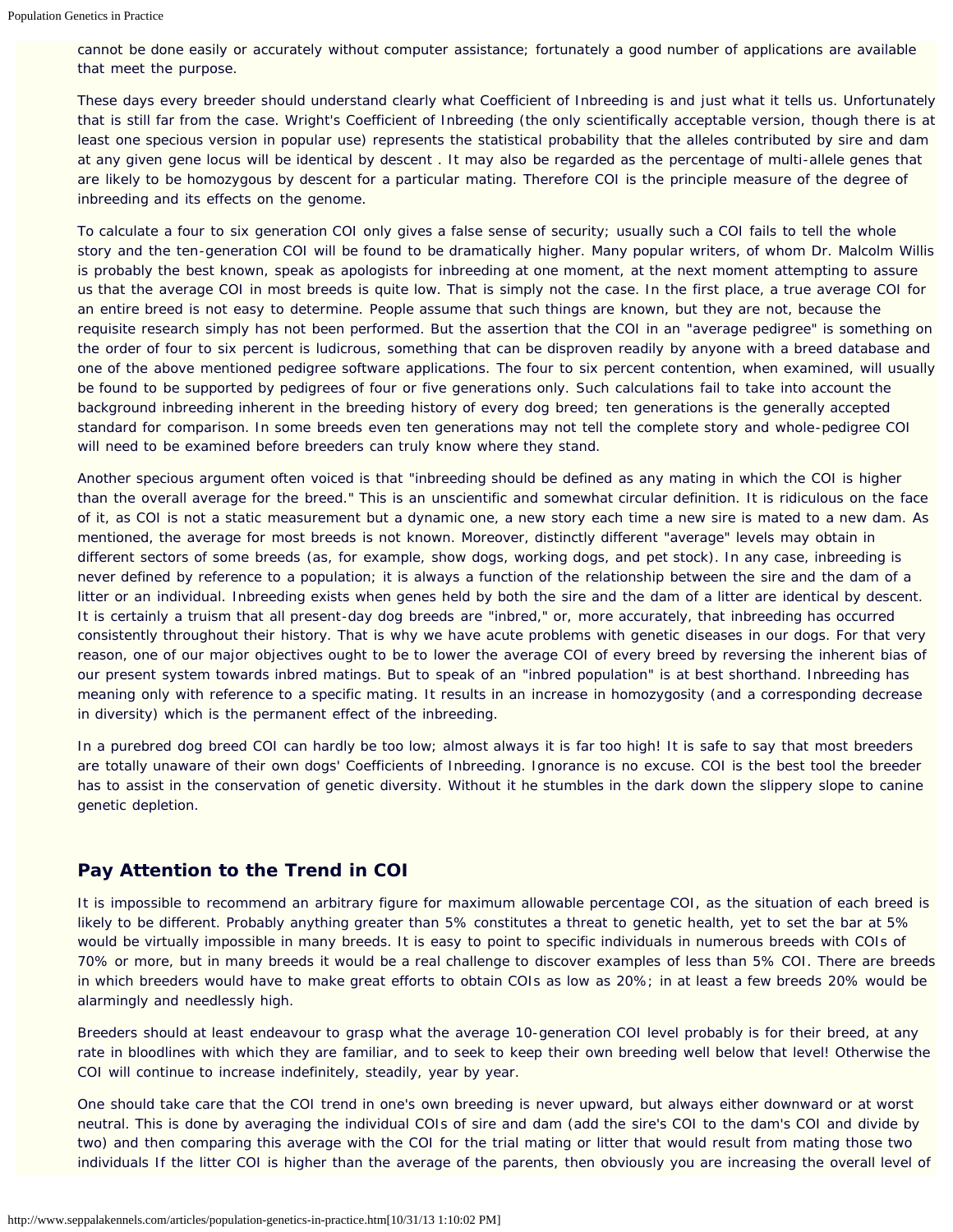inbreeding by performing that mating; ordinarily the greater the positive disparity between the two figures, the more the mating should be deprecated. (This rule of thumb has distinct limitations, though. When a low-COI bloodline or a frank outcross is being integrated with an existing high-COI bloodline, it may still be quite desirable to perform matings in which the mating COI exceeds the parental average, since the end result will still be a desirable increase in diversity for the high-COI subject bloodline.) Conversely, a litter COI lower than the parental average is desirable. As far as I know, despite some claims to the contrary, there is no danger in an abrupt decrease in litter COI from parental levels.

You may also wish to look at the same data from a different perspective by calculating (with the same pedigree software) the Coefficient of Relationship (RC) when examining trial matings, the more easily to ascertain which of two or more alternative matings has the least-related parents.

## **Calculate Number of Unique Ancestors**

A deep and reliable breed database, used in conjunction with a pedigree and COI application such as Breeder's Assistant or BreedMate, is a basic tool to explore COI and trial matings. That is far from its only use, though. The database and pedigree application should also be used to study the number of unique ancestors in the known pedigree. By that I mean the number of actual individual dogs showing in the full pedigree, as against the number theoretically possible in each generation; invariably the number of actual ancestors will be radically smaller than the number theoretically possible. Next you should determine the number of ancestors in common between sire and dam, and finally the number of ancestors unique to each parent. These figures are useful to assess the potential diversity of a projected mating and will tell you more than the simple COI (which, after all, is only a percentile probability figure predicting the likelihood that alleles at the same gene locus contributed by the sire and dam will be identical by descent). One of the best guides to the probable genetic diversity available in any particular mating is the number of ancestors not common to both parents. You will find that this tool dramatically points out genetically impoverished matings, and conversely that it easily isolates matings that are markedly superior from a diversity standpoint. This technique is one of the most valuable tools in actual practice, yet few make use of it.

Actual numbers of unique ancestors will vary from one breed to another, particularly in response to the depth of known pedigrees. It is of little use without a complete breed database; pedigrees in which some lines have not been researched beyond the usual four generations will distort results.

## **Know the Genetic Load but Don't Obsess About it**

By "genetic load" we mean the total complement of genes within a population that can negatively affect the fitness of individual animals. Some of these genes are known; many remain poorly understood or unknown. The breeder should at least be well aware of genetic problem areas within the breed. Some will be breed-specific (syringomyelia in Cavalier King Charles Spaniels, the purine metabolism defect in Dalmatians); more will be common to most or all canine breeds (epilepsy, canine hip dysplasia) but in some breeds may be associated with particular bloodlines.

Breeders are told that to produce animals with genetic defects marks them as "bad breeders," so they tend not to share information about such defects. They are also told that their objective should be to "eliminate" these genes, which is used as justification for inbreeding and expensive screening programmes. This kind of advice builds up an obsessive attitude towards genetic load. People spend endless time discussing specific defects, individual animals, screening programmes and the like, whilst ignoring the true causes of genetic disease.

It is unlikely that canine genetic load can be effectively eliminated, at least at the present stage of genetic knowledge. Not until the functions and interactions of all genes in the dog genome are fully known, and gene surgery commonplace, would that become a real possibility.

It is therefore important that breeders share knowledge about genetic load within their breeds, so that they can avoid unfortunate breeding combinations. Authors such as Malcolm Willis and Jerold Bell insist that outbreeding "covers up" recessive defects. Indeed it does and indeed it should! That is exactly what nature itself does, and no one criticises natural evolutionary processes or recommends that natural populations should be inbred instead of mated naturally. The fact that inbreeding "exposes" recessives is not necessarily helpful, because in most cases it is impractical to remove or "eliminate" the "defect" genes. Rather, breeding should be guided in such a way as to avoid reinforcement of known recessives whilst maintaining genetic diversity in the population.

Screening and selection can never succeed as a strategy for the "elimination" of genetic disease. As one defect is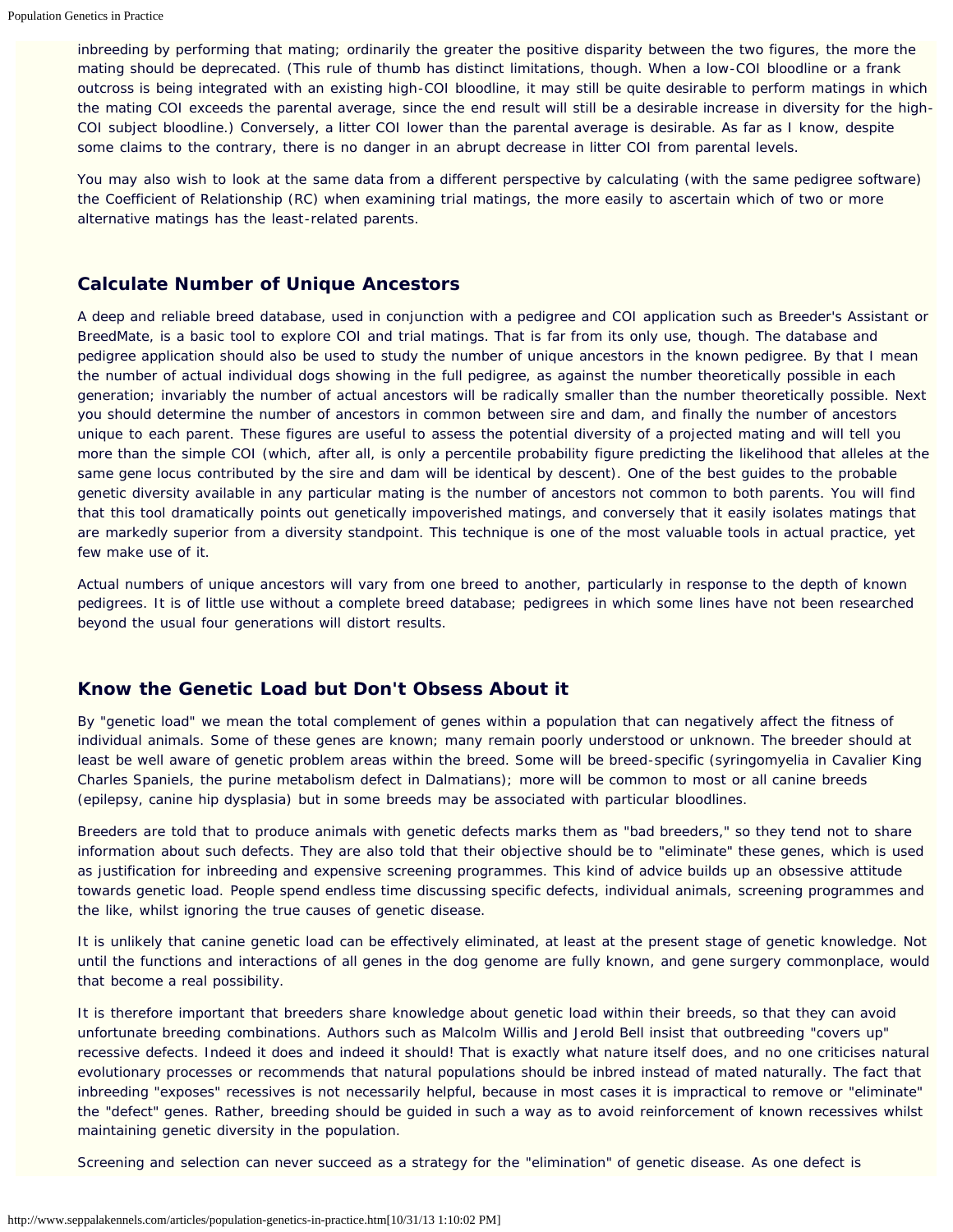eliminated, others will be reinforced, and the latter state of the breed will be worse than the former. The genetic load must be known, tolerated and managed; to obsess about its elimination will lead only to disaster.

## **Use Pedigree Analysis**

Every breeder should also carry out in-depth pedigree analysis for each prospective mating, listing the major ancestors on which inbreeding occurs in that mating, noting the number of occurrences and the generation number of each occurrence. This analysis should be carried back for at least six ancestral generations, ideally for eight. This practice will alert the breeder to undesirable "pile-ups" on key animals and therefore to potential genetic problems (where these are known to be associated with such individuals) in the planned mating. This can be done entirely without computer software. However, an alternative or supplementary approach is to use the "percentage blood" function of pedigree software such as Breeder's Assistant. The percentage blood function, in contrast to COI, illustrates just where in the pedigree major inbreeding problems may be occurring, whether just in a handful of key animals, or more broadly throughout the entire pedigree.

#### **Conserve Sire and Dam-Line Diversity**

There are two unique points of canine pedigree diversity that are not always paid much attention. These are the topmost and bottommost lines of the pedigree -- the tail-male or sire-line and the tail-female or dam-line. They represent unique genetic content, held by the mitochondrial DNA and the sex chromosomes, much of which is transmitted only by those pedigree lineages. Given the intense preoccupation among breeders with both stud dogs and brood bitches, what I am going to say may seem surprising: diversity in sire and dam lines is often quite scarce in purebred dog genomes.

In the case of the Siberian Husky (one of the breeds most familiar to me) there are two major founder sire-lines and two major founder dam-lines, along with perhaps one or two others that are well on the way to extinction. I have every reason to believe that most other breeds are in similar case, due largely to hazard, simple chance. Since these lines are not consistently scrutinised and conserved by breeders (because they are unknown if the breeder has not researched the pedigree all the way back to breed foundation), they are subject to changes in the frequency of their occurrences, exactly similar to the changes in gene frequency that occur due to random drift. Most breeds begin with a fair number of unique sire and dam lines. But some drift into prominence and others into obscurity, scarcity, and finally extinction.

These lines are important, particularly the dam-line with its association with mitochondrial DNA. This kind of DNA is held outside the cell's nucleus, in the cell mitochrondria within the cytoplasm. Since the spermatozoon has no mitochondria it plays no part in the transmission of mitochondrial DNA, which is inherited only from the dam. Mitochondrial DNA is directly involved in energy metabolism and is therefore vital to performance in working dogs.

The breeder should know the available unique sire and dam-lines in her breed and within her own kennel, and should make every effort to conserve them. That means ensuring that the sons of sires contribute to the next generation, likewise the daughters of dams. It is all too easy to neglect this vital point. Loss of tail-male and tail-female lines within kennels leads quickly to their loss within breed populations.

## **Practise Assortative Mating**

If the breeder should wish to emphasise or fix greatly desired traits, she should consider the use of assortative mating (mating unrelated parents who are phenotypically similar for the desired traits) instead of inbreeding. Assortative mating is much less dangerous than inbreeding and will accomplish much the same ends. It should be obvious that to breed "like to like" for given desired traits will tend to yield more of what is desired, but if the parents are not closely related, there is a greatly reduced chance that other unconsidered traits will be unknowingly reinforced by such matings.

#### **Maintain High Generation Time**

Genetic losses occur infallibly with almost every generation of purebred dogs. This happens through a variety of causes - random drift, from too few progeny contributing to the next generation, from the inbreeding/selection cycle, bottlenecking, etc.. For that reason, the fewer the intervening generations between foundation stock and current stock, the less genetic diversity is lost. Breeders should therefore maintain a high average generation time (age of the sire at mating plus the age of the dam at mating, divided by two) for each litter produced: four years should be considered an appropriate minimum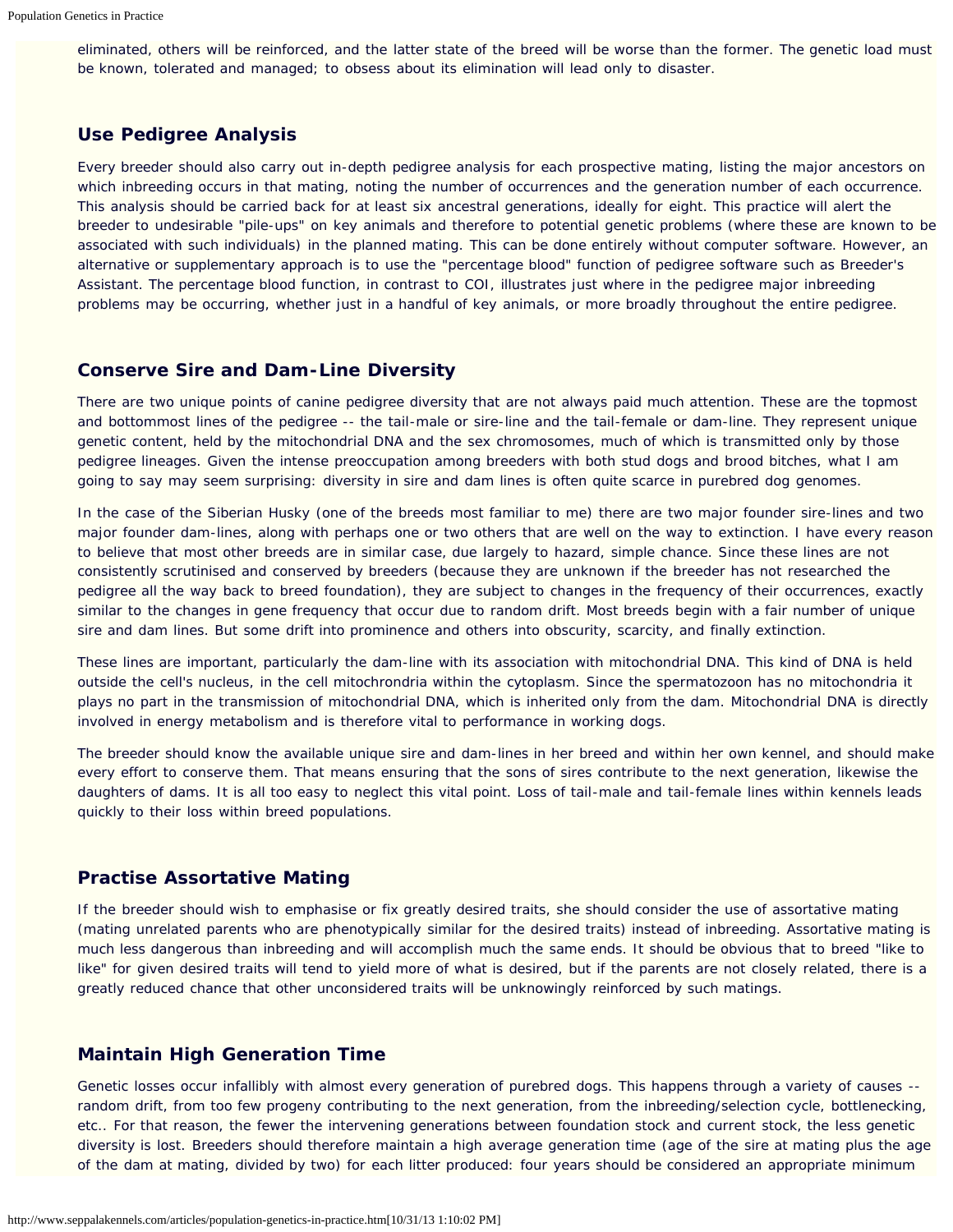floor level, five or six is better. It is helpful to calculate a running average generation time for your kennel throughout its history, by keeping a grand average of the average generation times of all litters produced.

Far too little attention is paid to generation time by breeders. Many flagrantly disregard the question. How often have we seen the bragging advertisements in dog magazines: "CHAMPION (subject to CKC confirmation) Frou-Frou, finished from puppy classes at 10 months! Offered at stud to approved bitches only. Puppies from Ch. Frou-Frou are eagerly awaited next month!" The dog that is capable of finishing a title at ten months of age may turn out to be anything at all when mature; to mate such a dog at less than one year of age is breeding blindfolded. Often serious genetic diseases do not manifest until three or four years of age. To maintain a high average generation time gives the breeder a distinct advantage when it comes to producing healthy stock, and makes breeding results more predictable, as well as minimising generational losses of genetic diversity.

## **Avoid Repeat Breedings**

Many kennels make a routine practice of repeating favourite breedings over and over again. Do not always use the same sire for a particular bitch (or vice-versa)! Take care to maintain diversity in your matings. Endless repetitions of the same matings greatly reduce the available breeding combinations both within the individual kennel as well as for the breed at large. This principle would seem quite obvious on the face of it, yet how many people ignore it as soon as they find a "nick"!

## **Ensure Sibling Contribution**

The breeder should strive to ensure that at least two of every litter (unless it should happen to be one of those litters that really had best be forgotten) contribute to the next generation; half the litter should be the ideal, though perhaps a difficult one to maintain. In every instance in which only one progeny from a given mating contributes to the next generation, automatically and infallibly half of the available genetic diversity in that line is lost permanently! If two progeny contribute the theoretical average loss is reduced to 25%, still less if more littermates contribute. This single point is a major source of losses of genetic diversity among purebreds, yet it often goes totally unconsidered by the breeder.

## **Monitor Fitness Indicators**

Breeders should not fail to monitor key indicators of survival fitness in their canine stock. These are nestling viability, absence of stillbirths, birth weights, fertility (percentage of successful matings), fecundity (average litter size compared to the norm for your breed), survival to adulthood, and longevity; be sure that your breeding programme does not trend toward the reduction of any of these.

## **Attempt Founder Balancing**

It may be valuable to attempt to balance the relative contributions of founders (where possible and appropriate), particularly subsequent to founder events or genetic bottlenecks. This is routine practice in zoological park captive-breeding programmes, yet virtually unheard of in a canine context. "Founder" is a not an absolute, but rather a relative term. If a breed has a long pedigree history with original breed foundation stock at thirty or more generations remove from current stock, it may well prove impossible to balance the contributions of the original breed founders, whose relative contributions may already be set in stone for all practical purposes. But founder events tend to occur repeatedly within the history of a breed, not only when the stud book is first opened. Bottlenecks occur with dismal regularity. At least the breeder can pay attention to the most recent founder set that is clearly identifiable, attempt to prevent the loss of individual bloodlines that are seriously under-represented, and seek to balance the relative contributions. Clearly this is no simple matter and to suggest that it be applied consistently may be a counsel of perfection. At least it is one more possible tool in the breeder's armoury against diversity losses.

## **Consider Outcross Matings**

The great majority of dog breeds have been bred within a completely closed studbook for sixty to a hundred years or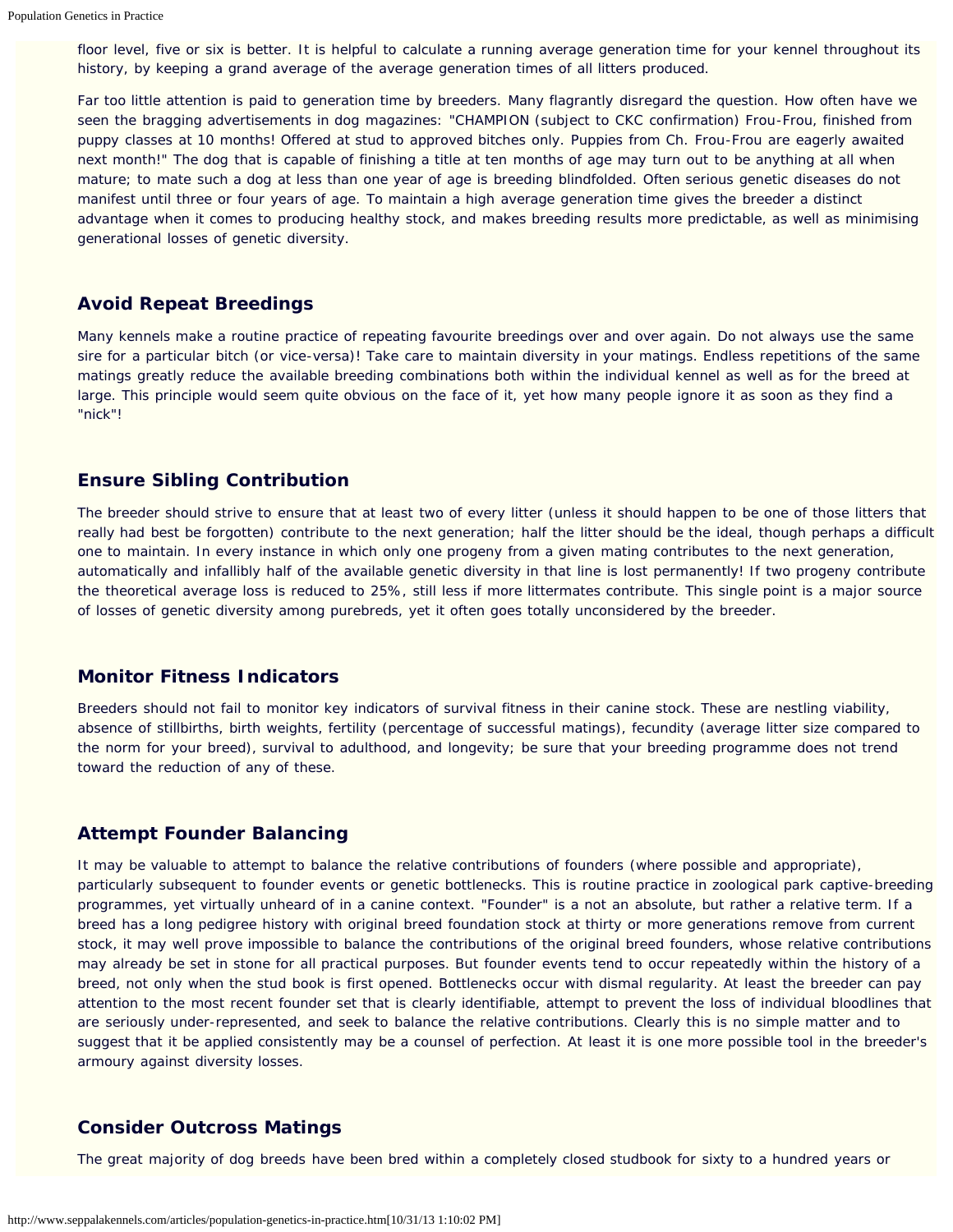longer, with little or no fresh genetic input throughout the entire period from breed foundation to the present. In most cases the stud book was opened for a year or two, a small number of founders, often closely related to one another, were registered, and the stud book was then closed. Thereafter, only dogs descended from the founders could be registered. And for those sixty to a hundred or more years, artificial selection, random drift, bottlenecking and other forms of attrition took their toll of whatever genetic diversity was present in the founder group. It is exactly as though a bank account had been established with a single initial deposit (the genetic diversity of the founders), with no further deposits permitted; meanwhile bank fees and direct debits (diversity losses from drift, selection, etc.) chiselled away at the balance. It is a sure and certain recipe for bankruptcy.

Similarly, many individual bloodlines have been treated in exactly the same way, bred in relative genetic isolation from other bloodlines -- except that in this case additional deposits are at least allowed, in the form of bloodline outcrosses. Therefore each breeder probably ought to consider the desirability of locating and using a true outcross within his or her own breed (unrelated to one's own stock for at least ten to fifteen generations) at least once and to integrate the resulting progeny into one's kennel bloodline.

This cannot be done uncritically, outcrossing just for the sake of outcrossing. Some bloodlines might be an outcross to your own line, yet be worthless for the purpose. Generally, lines that come from the same ultimate foundation, but contain less diversity because they have been bred in a closed stud book for more generations, or have been heavily selected for cosmetic traits, will tend not to yield useful results.

If there is any possibility whatsoever to import unrelated stock from a breed's country of origin, one ought seriously to consider doing just that. This is mainly possible in the case of landrace breeds, in which an autochthonous regional population remains in the country of origin, independent of exported stock that may have become a registered breed in other countries. Examples of such situations would be the population of desert-bred coursing sighthounds in the Near East, relative to the Saluki breed in Europe and North America, or the relict populations of autochthonous arctic spitz-type sled dogs relative to the modern Siberian Husky, Alaskan Malamute, Samoyed, et al.

It would be difficult to overestimate the genetic value of a single import animal, unrelated to the registered breed population for scores of generations but stemming from exactly the same fountainhead. This I would term the Holy Grail of the diversity breeder -- the ideal controlled-outcross situation in which an immediate significant increase in healthy genetic diversity may be obtained at little to no cost in terms of breed type and purpose. (That the Canadian Kennel Club rejected this option for the Siberian Husky in 1994 demonstrates, I believe, the true extent to which the umbrella all-breed registries represent an obstacle to genetic health and true breed welfare and improvement.)

In cases of small, highly-inbred populations for which there is no landrace resource, it may become necessary to consider an outcross or outcrosses to similar breeds to relieve inbreeding depression and restore healthy genetic diversity. If so, this ought to be faced squarely and proactively by the breed club concerned and breeding subsequent to the breed outcross should probably be a collective endeavour, shared for purposes of more thorough integration and to reduce the work-load on any one breeder -- because, no question about it, the integration of a breed outcross is a major task that can hardly be undertaken alone by the average breeder. (The Backcross Project in the Dalmatian breed was an excellent example of a breed outcross well-purposed and superbly integrated; but the reaction of the breed club was deplorable.)

## **Monitor Population Growth**

In the case of small, developing breed populations, it should be regarded as important to monitor and control the growth in number of the population such that there is steady expansion of the population within the limits of breeders' kennel capacity and the demand for progeny. Growth by fits and starts, with periods of rapid overexpansion followed by sudden cutbacks or population collapse, is very bad for genetic health. It is difficult to impossible wholly to avoid population bottlenecking, but its existence and ever-present threat should be recognised. To whatever extent may be possible, breed clubs and individual breeders should do what they can to ensure smooth, steady population expansion and to minimise cutbacks and consequent genetic bottlenecking.

## **Seek Balanced Traits**

One ought always to evaluate breeding stock for balanced characteristics: health, vitality, temperament, working ability, intelligence, structure, type. Breeders should aim to maintain the balanced characteristics of a total dog, not just to produce winners at dog shows, field trials, races, etc. An all-round, balanced dog will be a much better hope for the future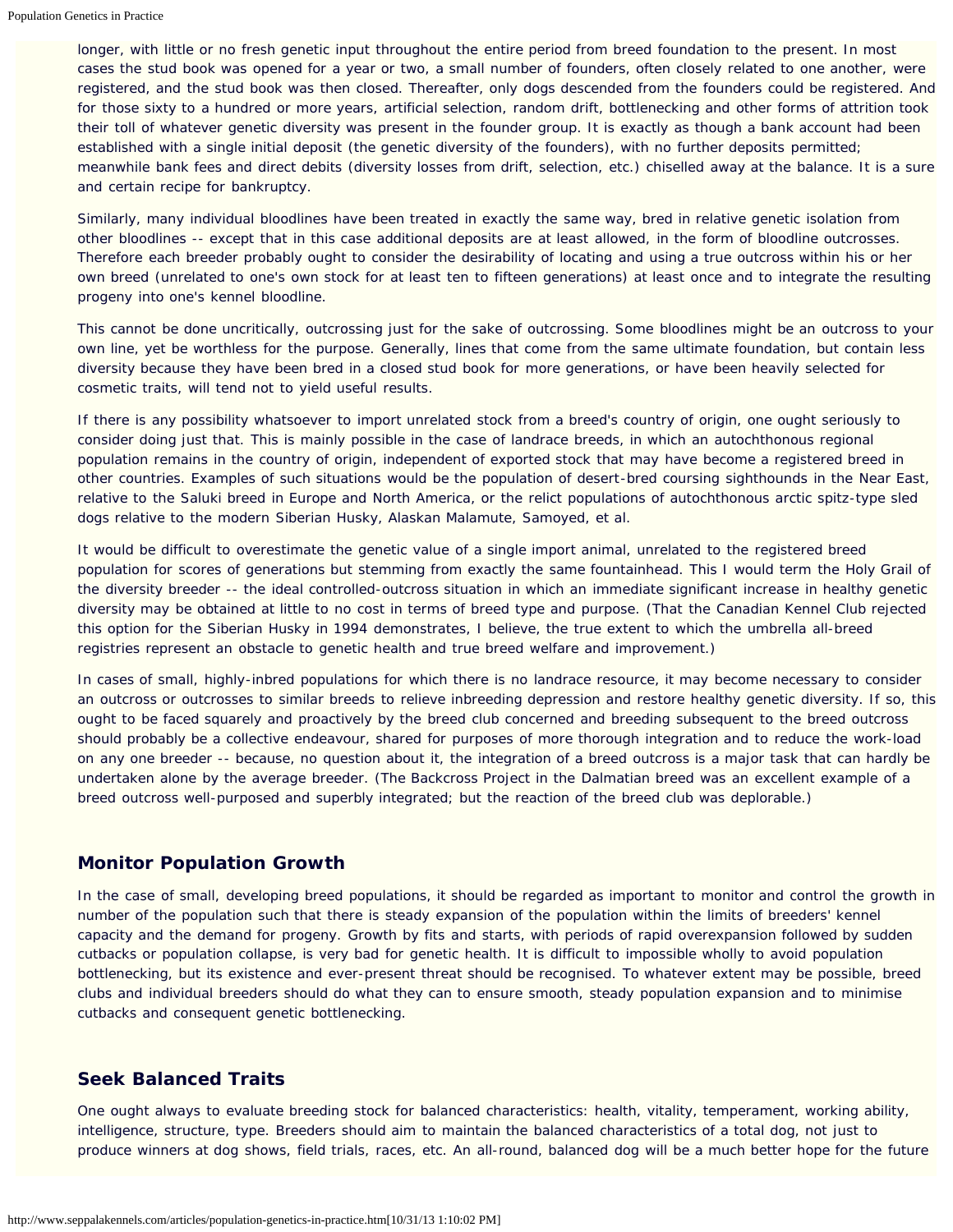than a highly-selected, over-bred animal thought to be "best" due to its possessing exaggerated traits in one or two areas, whether it be a "perfect head," a showy gait, a faster racing speed, or whatever. First, every individual needs to be a good dog, and that should come ahead of specialised breed considerations.

## **Avoid Unfit Breeding Stock**

It ought not even to need saying -- but in these days in which extensive, heroic and expensive veterinary measures are routinely used to save otherwise doomed animals, it does need saying: the breeder ought never to breed from dogs that would not be alive but for such interventions (excepting, of course, survivors of physical injuries). It should be obvious that if we circumvent the operation of natural selection, many of the animals that we use for breeding purposes are likely to pass on various genetic weaknesses.

## **Avoid Reproductive Technology**

Breeders should also consider whether it is in their breed's interest routinely to use elaborate reproductive technology to produce litters. These days various and sundry technical means are available which circumvent natural mating and whelping. Some breeds, indeed, cannot either mate or whelp a litter without veterinary intervention -- already! If we use artificial insemination and hormone assay to effect mating combinations that cannot be brought about by natural mating, along with routine C-section to deliver litters, we may rapidly find ourselves in the position of having created strains that cannot reproduce naturally without technological support. We should also consider whether it is really a good thing to freeze the semen of outstanding males and thus extend their breeding life decades into the future; this practice seems to be universally approved, while no one appears to have examined the effects such extension of the influence of individual stud dogs might have on breed genomes. If the "popular sire" syndrome constitutes a serious risk factor, frozen semen can only ramp up the risk level another notch.

#### **Restrict Artificial Selection**

Restriction of the use of artificial selection may really be the most important principle of all, and the most difficult for the vast majority to accept. Breeders really should avoid all extremes of artificial selection! When one comes to consider the problem of lost genetic diversity, inbreeding by itself is less than half the story. The hard truth is that breeders' selection itself is just as great a culprit, if not worse. Inbreeding and selection combine in a cyclical fashion in the dog world, to cause the systematic depletion ("depauperisation" to the geneticist) of purebred genomes. From the professional geneticist's standpoint, present-day purebred dog breeds are virtually all depauperate to a significant degree, therefore lowered in fitness, vulnerable to genetic disease and inbreeding depression. This situation is due to excessive artificial selection more than any other single factor.

When this goal is discussed most breeders react with dismay, asking "but how else can we set type?" If "type" has not already been "set" in breeds held within closed stud books for the better part of a century, then it never will be set. The truth is that selection is now used by dog breeders to create bizarre exaggerations of type, often unhealthy in themselves to the dogs. (Some examples, such as the nearly muzzle-less Pekingese, the respiration-challenged Bulldogs and the cerebrally-deformed Cavalier King Charles Spaniels, are already notorious in the dog world.) The desire for a cookie-cutter "consistency of type" causes healthy genetic diversity to be discarded intentionally at an alarming rate. (An example of this desire is the person who declared at a Chinook specialty show that he saw at least five different types represented there, and that "they had better get themselves a geneticist or they will never have a standard type." The Chinook is a working breed with a dangerously low population and a perilously narrow genetic base; the kind of diversity that engendered that comment is hardly to be deprecated in such circumstances.)

We hear endless discussion about inbreeding and its evils, and rightly so; yet we hear very little about the dangers of sustained extremes of artificial selection, which are if anything yet more dangerous than inbreeding. Together these two factors become an engine for the destruction of genetic diversity. People's constant obsession with having the "best" dog and with "breeding only the best to the best," whether in dog-show terms, in dogsled racing, or whatever, creates a situation in which the best is definitely the enemy of the good. The endless repetition of the inbreeding/selection cycle in the quest for a dog that is better than last year's best, has systematically stripped away most of the healthy genetic diversity from today's purebred dogs. Stringent, sustained selection for cosmetic ideals (shape, number and intensity of the Dalmatian's spots; shape and chiselling of the poodle's muzzle; subtleties of colour and markings in an endless series of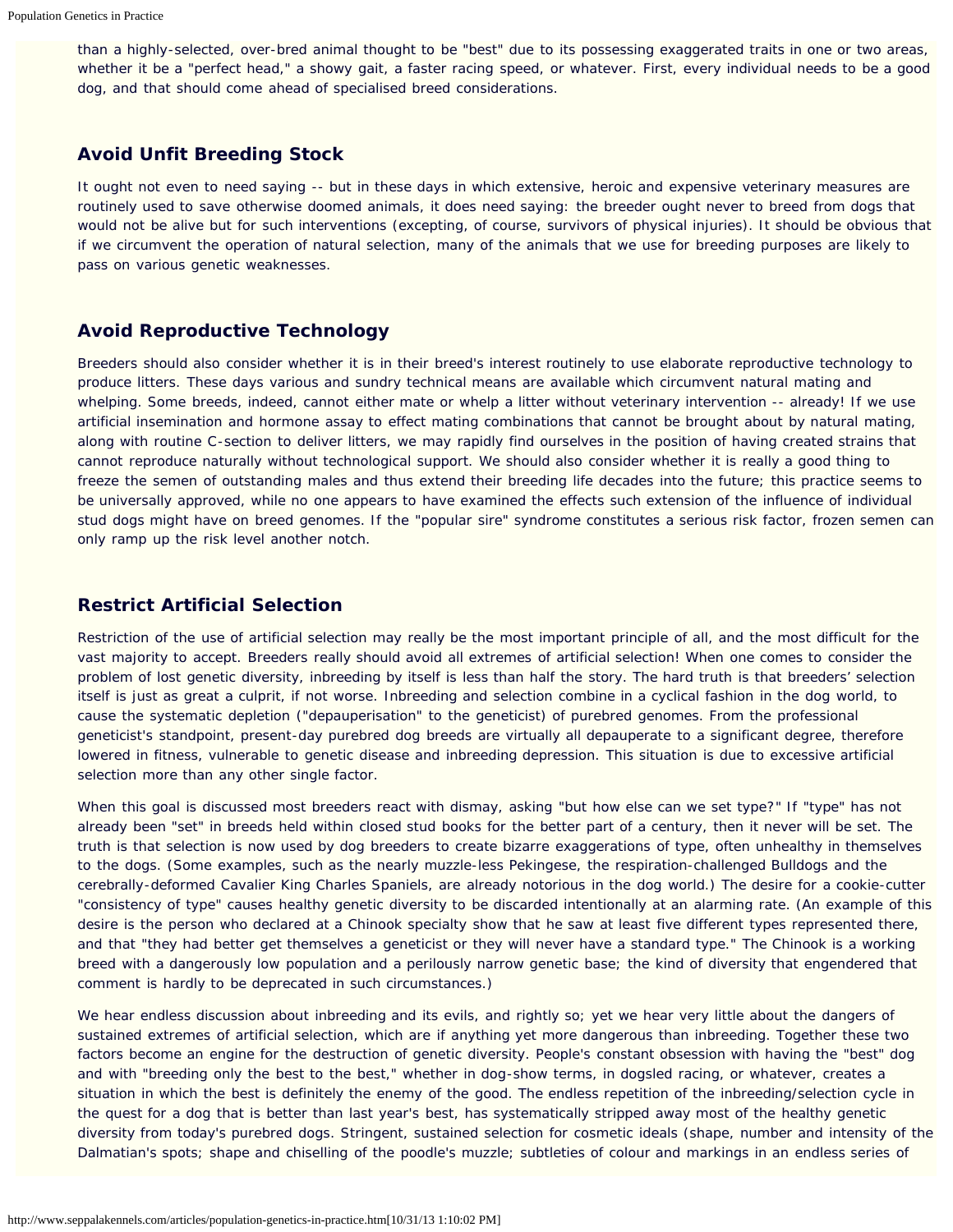breeds) or narrow ideals of performance or athleticism (top sprinting speed in racing greyhounds or racing sleddogs) have for many decades taken absolute precedence over breeding to provide the kind of "genetic outfit" that will allow the dog to be healthy and hardy.

Now that canine diversity has been stripped to the point that homozygous recessive "defect" genes are everywhere apparent, the dog fancy proposes to remedy the situation by embarking upon a new level of elevated selection, armed with DNA marker testing to enable the wholesale "elimination" of "defective" genes. This new wave of super-selection on top of the already extant depauperisation may well become the killer wave that will sink the ship of purebred dogdom, AKC, CKC, and The Kennel Club with it. DNA testing has become a growth industry. This all may be more about corporate profits and grant money, than about canine genetic health. It is up to breeders to have the common sense to realise that what is being proposed is a losing game, that already depauperate purebred breed genomes will not support further massive artificial selection and the consequent wholesale elimination of yet more genetic diversity. The "defect" genes cannot be excised with a scalpel; many other genes that happen to reside on the same chromosomes will go right along with the defects, with totally unforeseeable consequences.

## **Conclusion**

In conclusion, let me say that, although this set of guidelines cannot be made into hard and fast rules or (worse yet) regulations -- because the situations of each individual dog breed and even each breeder are different -- yet I believe we all need faithfully to attempt to apply such principles as those discussed above, in order that our dogs may have long, healthy lives upon the earth. We have made them whatever they are today; we are responsible for and to them. We should therefore strive to be faithful and responsible stewards of the genetic heritage of our canine friends. In that way we may hope that our bloodlines will endure longer in the dog world, and in the end we may even be remembered as pioneer 21st Century dog breeders who strove heroically to correct the errors of the past in the light of better knowledge of population genetics.

**[SEPPALA KENNELS HOME](http://www.seppalakennels.com/index.htm) | [ARTICLES](http://www.seppalakennels.com/jeffreys-articles.htm) | TOP OF [PAGE](#page-0-0)**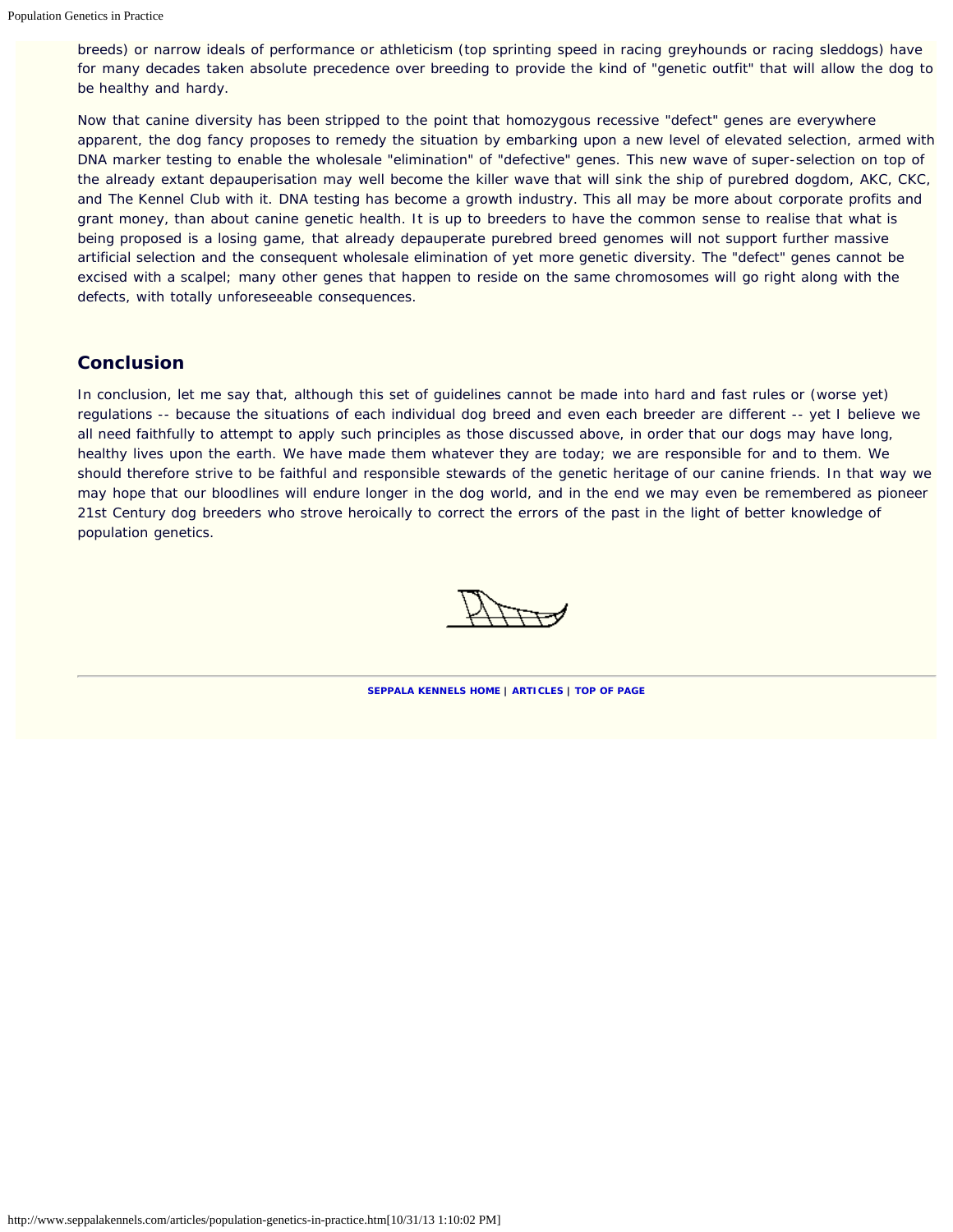<span id="page-9-0"></span>

## **Purebred Dog Breeds into the Twenty-First Century: Achieving Genetic Health for Our Dogs**

By J. Jeffrey Bragg 1996, Free public reproduction and distribution rights.



**J. Jeffrey Bragg Box 396 Rossburn, MB R0J 1V0 Canada**

## **What is a Canine Breed?**

WHAT IS A BREED? To put the question more precisely, what are the necessary conditions that enable us to say with conviction, "this group of animals constitutes a distinct breed?"

 In the cynological world, three separate approaches combine to constitute canine breeds. Dogs are distinguished first by **ancestry**, all of the individuals descending from a particular founder group (and only from that group) being designated as a breed. Next they are distinguished by **purpose** or utility, some breeds existing for the purpose of hunting particular kinds of game, others for the performance of particular tasks in co-operation with their human masters, while yet others owe their existence simply to humankind's desire for animal companionship. Finally dogs are distinguished by **typology**, breed standards (whether written or unwritten) being used to describe and to recognise dogs of specific size, physical build, general appearance, shape of head, style of ears and tail, etc., which are said to be of the same breed owing to their similarity in the foregoing respects.

 The preceding statements are both obvious and known to all breeders and fanciers of the canine species. Nevertheless a correct and full understanding of these simple truisms is vital to the proper functioning of the entire canine fancy and to the health and well-being of the animals which are the object of that fancy. It is my purpose in this brief to elucidate the interrelationship of the above three approaches, to demonstrate how distortions and misunderstandings of that interrelationship now threaten the health of all of our dogs and the very existence of the various canine breeds, and to propose reforms which will restore both balanced breed identity and genetic health to CKC breeds.

In order for canine breeds to fulfil their destinies effectively, the three distinct axes along which breeds are distinguished must have equal importance and consideration, otherwise serious problems arise. Breeds cannot be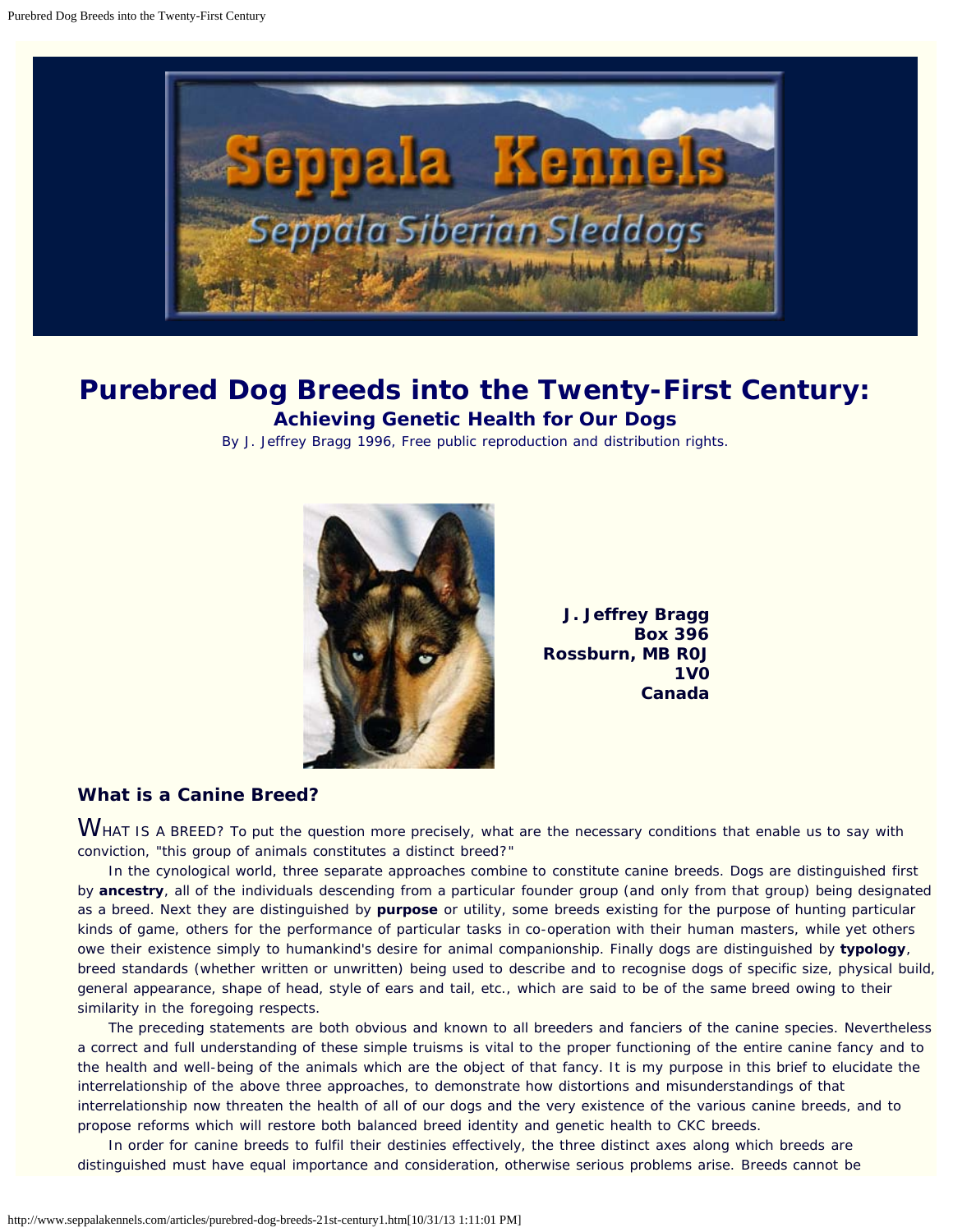distinguished by ancestry alone, by purpose alone, or by typology alone. Unless these three vectors of breed identity interrelate fully and co-operatively, the fulness of that identity is missing or marred. Unfortunately, this full and cooperative interrelationship is a rarity in our contemporary dog world. The criteria of ancestry are applied rigidly and mechanically; the criteria of purpose and utility are subordinated or not considered at all; the criteria of typology are applied in a highly exaggerated, obsessive fashion. The interaction of the three approaches is seldom considered and almost never is a sustained effort made at the integration of the three.

## **The Origins of Dog Breeds**

CANINE BREEDS come into existence in many different ways and their beginnings are very often shrouded in obscurity. Let it not be thought that the three or four hundred-odd dog breeds now extant are the only ones possible, or that there cannot be any more truly new breeds. Such is the genetic plasticity of the dog that there is no end to the possible unique variations of which the species is capable. New breeds are born and old breeds die periodically. The genetic transformation of the dog goes on ceaselessly, and for that reason it is impossible that any breed should remain frozen, with all its characteristics fixed and unchanging, for any appreciable length of time. It must be realised that canine breeds are manmade, created by artificial selection out of the endless diversity of the canine gene pool. Breeds must not be confused with species or even subspecies, which occur naturally under the influence of natural selection; dog breeds are only unstable manmade varieties which would not survive unchanged in the natural world without human management.

 An important characteristic of breeds is that they are created by breeders -- not by registries or protective organisations such as The Canadian Kennel Club. The origin and course of a canine breed is in the hands of its breeders, first, last and always. It is the business of cynological associations to facilitate and support the work of dog breeders and not vice versa. The purposes of the Animal Pedigree Act, under which CKC is incorporated, are the promotion of breed improvement and the protection of those who breed and purchase animals; such is the mandate of the Act and therefore of the Club (Animal Pedigree Act, Section 3(a,b) ). All else is secondary.

 Ordinarily a breed has already existed for an appreciable length of time before it reaches the point of becoming a recognised breed served by a registry. Nonetheless, the event of its "recognition" by a registry such as CKC is always a crucial one in the history of a breed. As things now stand, breed recognition is far more crucial (and ultimately damaging to the welfare of the animals) than it need be or ought to be, but more of that anon. First let us examine what is needed to start a new and unique canine breed.

FOUR ESSENTIAL CHARACTERISTICS usually distinguish the origin in the genetic sense of a new breed (as opposed to the discovery, popularisation and "recognition" of, for example, an autochthonous breed which may have existed in a particular region for a long time without connection to formal cynological structures). The first and most crucial characteristic is the **founder event**, in which a finite number of individual canines is chosen to contribute genetic material to found a new and unique canine population. They may all be quite similar, or they may be widely divergent one from another (as when Bulldog and Mastiff specimens were used to create the Bullmastiff breed). What matters is that a finite and sometimes quite small number of individuals are selected from the existing canine population and set apart so that their genetic material alone forms the gene pool for the new breed. That is in fact the next characteristic: **isolation**. If the founder group continues to exchange genetic material at random with the general canine population, a new breed will not result. Without genetic isolation of the new founder group, the differentiation that creates a new breed cannot take place. The logical consequence of this isolation is the next characteristic: **inbreeding**. If the founder group is of small or moderate size, such inbreeding cannot help but occur. Even if the founder group should be quite large, ordinarily those who guide the breeding which creates the new breed will find it necessary at some stage to employ a strong degree of incest breeding or inbreeding, to facilitate the weeding-out of undesired characteristics and the fixation of desired traits. Particularly if individuals of widely divergent type and physique are involved, inbreeding will be required to set up a stable genome in which random variability is kept within limits defined by the breeders. The final essential factor is **artificial selection**, since inbreeding alone will not serve to fix type characteristics and to eliminate unwanted traits. The breeders must select among the individuals produced in early generations so that only those displaying the desired characteristics are allowed to produce subsequent generations. Without the four factors of the founder event, isolation, inbreeding and artificial selection, new breeds ordinarily do not come into existence. These four tools are used to define a new genome which, hopefully, contains only the traits desired by the creators of the new breed and is able to reproduce itself, with its distinguishing characteristics, to a fair degree of stability and consistency.

## **The Healthy Continuation of Breeds**

PUREBRED DOGDOM is even now in serious trouble through a general failure to distinguish between what is necessary to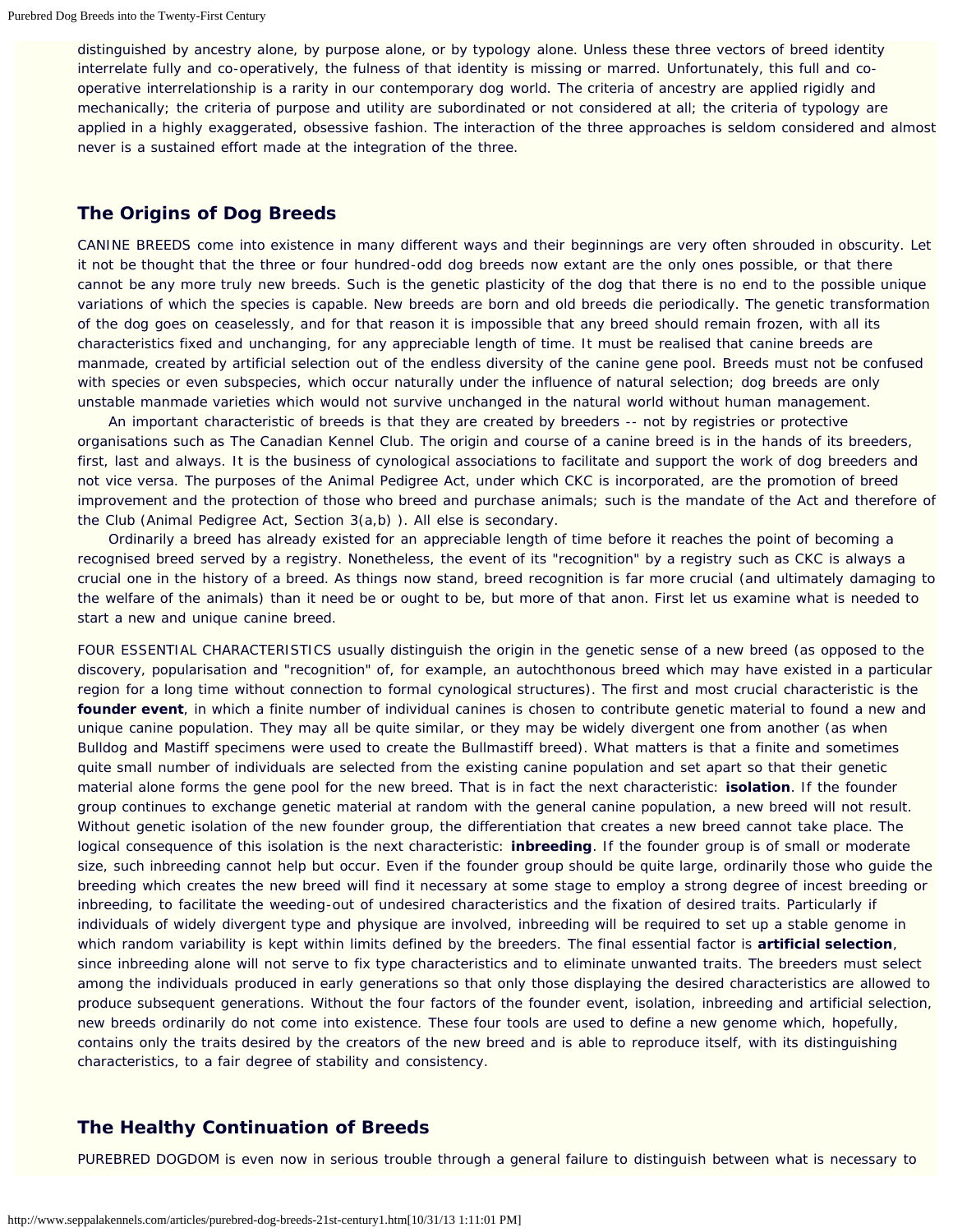establish a breed and what is desirable to continue that breed in perpetuity. Most registered breeds are less than a century old qua registered breeds; many are but fifty or sixty years old. Yet nearly all breeds now show levels of expression of genetic defects that must be considered unacceptable. Over 500 distinct genetic defects have been catalogued in various breeds of purebred dogs and more continue to come to light regularly. Some of these have reached very high levels of incidence, creating problems for breeders and dog owners, threatening the health of entire breed populations. What is worse, in many instances organised control programmes seem relatively ineffective. Although such programmes successfully identify affected animals, in some cases individuals with several generations of "clear" ancestry stubbornly continue to produce affected stock. Let us try to examine what has gone wrong and what must be done to correct the situation.

 First of all it must be recognised that practices which were essential for the differentiation and establishment of a new breed may not necessarily be desirable for its continuation over time and may in fact be prejudicial to a breed's continued existence over the long term.

Let us take isolation, for example. Without genetic isolation, it would not be possible to control the genome of a new breed still few in number. It takes time and careful breeding to fix a new combination of characteristics; while that is being done, the regular addition of new genetic material would generally be counterproductive. Yet in the long term, if genetic isolation is maintained, it will necessarily lead to degeneration through genetic drift. Similarly inbreeding, if it continues to be practised after the need for it is past, will lead to a steadily increasing state of homozygosity which may well destroy the genetic health of the new breed. Even artificial selection, if carried on too strongly for too long, can combine with isolation and inbreeding to reduce drastically the effective breeding population, thus eroding the genetic health of the breed.

## **The Fallacy of Breed Purity**

THE PRESENT STRUCTURE of The Canadian Kennel Club's studbook registry (and others like it) embodies a fallacy which is directly responsible for the current genetic crisis in purebred dogs: the fallacy of breed purity. The ideal of the purified lineage is seen as an end in itself; accordingly, the studbook has been structured to reflect and to enforce that ideal rigidly and absolutely. This insistence on absolute breed purity arises from nineteenth-century notions of the "superior strain" which were supposedly exemplified by human aristocracies and thoroughbred horses; this same ideal, pushed to an illogical conclusion on the human plane, resulted in the now discredited "scientific racism" of the Nazis, who tried through selective human matings to breed an Aryan superman. The idea of the superior strain was that by "breeding the best to the best," employing sustained inbreeding and selection for "superior" qualities, one would develop a bloodline superior in every way to the unrefined, base stock which was the best that nature could produce. Naturally the purified line must then be preserved from dilution and debasement by base-born stock. There is no support for this kind of racism in the findings of modern genetics -- in fact, quite the opposite: population groups that are numerically limited and closed to new genetic inflow are now thought practically certain to be genetically inferior. Certainly towards the close of the nineteenth century it became embarrassingly obvious that the human aristocracies of Europe were degenerating rapidly under their own version of the "closed studbook."

THE IDEAL OF BREED PURITY as applied to purebred dogs has resulted at the end of the twentieth century in a subculture that holds "purebred," registered animal stock to be qualitatively superior to crossbred or "mongrel" stock. (The word "mongrel" is in fact part of the vocabulary of racism, being applied equally to canine stock of no recognisable breed, to animal crossbreeds, and to persons of mixed race!) In this subculture -- presided over in Canada by the CKC -- it is thought to be of paramount importance that purebred stock be maintained unsullied by any genetic influence external to the supposedly superior strains that are produced by registered breeding in a closed studbook from a small group of foundation stock. New members of the CKC are required to subscribe to "Conditions of Membership" whereby they promise to have nothing to do with "dogs which are not purebred" (with the exception of family pets and boarders), "purebred" being specifically defined as referring only to dogs "registered individually or eligible for registration in records of the CKC." Litters which are made the subject of complaints that they may not be purebred are investigated and in many cases ceremoniously withdrawn from the registry by resolution of the Club's Board of Directors. Whether you like the word or not, this is effectively a special variety of racism in concept and in practice.

 Not all dog breeders are in agreement with the proposition that breed purity is more important than anything else, particularly when they are confronted with the problem of breeding dogs to demanding performance standards. Mostly such dissenters are obliged to carry on their breeding without the benefit of centralised pedigree record keeping and official certificates of registration -- for example, those who breed "alaskan huskies," the high-performance racing sleddogs that dominate both short and long-distance dogsled racing, keep pedigree records and maintain sophisticated breeding programmes, but only as individual breeders. Yet sometimes even participants in established purebred registries engage in a subtle kind of rebellion, quietly breeding according to their own judgment in defiance of formal restrictions. Thus the Racing Greyhound Club of Australia, when it recently subjected a broad sample of stock from its registry to DNA testing, is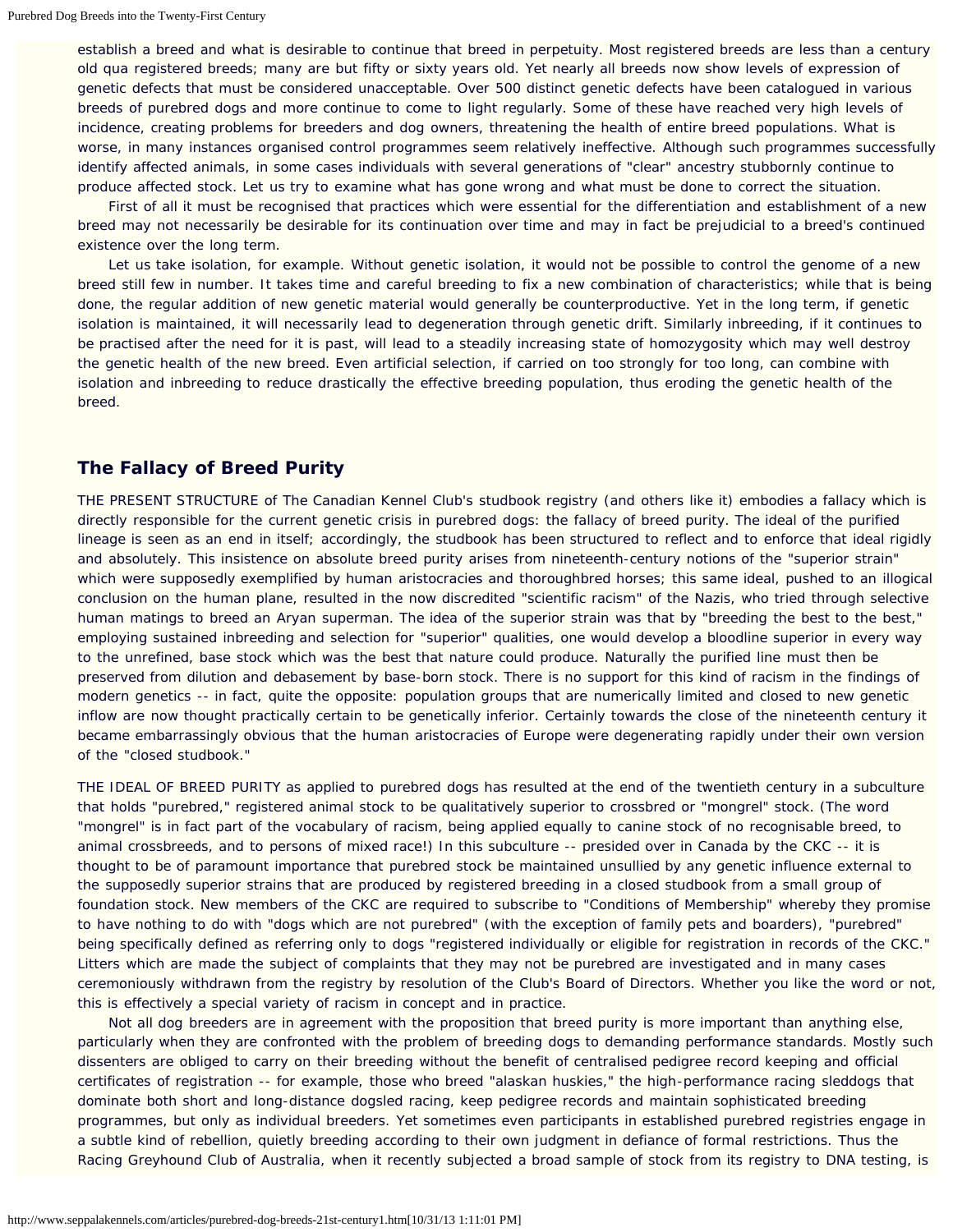rumoured to have discovered that many pedigrees failed to match DNA ancestry findings and that considerable interbreed crossing had apparently occurred. Similarly most Siberian Husky fanciers are aware that some CKC bloodlines may have received surreptitious infusions of genetic material from non-purebreds or from other breeds. In some circles one even gets the distinct impression that "it's OK to crossbreed occasionally if you have a good reason for doing it and you manage it in such a way that no embarrassingly obvious mongrels are produced" -- i.e., "just don't get caught!" Thus the sanctity of breed purity may sometimes be less than inviolate in actual practice.

 Population geneticists insist that limited populations under strong artificial selection, subjected to high levels of incest breeding -- such as our own CKC purebreds -- simply cannot maintain genetic viability and vigour in the long term without the periodic introduction of new and unrelated genetic material. They are referring, moreover, to true outcrossing, the introduction of stock unrelated to the breeding line, not merely the use of a dog which might be from someone else's kennel but is derived from exactly the same foundation stock some generations back.

## **The Demise of Typological Thinking**

DNA RESEARCH has radically changed zoological concepts of species, subspecies and varieties. In the nineteenth century and the first half of this century it was thought that a species could be represented by a type specimen, that the vast majority of individuals of a species were virtual photocopies of the type specimen, genetically speaking, and that the genetic norm for most species was homozygous at most loci. In the mid-1960s the credibility of that idea was shattered as electrophoresis protein studies revealed extensive protein polymorphism that had not been previously suspected (Carson, 1983). Today the concept of a species in a satisfactory state of genetic health invokes a state of "dynamic balance" in which the species genome contains an array of genotypes with a high degree of heterozygosity, with multiple alleles at many gene loci. Natural selection is now thought to favour heterozygotes in a way which tends toward a high state of natural variability, preserving the greatest variety of possibilities with which a species can meet new environmental challenges. Conversely, species which have lost most of their genetic diversity, often through accidental population "bottlenecks" similar to those which regularly occur in purebred dogs, are held to be in high risk of extinction through the loss of adaptive capability. (The most notorious example is the cheetah, which is almost totally homozygous and is thought to have undergone at some time a bottleneck reducing its population to a tiny handful of specimens.)

 There is no reason why dog breeds also cannot be maintained in a balanced state of heterozygosity, analogous to that of healthy wild animal species, if typological thinking in the dog fancy could somehow be replaced (or at least tempered) with population thinking. Fanciers will generally admit that no dog conforms perfectly to its breed standard. Thus the concept of the perfect type specimen, to which an entire breed ought to conform as closely as possible, is really as foreign to dog breeds as it is to animal species in the wild.

THE FANATICAL PURSUIT of breed type to the exclusion of other more important factors (more important to the dog, to his owner, and to his veterinarian) has led to a distinctly unhealthy situation in most breeds. Since the majority of breeders within CKC seem to direct their efforts toward the production of a winning exhibition specimen, and since many breeders therefore breed their females to the males that do the most winning at dog shows, a situation has arisen in which continued effort to produce show winners leads consistently to greater and greater exaggerations of "type," that being the factor most susceptible to the off-the-cuff three-minute analysis of the breed ring. It is an accepted fact that strong incest breeding is the fastest route to this kind of "success"; here is one successful show breeder's recipe for "excellence" (de Boer and de Boer, *DOGS in Canada*, April 1994):

> "My approach would be to identify an outstanding, dominant stud dog. Let's call him 'Shadrack.' To improve the odds, I'd buy or lease three bitches whose grandsire on the dam's side was the same as Shadrack's sire. Let's call the grandsire 'Fashion Hint.' I would breed the Fashion Hint bitches to Shadrack.

"Assume, in this first generation, that I get three nice bitches. For the second generation, I'd breed them to a half-brother of these three bitches (Shadrack's son, also a dominant sire). For the third generation, several 'mix and match' options include going back to Fashion Hint or Shadrack. I could also do brother-to-sister or father-to-daughter breeding."

Thus the quest for more and more refined breed type leads directly to a state of advanced homozygosity, rising inbreeding coefficient, low effective breeding population and consequent impoverishment of the gene pool in most CKC breeds, through rampant uncontrolled incest breeding.

THE SHOW RING has also been largely responsible for the decline of breed purpose, working ability and temperament in a great many breeds, notably sporting breeds, herding breeds and sleddog breeds. The quick and easy gratification of blue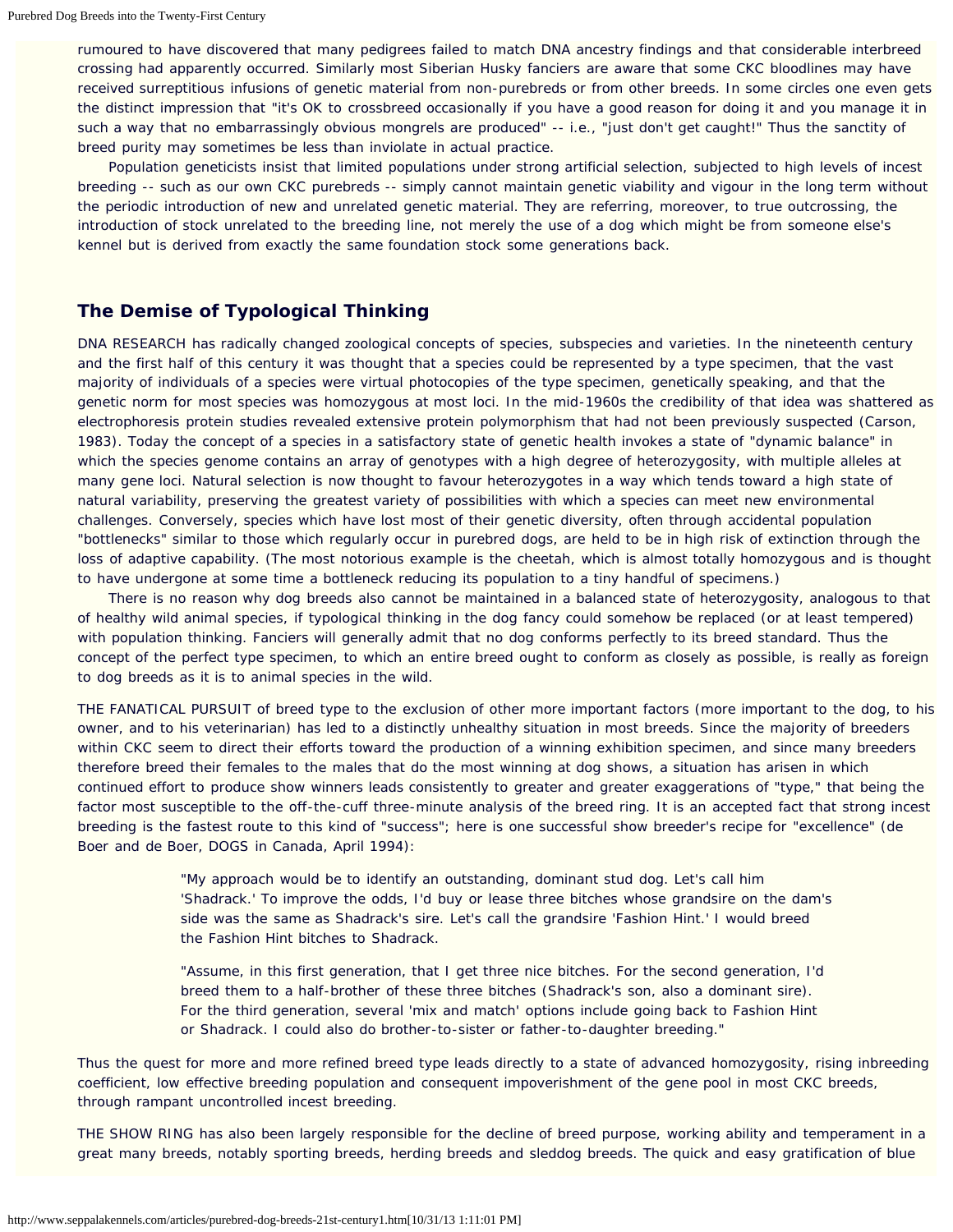ribbons and gilt trophies all too readily supplants the hard work necessary to preserve and advance canine working abilities. If our dog breeds are to conform to the ideal of "a sound mind in a sound body" (as advocated by the proponents of the Advanced Registry), the fancy must find some way of ensuring that less dog-breeding takes place along the lines of least resistance and cheap gratification, so that greater attention is paid to working characteristics, temperament and trainability. A balanced outlook on breed identity must be restored by integrating canine function with the ideals of conformation, beauty and "type." All kinds of dogs, toy breeds not excepted, can perform useful functions and respond to training. Those aspects of the fancy should be accorded an importance at least fully equal to that of type and conformation instead of being regarded as merely optional. For example, breeding and exhibition of utility breeds such as gundogs and sleddogs merely for sale as pets and for dog shows, with no effort made to maintain and advance their working capabilities, is an obvious abuse which must lead inevitably to mental and physical degeneracy in those breeds.

## **Abandoning Natural Selection**

THE BREEDER of domestic stock often assumes that he has abandoned the realm of natural selection and that only artificial selection plays a significant role in his breeding programme. Nothing could be further from the truth. The breeder may attempt to abandon natural selection; natural selection, however, will not abandon his stock. As one geneticist puts it:

> . . . Man-imposed characteristics, however, like the flower colours and forms selected by the plant breeder, usually do not perturb the deep-set genetic variability systems of the species. Most such changes are reversible when a less restricted gene pool is restored. The 'balance' system appears to be retained by natural selection, which, perhaps paradoxically, pervades most systems of artificial selection.

--Hampton L. Carson, *The Genetics of the Founder Effect*, 1983

 Those who attempt to set aside the balanced genomes arrived at by natural selection must struggle thereafter to attain and to maintain fitness in their stock. There is more to this than mouthing platitudes about "soundness." Artificial selection alone, such as that used to produce winning exhibition dogs, involves breeding in a way which flagrantly disregards most of the gene loci in the canine genome. Since genes assort in groups on chromosomes (a phenomenon known as "linkage"), inbreeding and selection for desired traits of superficial appearance unavoidably affect many other genes which are inadvertently selected and often fixed in a homozygous state in total ignorance of what is happening. This may be a major factor in the current prevalence of genetic diseases. Thus natural selection, baulked for a season by artificial selection, high-level nutrition, and advanced veterinary care, reasserts its primacy at a deeper and more serious level when the new genome as set up by the breeder proves flawed through genetic unsoundness, so that healthy and hardy animals can no longer be produced, however typey and attractive to the eyes of the judges the result may be.

 Declining vigour caused by the inadvertent fixation of sublethal and subvital alleles will not be made up for by breed points. Fitness criteria may not be replaced with impunity by aesthetic criteria. The animal's environment is the ultimate arbiter of its fitness and will not be denied its say. You may vaccinate the dog and dose him with antibiotics, feed him with vitamins and minerals as you like, enclose him in a sterile pathogen-free laboratory environment if it comes to that! Still natural selection may not be avoided; it only emerges at a deeper level. In a sense the dog's environment includes his own physical body; if the genes which blueprint his physiology are flawed, then the dog is doomed regardless of his beauty and classic breed type. The truth is that the "superior strain" cannot be produced by manmade breeding programmes and artificial selection; the breeder's decisions are subject to nature's veto at all times.

WITH WHAT, THEN, will the breeder replace natural selection? If he replaces it with profit, the degeneracy of his stock will in the end put him out of business as veterinary costs and death eat up his profit margin. If he replaces it with beauty contests, in the end his beautiful contest winners will engender weaklings and degenerates. If he replaces with screening programmes for the "elimination of genetic defects," in the end his stock will succumb to inbreeding depression as bitches fail to whelp naturally and puppies die in the nest. If he replaces it with veterinary care, in the end his stock will die prematurely of incurable cancer, or the young will fall prey to viral diseases despite repeated polyvalent vaccinations. If he replaces it with work and austerity, his stock may endure awhile longer, but in the end it will turn out to be afflicted with genetic ills that slipped through his demanding programme, or its performance will mysteriously decline as the inbreeding coefficient creeps upward. In the end, natural selection cannot truly be replaced with artificial criteria. The breeder must find a way to work with natural selection, within the framework of what is now known about the biological operation of the natural world. We in the canine fancy must begin to take lessons from wildlife biologists, from evolutionary biologists, from population geneticists.

In our quest for breed purity, the superior strain, and classic type, we have made a sad mess of our dogs -- with unhappy, neurotic temperaments, epilepsy, blindness, deafness, immune system weakness, skin diseases, blood disorders, endocrine system malfunctions, crippling bone disorders, deliberate deformity, and often even the inability to reproduce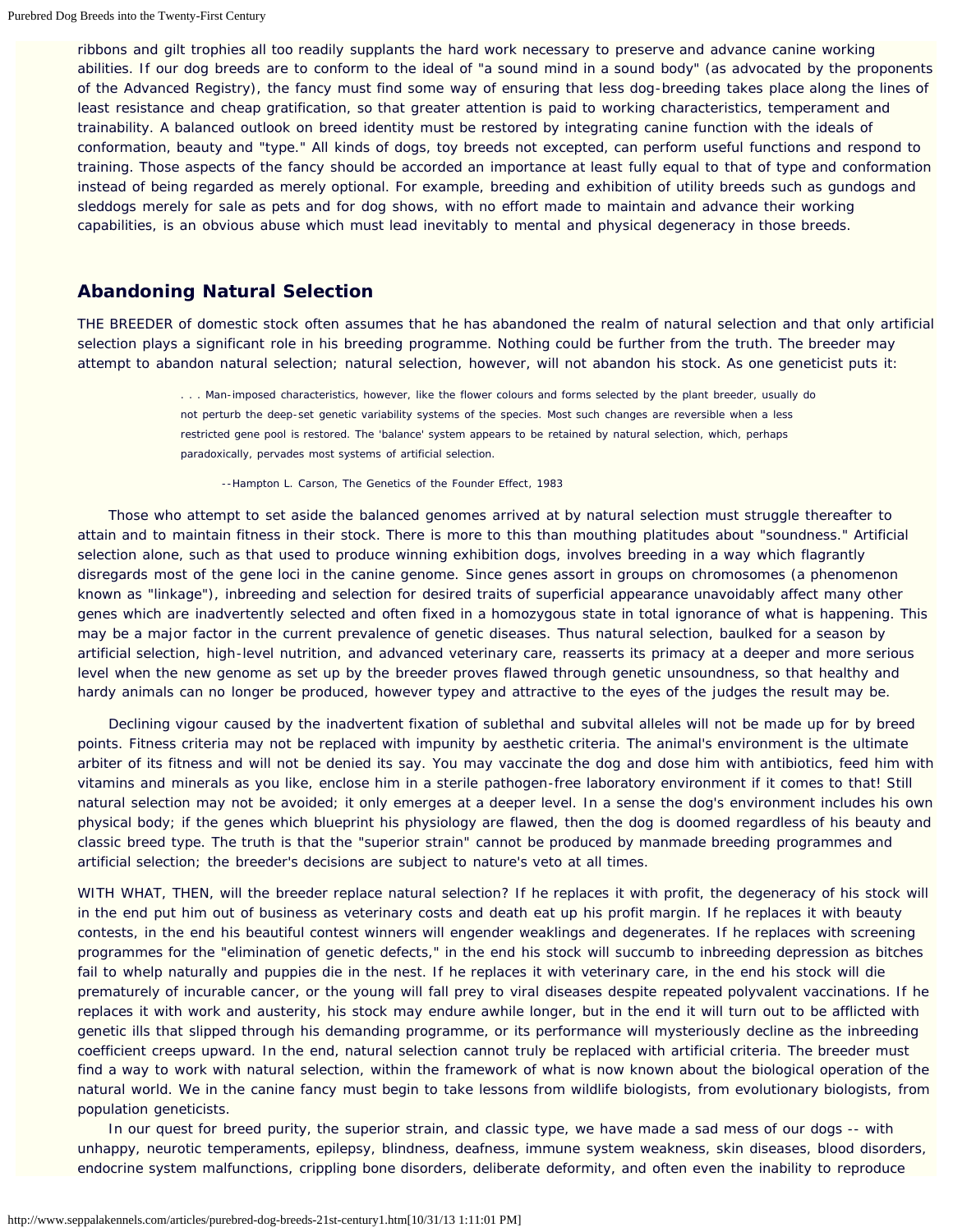their kind without breeder and veterinary intervention. How clever we have been!

 Can we not now take a clear-sighted view, as the millennium turns slowly over, of what we have done -- of our own pitifully-flawed creation in our world of purebred dogs and, like mature, intelligent people, clear away the mess and try to do better? Can we not learn from bad experience? If we would be truly clever, we might attempt to imitate more closely the methods of nature, to work within the natural system, albeit for our own ends. That would indeed be clever. I think that that is now possible, if we would but step outside our own incestuous little purebred world and learn something of what people working in other zoological fields of endeavour have already learnt.

## **A Century of Nineteenth-Century Dog Breeding**

HOW, THEN, may we set about correcting the accumulated errors of over a century of what we might call nineteenthcentury dog breeding? First of all it might be wise to attempt a short-list cataloguing the errors and abuses of which we are aware, the areas known to be deficient in one way or another.

• Dog shows must come high on the list. They began as an arena for the evaluation of breeding stock, they continued in the form of the "bench show" as a public showcase for purebred dogs. Both functions are now ill-served if not virtually abandoned. Championship shows are now just that, mills for the production of Champions, Best in Show and Group winners, little more. They contribute almost nothing to the true welfare of dog breeds; they have few lasting positive values to offer breeders, only ephemeral fads and fashions.

• Breed purpose and the cultivation of canine utility have a low status in the fancy, compared to what one author called "the glitz and hype of the show world." Those who concern themselves with the working ability of their dogs exist mostly in ghettos where little communication takes place with other branches of the fancy.

• Obedience work, begun as a way of initiating dog owners into the fascination and technique of training one's pet to be a pleasant, well-behaved companion, has become largely ritualised and sterile. The pursuit of "Club 200" (the perfect point score) has become an obsession. Intelligent and useful training on the owner's part, intelligent obedience on the dog's part, are now beside the point. What matters all too frequently now is the minutely-perfect performance of a set ritual. Here again we find a canine ghetto.

• The worship and exaggeration of type, as already noted, is responsible for a multitude of ills.

• Modern registries based on a rigidly-closed studbook are throttling the genetic health of all registered dog breeds. Genetic impoverishment is now a real and present threat. Many breeds now bear a genetic load of defects which has grown totally unmanageable as their respective gene pools have become more and more narrow through imprudent breeding and selection practices.

• Incest breeding, once a convenient tool for the rapid fixation of type in newly-registered breeds, has become virtually standard practice for those who seek success in dog breeding. The net effect has been the decimation of gene pools, widespread homozygosity and the unintended fixation of unknown scores, hundreds or thousands of alleles, many of which are proving to be harmful or lethal to the animals that bear them.

• The CKC, born in the height of the Victorian era, seems to cling to cumbersome structures, making it difficult for the Club to respond in a timely fashion to external challenges or internal needs. The entire By-Law and Amendment structure could do with modernisation. Many members feel there is little justification for such practices (for example) as the three-year member apprenticeship proviso, under which new members (or old ones who for whatever reason have let their membership lapse for a year or more) are completely disenfranchised for anywhere from three to five-plus years (inasmuch as elections and referenda are triennial), costing the Club dearly in lost members and wasted talent. Many members also feel that Board of Directors initiatives are frequently arbitrary and undertaken hastily with insufficient grass-roots consultation, while initiatives from the general membership must go through a slow and cumbersome multi-stage routine before they can be acted upon. One feels a general atmosphere within the Club of elitism and ultra-conservatism, as if those in power felt that only they themselves, the "old hands," knew what is good for purebred dogs and the fancy, and that newer members should not be entrusted with the franchise.

• Breed clubs seem to possess little real power to represent breeders or their breeds effectively. Special measures which they may feel essential for the health, development, and protection of the breeds whose breeders they represent must be put through the centralist CKC system and approved by the Board before they become effective; often such measures have little chance of approval because they are felt to conflict with the rigid all-breed norms of the Club. Since breed clubs have relatively little real power, they often tend to be less than fully representative of all breeders of a particular breed.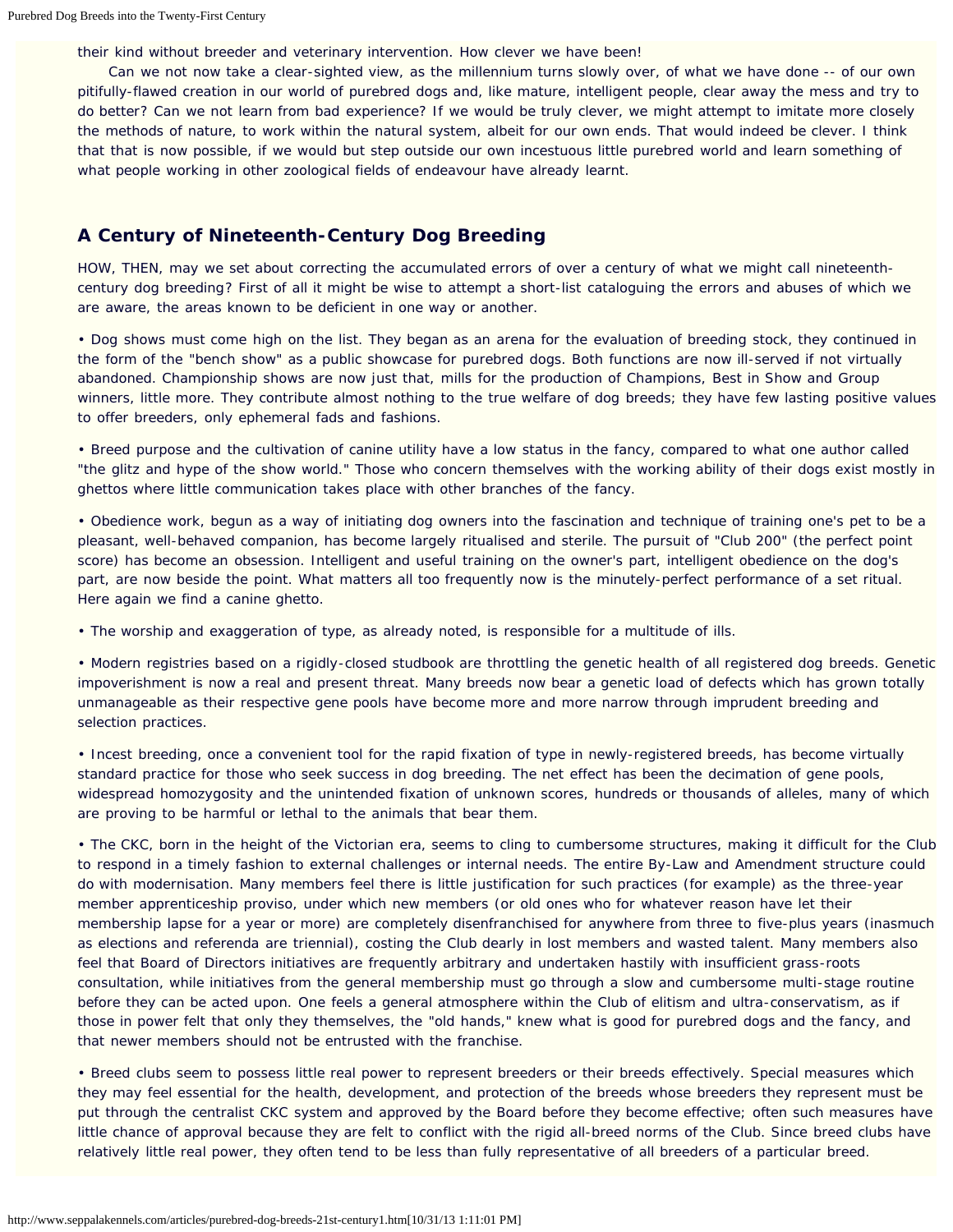Frequently they are more or less run by cliques; they waste much time and effort in wrangling and personalities, being perhaps inadequately supervised and not taken terribly seriously.

• Breeders, as well, are sometimes far from free to make their own responsible decisions for the best interests of their own dogs and bloodlines, being closely constrained by CKC By-laws and by the Animal Pedigree Act. Little discretion is given them regarding matters such as the withholding of registration papers, delaying registration of stock until it reaches physical maturity, the introduction of new genetic material when in their judgment it is needed for genetic health, etc.

MANY OF THE ABUSES and deficiencies not rooted in outmoded attitudes such as racism and elitism arise from misunderstandings of genetic realities. Let us now examine briefly a few points of up-to-date genetic theory as they relate to purebred dog populations.

#### **[Continue to read Part Two: Lessons from Population Genetics](#page-16-0)**

**[SEPPALA KENNELS HOME](http://www.seppalakennels.com/index.htm) | [ARTICLES](http://www.seppalakennels.com/jeffreys-articles.htm) | TOP OF [PAGE](#page-9-0)**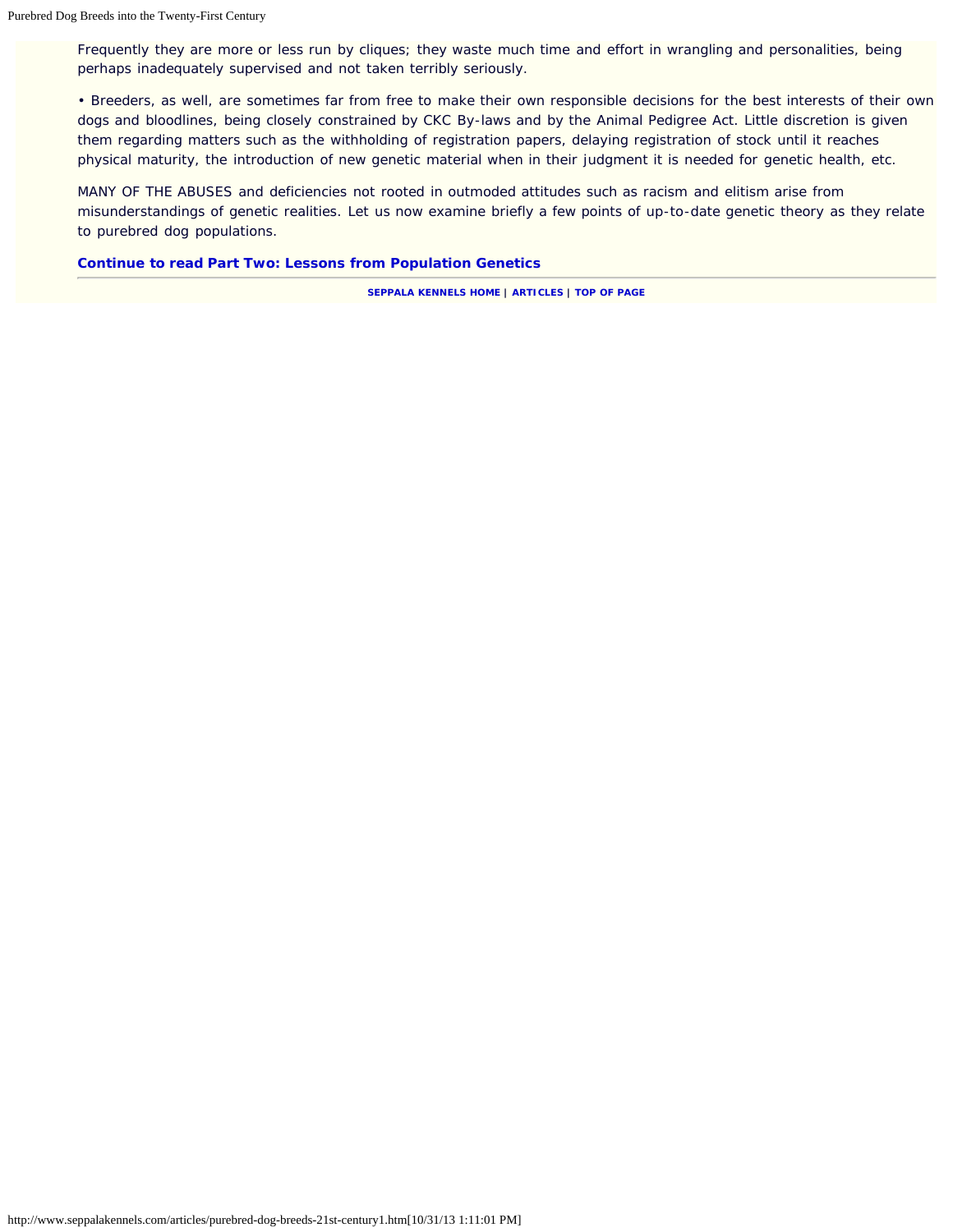<span id="page-16-0"></span>

## **Lessons from Population Genetics**

#### **Gene Frequencies**

Much of the work of population genetics involves estimating or calculating gene frequencies, which quantify the relative commonness or scarcity, within a particular population, of alleles at a particular gene locus. If there is only one version of a gene in the population, then the entire population is necessarily homozygous for that gene. Gene frequencies are expressed as decimal fractions which must add up to unity, so a gene without alternative alleles has a frequency of 1.0. The gene frequency figure is a ratio of the number of copies of alternate versions of a gene in the population, independent of the number of animals involved and of whether they have the gene in homozygous or heterozygous form. An individual may have two copies of the same allele or it may have one or none. For example, if a locus has two alleles, and the population involved consists of fifty animals, and there are 25 copies of one allele, then the frequency for that allele is 0.25; therefore the frequency of the other allele must be 0.75, with 75 copies of it in the same population. It must be emphasised that gene frequency by itself says nothing about relative heterozygosity or homozygosity; it deals only with quantitative aspects of alleles in the population, not the diploid genotype of individuals.

## **Founder Events**

Perhaps the most crucial concept in population genetics for dog-breeders is the founder event, for its theory describes perfectly what takes place when a breed is "recognised" by CKC or a similar registry. Whatever may be the state of genetic balance or the frequency with which particular alleles are found in the general canine population, it all changes when a founder event occurs. In nature such events happen when individuals of a species occupy and reproduce in territory new to the species, losing contact with the source population of the migrants (as when small birds are deposited by hurricane winds on mid-ocean islands). The founder event describes the establishing of a small population, although later on it may grow to be a large one. When a finite number of individuals found a new population group, the genome of the new group will necessarily reflect the genes brought to it by the founder animals; gene frequencies within that population will reflect the gene frequencies within the founder group rather than that of the source population. In this way, when a founder event occurs, a gene quite rare in the source population may have a much higher frequency in the new population; conversely, genes common in the source population may be infrequent or even absent from the new population. It all depends on the genes of the founders! Thus a genetic defect extremely rare in the overall canine population can come to be common in a particular breed simply because one or more individuals of a small breed foundation carried that gene.

## **Hardy-Weinberg Principle**

The Hardy-Weinberg Principle states that under certain specific conditions (random mating, very large population group, no mutations, absence of selection pressure, for example), the relative allele frequencies of genes at a given locus will not change from generation to generation and can be described by an equation, allowing the geneticist to create a mathematical model of gene frequencies within the population. Without trying to explain the equation and its operation here, we can still say in general that the net result is that heterozygote organisms will be much more numerous than homozygotes in a Hardy-Weinberg population. Many natural populations can be described in this way, although purebred dog populations cannot, since they are subject to inbreeding, artificial selection, non-random mating and small populations.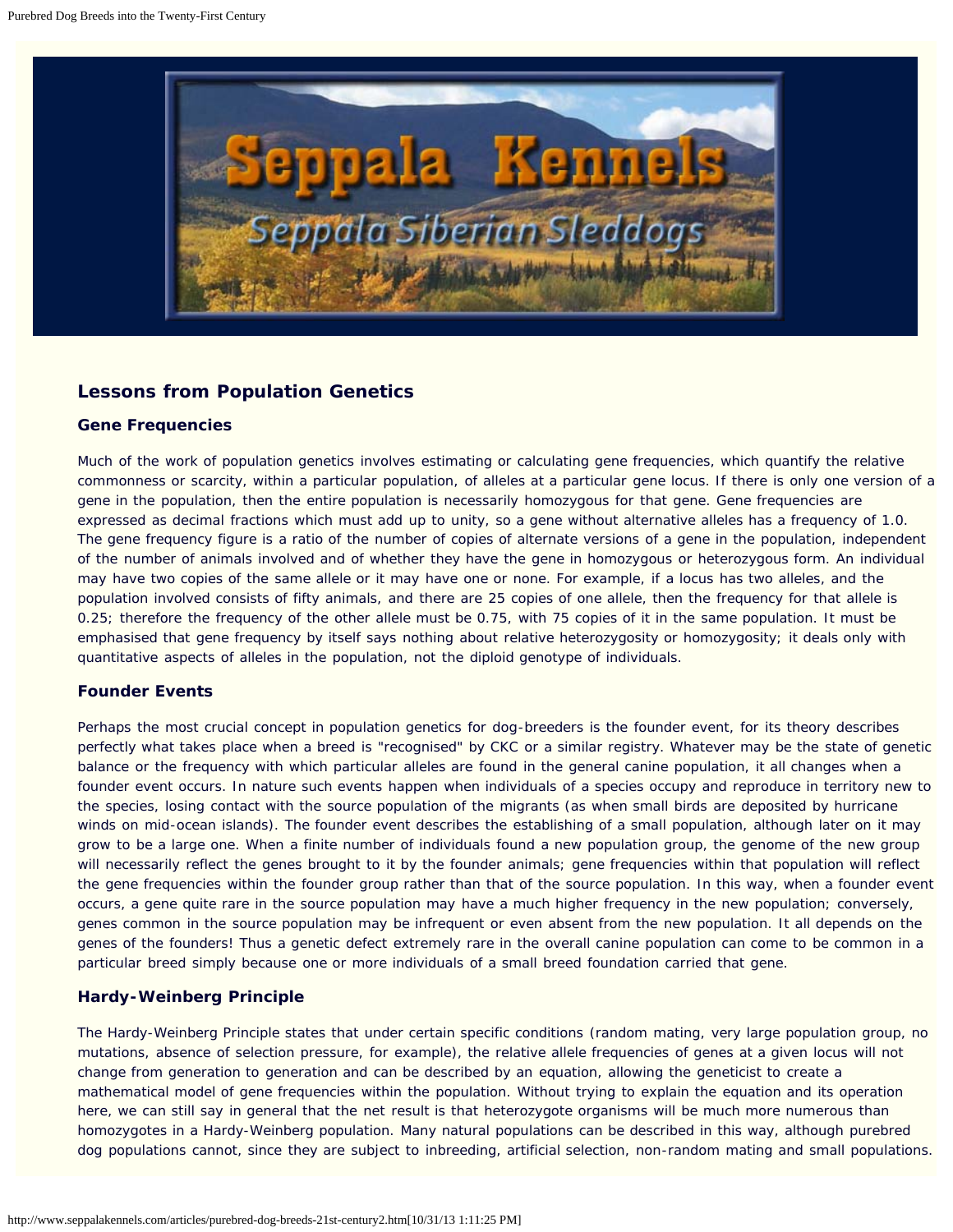Nonetheless, the principle has a certain significance, in that the overwhelming preponderance of heterozygotes in natural populations means natural selection tends to favour the heterozygote. Thus the natural genetic balance systems of most species include a high degree of heterozygosity (Carson, 1983). When we as dog breeders use incest breeding and artificial selection to fix characteristics arbitrarily, we are therefore quite likely to upset the natural genetic balance of the canine species in our breed populations. Moreover, the natural preponderance of heterozygotes is rendered even more important by overdominance effects, described below.

#### **Genetic Drift**

Small populations, such as most purebred dog breeds, are subject to a condition known as genetic drift. This is a situation in which gene frequencies change at random from generation to generation, varying from statistical expectations because of sampling error. (Sampling error occurs when too small a number of trials departs from the expectations of probability, as when someone flips a coin six times and gets five heads and one tail -- if he flipped it 600 times, the results would be close to 300 heads, 300 tails, but in a small sample, chance can cause a departure from the expected result.) This happens also when gametes unite to form zygotes in reproduction; the union of gametes is at random, by hazard. A dominant black dog, whose dam was white, when bred to a white bitch should in theory produce equal numbers of white and black pups, but few breeders would be very surprised to see 2 whites and 6 blacks, or vice versa. Yet when such sampling errors occur in small populations, over subsequent generations gene frequencies can change, taking a random walk that leads finally to the loss of one allele and the fixation of the other! The smaller the population, the fewer generations this result is likely to take. In a very large population, it will not happen at all. Genes are lost and other genes fixed completely at random in this way by genetic drift.

#### **Generation Time**

Since in limited, genetically isolated populations such as CKC breeds a certain amount of genetic diversity is lost with each reproductive event, through the action of genetic drift, inbreeding and artificial selection, the number of generations from the founder event becomes an issue. The average time between one generation and the next is a convenient yardstick to help us realise the relative rate of genetic attrition. A few instances exist in which certain bloodlines -- working dogs, usually -- are bred conservatively enough that the generation time is as much as an average six or seven years, but this appears to be exceptional. Many exhibition lines seem to operate on the following model: "Phoo-Phoo" starts his show career at six months of age in Junior Puppy class, is heavily "campaigned" and has all his Championship points by ten months of age. The owners' immediate "bragging ad" in "DOGS in Canada" or the breed club newsletter recounts his triumph, adding that "puppies from Ch. (subject to CKC confirmation) Phoo-Phoo are eagerly awaited next month!" In such lines the average generation time may be two years or even less. This reproductive rush has two implications: first, a greatly accelerated rate of loss of genetic diversity; second, an implicit selection for early maturity which carries with it an elevated risk of joint disease and a lowering of average longevity.

#### **Effective Breeding Population**

The population figure that matters in situations such as random genetic drift is not the total number of individuals alive at any one time. Nor is it even, as one might think, the actual number of individuals that contribute progeny to the next generation. Variations in breeding population from one generation to the next have a marked effect, such that the effective breeding population, especially where variations in number are extreme, tends to be only modestly greater than the lowest number. Another factor which makes a great difference and is crucially important in purebred animals is the sex ratio of successful reproductors. The effective breeding population can never be greater than four times the number of males, no matter how numerous the females may be, since gametes must come from both sexes. Thus anything that limits the number of males in use drastically restricts the effective breeding population. Overuse of popular sires is a tremendous factor in the genetic impoverishment of purebred dogs. One of the major drawbacks of the proposed CKC Advanced Registry is the virtual certainty that the existence and promotion of a few "elite" sires, titled, temperament-tested, and certified "clear" of major hereditary diseases, will further dramatically reduce the effective breeding population in many breeds, causing further declines in breed vitality and viability and leading to the loss of vitally-needed breeding lines which happen not to be among the elite group.

#### **Linkage Disequilibrium**

Genes found on the same chromosome will fail to assort independently in accordance with Mendelian principles. Such genes are said to be in a state of linkage disequilibrium. This simple fact has a devastating effect in artificial selection, since it means in practice that when a breeder selects for or against any single-gene trait whatever, whether he is aware of the fact or not he is also selecting for or against every other gene located on the same chromosome! This is how genetic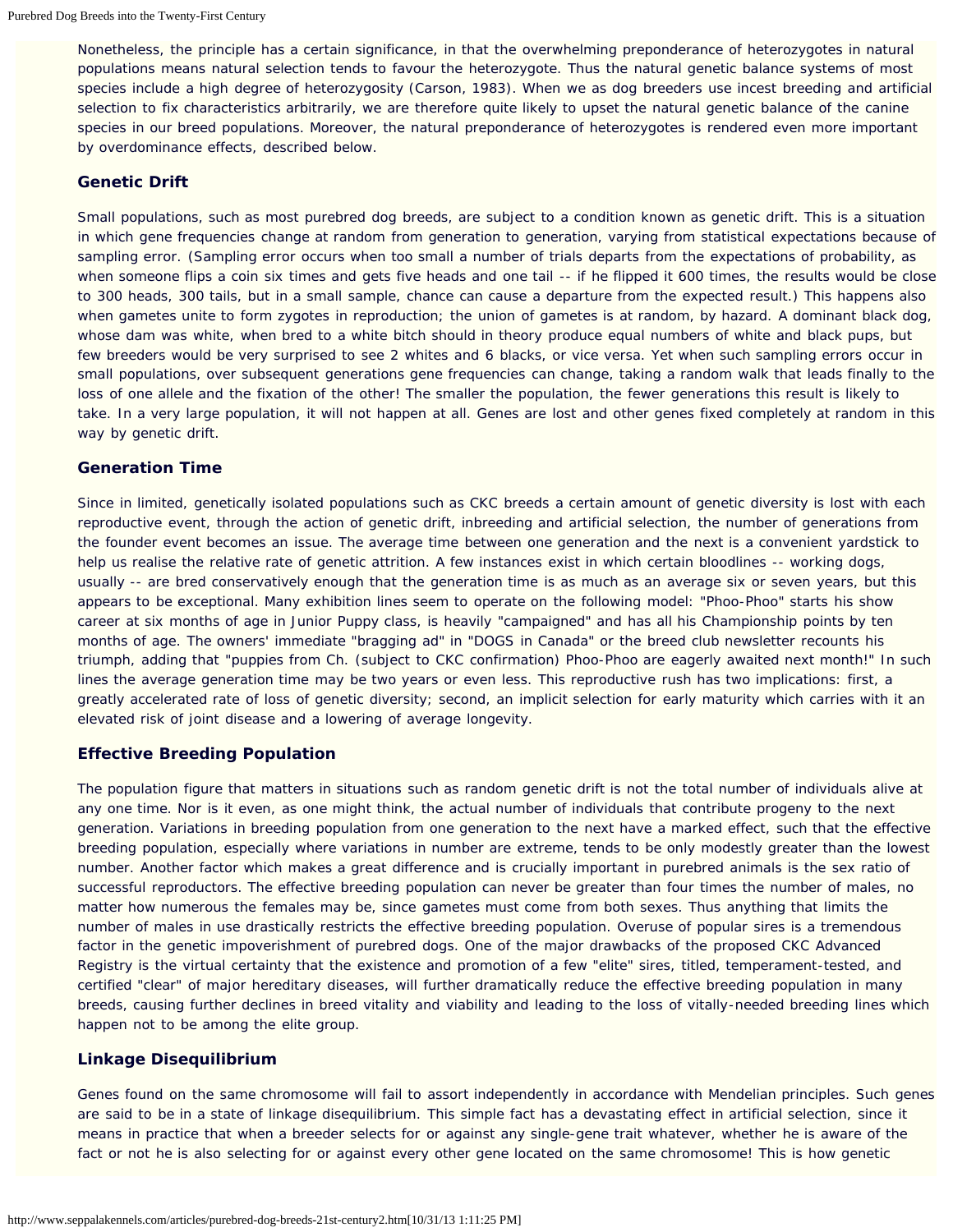defects become rapidly fixed in inbred populations subjected to artificial selection. Since dogs have only 78 chromosomes (diploid number) but many many thousands of genes, obviously linkage disequilibrium can be tremendously influential. Genes that are linked eventually become unlinked over time (except in certain special situations) through crossing over, a process whereby chromosome pairs exchange segments of their DNA structure during meiosis. The unlinking process, however, is slow and unpredictable; it offers little hope of remedying the linkage disequilibrium problem in a few generations and of course is no help at all where deleterious alleles have already become fixed.

#### **Overdominance**

Situations exist in which a heterozygote individual enjoys a survival advantage over both the recessive homozygote and the dominant homozygote of the same gene; this is called overdominance or heterozygote superiority. As yet not much seems to be known about this mechanism and proven examples of specific overdominant genes are rare. Nonetheless this mechanism may be one reason (apart from their usually recessive nature) why genetic defects are persistently found in genomes despite their apparent fitness disadvantage in the homozygous state.

While on this subject it is worth noting that population genetics offers mathematical models for various forms of selective breeding, including the selective elimination of individuals bearing homozygous recessive genes for harmful traits. These models demonstrate that the elimination from the breeding population of individuals homozygous for unwanted traits has only the smallest effect in changing the allele frequency! It has been calculated, for example, that to reduce the expression of the recessive albino gene in humans from one in ten thousand to one in one million, simply by prohibiting albino (i.e. homozygote) individuals from having children, would require nine hundred generations of such selective breeding to accomplish! This is one of several reasons why screening programmes, although perhaps profitable for the veterinary profession, are of questionable effectiveness, since they identify only affected (usually homozygous) individuals.

#### **Heterosis**

More commonly known as hybrid vigour, heterosis is a situation in which a cross of two or sometimes three highly-inbred bloodlines displays enhanced performance for some desired trait, as for example higher yield in corn. It works best in plant species capable of self-fertilisation, but has been amply demonstrated in domestic livestock species. It is worth noting that in practice many different inbred lines must be developed at the same time, that most of the inbred lines become so unfit that they must be discarded as they become non-viable, and that considerable random trial of different crosses must be done to establish which lines will actually yield the desired result. Although the seed-grower's methods are unsuited to purebred dogs, the overall principle is of interest, since it is thought that heterosis works because of the heterozygosity of the hybrid generation, probably through the action of both dominant and overdominant genes. Geneticists are now starting to realise that the balanced-heterozygote systems of many wild species involve a heterosis effect which gives them a high degree of fitness.

## **Inbreeding Depression**

As genetic variability diminishes and homozygosity rises through inbreeding, a syndrome known as inbreeding depression sets in. It is characterised by a reduction in viability (survival of individual progeny), birth weight, fecundity (number of young) and fertility (reproductive success), among other things. Much of it is caused by the homozygous presence of rare, deleterious recessive alleles. Part of it may also be due to the relative absence of overdominant heterozygote combinations. As inbreeding depression becomes more severe, highly inbred lines tend to become extinct through the loss of ability to reproduce successfully and/or inability of the young to survive. It varies somewhat in intensity from species to species, due probably to variations in the number and nature of lethal, sublethal and subvital alleles involved. Some wild mammals which show almost no juvenile mortality when bred in captivity without inbreeding, exhibit 100 percent juvenile mortality when inbred! A survey of captive breeding records for 44 species (Ralls and Ballou, 1979, 1982) showed that juvenile mortality of inbred young was higher than that of noninbred young in 41 of the 44 species for which records were analysed.

## **Genetic Load**

The difference between the fittest genotype of a population and the average fitness of that population is known as genetic load. (Muller, 1950) It is, of course, caused by the presence of lethal, sublethal and subvital alleles. The more such alleles found in a population, the greater the genetic load. Genetic load is sometimes measured by the number of lethal equivalents, and the severity of inbreeding depression can be quantified in this way. Humans in general normally carry in a heterozygous state from 5 to 8 lethal equivalents per person -- genes or combinations of genes any one of which, if homozygous, would cause the death of the organism. It should be emphasised that genetic load is present in every population, since never are all individuals maximally fit. The presence of lethal, sublethal and subvital genes is a normal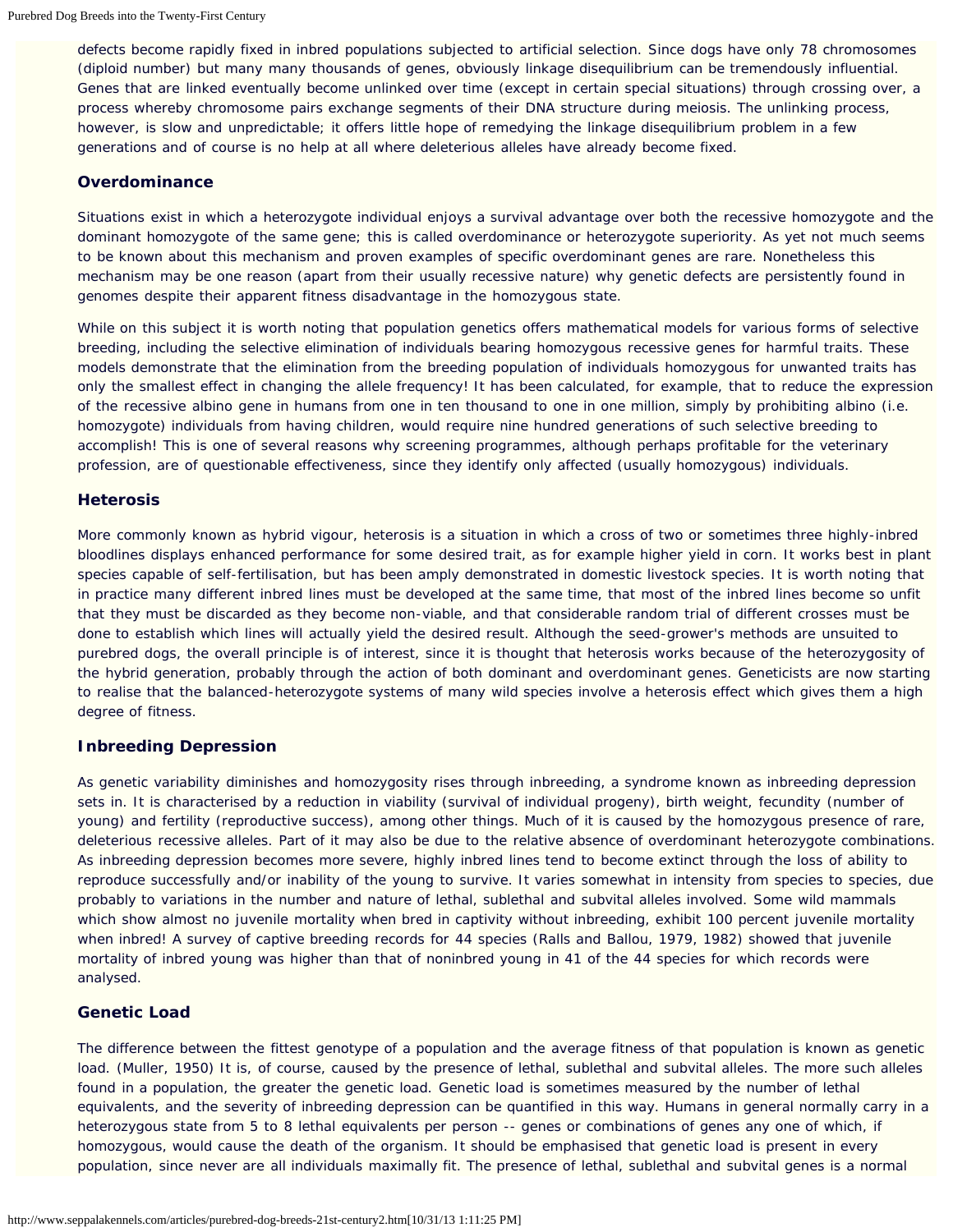state of affairs in all species. Homozygotes for such genes are usually so infrequent as to have little effect on species fitness. It is only when founder events and inbreeding occur that the gene frequency of deleterious alleles rises and genetic defects start to become a problem as the growing genetic load degrades the fitness of the inbred, limited population. Thus in the case of purebred dogs the problem does not inhere in the presence of "defect" genes, but in the registry and breeding practices of the purebred dog fancy!

#### **Balanced Heterozygous Population Structure**

In recent decades growing evidence from DNA studies of protein polymorphism conclusively disproved the "classical" view of species as being homozygous at most loci, with the phenotypes of all individuals of a species conforming to that of a type specimen. Population geneticists and evolutionary biologists now realise that typological concepts are useless in a natural world in which populations may best be described genetically not as individuals conforming to a type but as arrays of genetic variability. Some of the implications of the "balance view" are elucidated by one geneticist as follows:

> Species that are diploid and cross-fertilised *(this includes all mammals, Ed.)*. . . characteristically carry large stores of genetic variability in a balanced state in their populations. . . .

Genetic recombination naturally generates diverse genetic types from the large field of variability in the gene pool. In order to meet environmental challenges, natural selection in many such organisms tends to develop a system based on the higher fitness of heterozygotes. These are maintained under regimes of selection that exploit the advantages of heterozygosity for many alleles simultaneously. In these, the large amount of genetic variability is continually being recombined as balanced hybrid vigour is maximised. . . .

The genetic system is not a fixed and frozen entity but is dynamic and variable. . .

By its very nature, this genetic system is inimical to the perpetuation of sameness. At each reproductive event an enormous field of genetic variability is produced. Most of the variability is held in sexual populations by a complex balancing selection based on the superiority of fitness of heterozygotes. . . .

The biological conserver, short of putting the DNA into liquid nitrogen, cannot hope to freeze the characteristics of any natural population, be it a deme *(local population, Ed.)*, a subspecies, or a species.

--Hampton L. Carson, The Genetics of the Founder Effect, 1983

Efforts at artificial selection and breeding which attempt to defy this system of balanced heterozygosity and variability will almost certainly fall foul of the kind of difficulties we are now encountering in purebred dog breeds. It is hopeless to attempt to freeze the genetic characteristics of small populations and even the attempt, which is doomed to eventual failure, is quite costly in terms of the loss of hardiness and viability. Artificially selected populations, too, can and should be maintained in a state of dynamic heterozygous balance. Thus the entire problem of genetic defects would be minimised.

#### **Assortative Mating**

Assortative mating is a method of selective breeding capable of creating homozygosity for desired traits without having as great an effect on overall homozygosity as does inbreeding. It consists of mating phenotypically similar individuals that are not closely related. This method of selective breeding would be capable of maintaining a reasonable range of breed type in a balanced-heterozygosity breed system with an open studbook.

HAVING NOW ACQUIRED a few of the more crucial concepts of population genetics, we are prepared to examine in a new light the nineteenth-century system of dog breeding and registration which we have inherited. As we prepare to enter the twenty-first century, perhaps we can conceive a renewed system which will serve our dogs and their breeders far better than the present one.

#### **[Continue to read Part Three: Renewing the System](#page-20-0)**

**[SEPPALA KENNELS HOME](http://www.seppalakennels.com/index.htm) | [ARTICLES](http://www.seppalakennels.com/jeffreys-articles.htm) | TOP OF [PAGE](#page-16-0)**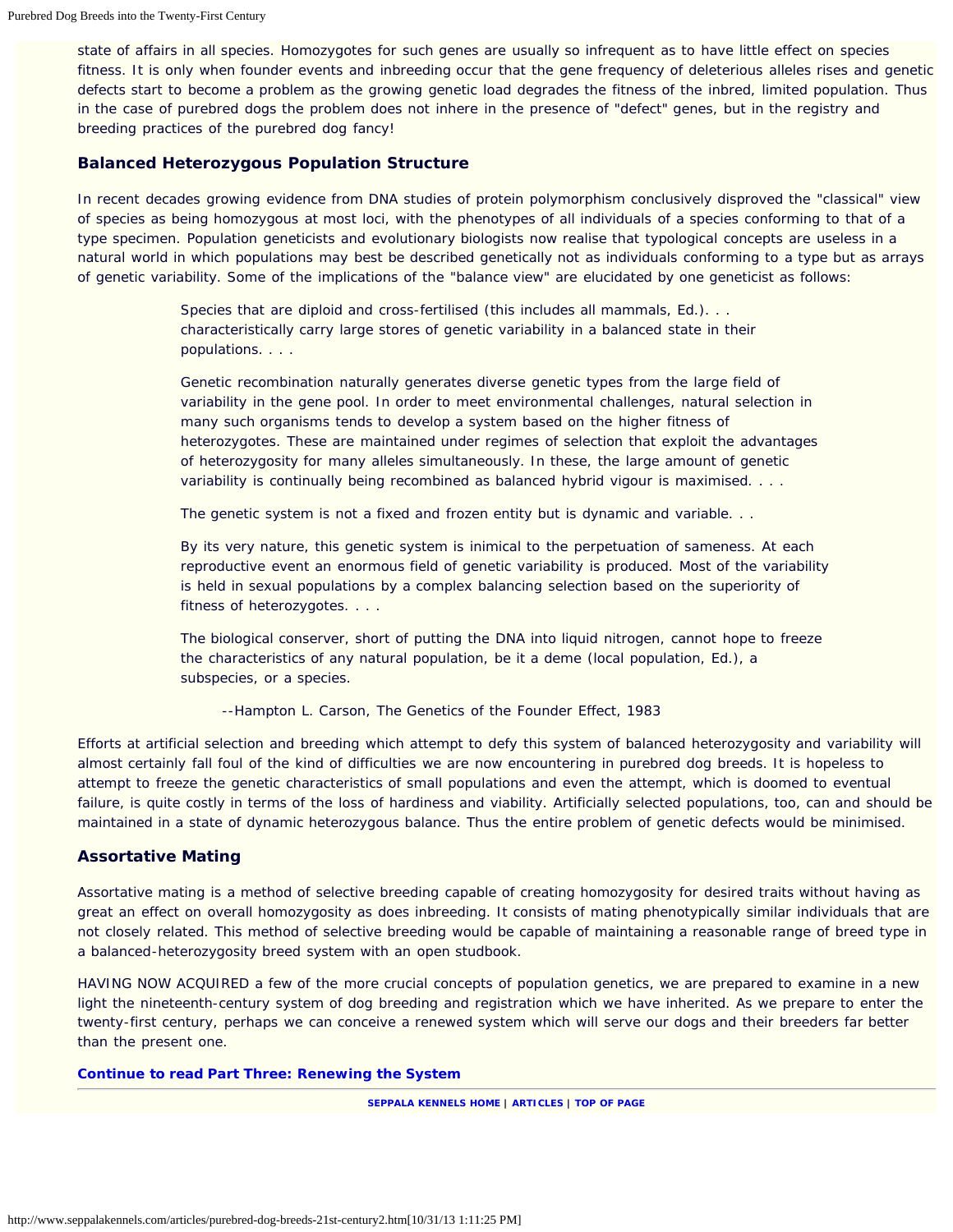<span id="page-20-0"></span>

## **Part Three: Renewing the System Purebred Dog Breeds into the Twenty-first Century: Achieving Genetic Health for Our Dogs**

By J. Jeffrey Bragg 1996 - Free public reproduction and distribution rights

## **The Crux of the Problem**

As WE FACE the millennium, the one problem which most concerns the entire purebred dog fancy is genetic defects. Breeders used to worry about overshot/undershot bite and cryptorchidism. Not much else of a genetic nature was cause for concern; fanciers were a lot more worried about distemper, hepatitis and internal parasites. Breeding programmes concentrated on individuals' visions of canine excellence. Then in the 1960s the tip of the genetic iceberg emerged as concern grew about a joint disorder called hip dysplasia. A control programme involving the examination of hip x-rays by a skilled scrutineer and the maintenance of a registry of animals "cleared" of the defect was established at the Ontario Veterinary College at Guelph, Ontario. Now after three decades of the OVC programme it has been pretty well established that "clear" animals with several generations of "clear" ancestry can nonetheless produce dysplastic progeny (Chidiac-Storimans 1995)! Hence the OVC control programme would seem to be of questionable effectiveness. As the generations of closed-studbook breeding have advanced, a panoply of other inherited problems has emerged in purebred dog breeds. There is no need to list them here; the list would be on its way to obsolescence in a month or so; veterinary research continues to define more inherited disorders regularly. Many breeders now run four-way screening programmes; some may screen for even more problems. Many breeders' selection programmes for various kinds of canine excellence must now be at a standstill -- all the selection is going into the effort to produce stock "clear" for eyes, hips, elbows, blood disorders, endocrine dysfunction, etc. Yet thirty years of x-rays have not eliminated hip dysplasia -- it is now widespread in breeds in which it was not a problem thirty years ago.

 In December 1994 "Time" magazine published a scathing indictment of the American Kennel Club and of purebred dogs and their breeders, targeting in a cover story the problem of genetic ills, suggesting that the best use of pedigree papers was for housebreaking the puppies and recommending that the public satisfy its desire for canine companionship with mongrels. Since then, most of us have known we have an untenable situation on our hands. Our reputation as breeders of purebreds is now in tatters; we are caricatured in the media as greedy, uncaring producers of degenerate animals. The CKC's main response to the situation was a Board policy statement that "reputable breeders will provide a detailed written guarantee of the present and future good health of the dog and will not hesitate to uphold their guarantees." The policy statement, far from helping the situation, only saddled breeders officially with a heavy responsibility without enacting measures which might assist them in living up to it.

nbsp; It is time for us as dog breeders to stand up for ourselves and for our dogs, to reject the imputation that we ourselves are individually to blame for the problem of genetic defects, and to demand swift remedial action by the Club and, if necessary, Agriculture Canada. The crux of the problem is the closed studbook and with it, the ideal of breed purity, the worship of type, and the pre-eminence of the championship show as goal and arbiter of most breeding programmes. Armed with the concepts of population genetics, we can now examine the last century of nineteenth-century dog breeding, ascertain what has gone wrong, and establish ways and means to correct the situation.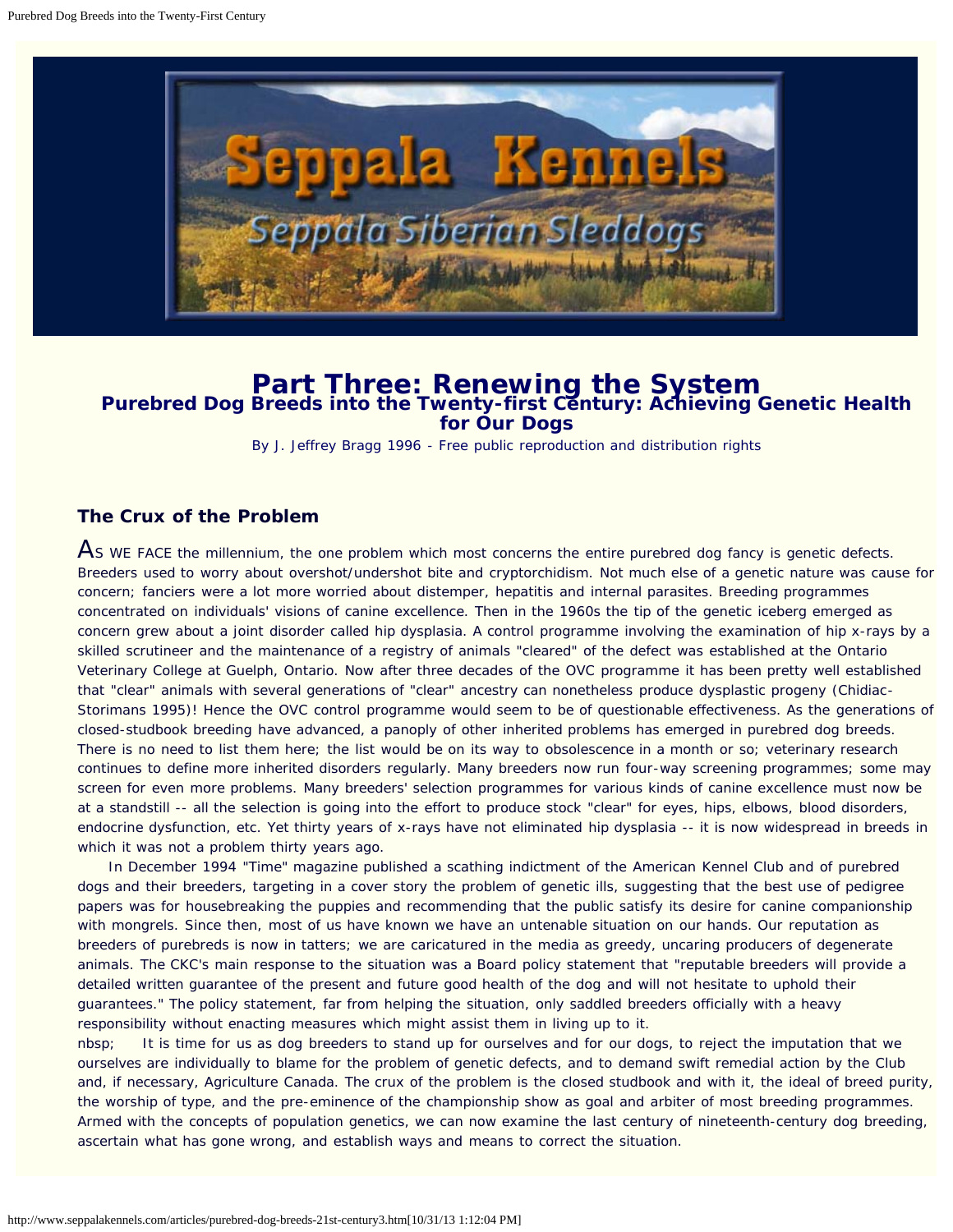EARLIER WE STATED that the recognition of a breed by a registry was a crucial event in its history, more crucial than it need be. That is because the usual practice has been to open the registry to foundation stock for a limited period, to inspect and register a small population of foundation animals, and then to close the registry to new genetic inflow forever after, with the sole exception of animals of the same breed imported from other registries and derived from the same or closely-related foundation stock. In recent decades there has usually been no unique Canadian foundation stock except in the case of indigenous breeds; CKC merely accepts registered stock from other jurisdictions. (Actually the relationship of CKC foundation stock to that of other registries has never been clearly defined, so far as I know. CKC accepts registration papers of other studbooks which it considers to be "reliable." So long as the export pedigree shows three generations of registered, numbered ancestry; import stock seems to be eligible for CKC status without question. The criteria involved are clerical, not genetic.) Most of the breeds we are familiar with were founded from sixty to over one hundred years ago. In those days Canada's population was much smaller than it is now; the canine population was correspondingly smaller, too. Thus the number of dogs accepted during the open-registry periods was rather limited.

 The canine species possesses tremendous genetic diversity as a whole. Like most species, that diversity includes a genetic load, a wide variety of more or less deleterious alleles, probably quite a few of them held in a state of heterozygote superiority, so that although natural selection tends to eliminate homozygote recessives when they segregate, the bad alleles themselves maintain a strong presence due to the selective advantage of the superior heterozygote. What happens when a founder event occurs? Then it is possible that bad alleles, uncommon in the canine population as a whole, may achieve a much higher frequency of occurrence owing to their presence in a small founder population -- especially since the foundation stock of a newly-recognised breed will already be considerably inbred from the breed development process. Inbreeding and selection together raise homozygosity levels dramatically through the wholesale elimination of alleles from the genome. Those alleles may be unwanted by the creators of a new breed; nevertheless their elimination raises the allele frequency of whatever remains.

## **An Example from One Breed**

**THUS THE RECOGNITION of a breed creates a founder event when the registry is opened; a limited number of breed** foundation animals are selected, often from a population which has already undergone considerable inbreeding and selection. Let us take for an example the Siberian Husky breed. Registered in 1939, the initial CKC population consisted of 47 animals, all belonging to or bred by one kennel! Of those 47, nine were foundation stock of the kennel whose dogs were registered. Two of those were males imported from Siberia -- littermate brothers! The other seven were mostly related to one another. (Two were seven-eighths Siberian and one-eighth Malamute.) The other thirty-eight were all progeny and grand-progeny of the founders. Of the nine foundation animals, two were not bred from at all. Two were mated -- once only -- to each other: one only of their progeny contributed to further breeding. Of the two Siberia import males, one brother was always bred to the same bitch, producing a large number of progeny of identical pedigree; the other brother was usually bred to daughters of the first brother. Today, Siberian Husky lines that trace directly back to the Canadian foundation stock owe 25% of their pedigree lines to the first brother, 15% to the second brother, and 27% to the first brother's invariable mate! Two-thirds of the genetic heritage of these modern Siberian Huskies derives from only three foundation animals! This is not an exceptional situation, it is a fair example of the early breeding history of CKC breeds.

In the case of the Siberian Husky, then, (which happens to be my breed, with whose early history I am reasonably well familiar), The Canadian Kennel Club opened a registry in 1939, inspected one kennel's dogs and admitted four dozen closely-related individuals to the registry, which was then closed permanently. No effort was made to ensure a broad foundation, nor a numerous one, nor a genetically diverse one.

Just how permanently the registry was closed I recently found out when I imported from Russia a dog bred to the Siberian Husky standard! The dog was born in the Ural Mountains well within the boundaries of Siberia, from parents of Chukotkan village origins; he had three generations of known ancestry (without registration numbers since there is no official "Siberian Husky" registry in Russia). I was immediately told that the Club "did not know what to do" about my application to register the dog, that the protocols used to register breed foundation animals in 1939 were no longer valid, and that my dog "should not be used for breeding because it would probably be a long process," in spite of the fact that the dog had a valid FCI Export Pedigree from the Czech Republic (through which he was exported). A year and a half later after repeated in camera discussions, the import was refused recognition by the Board and Registration Committee on grounds of inadequate information (no ancestral registration numbers). Repeated calls for Club inspection of the import and offers to submit the animal to DNA tests and progeny testing were ignored. The registry is closed -- even to new Siberia imports!

 For the past fifty-six years, then, all Siberian Huskies bred in Canada have stemmed from the 1939 registrations, or from American imports, which mostly stem from the same dogs CKC registered, plus perhaps three additional animals. The original foundation animals were poorly utilised and subsequent generations were so closely inbred that the two Siberia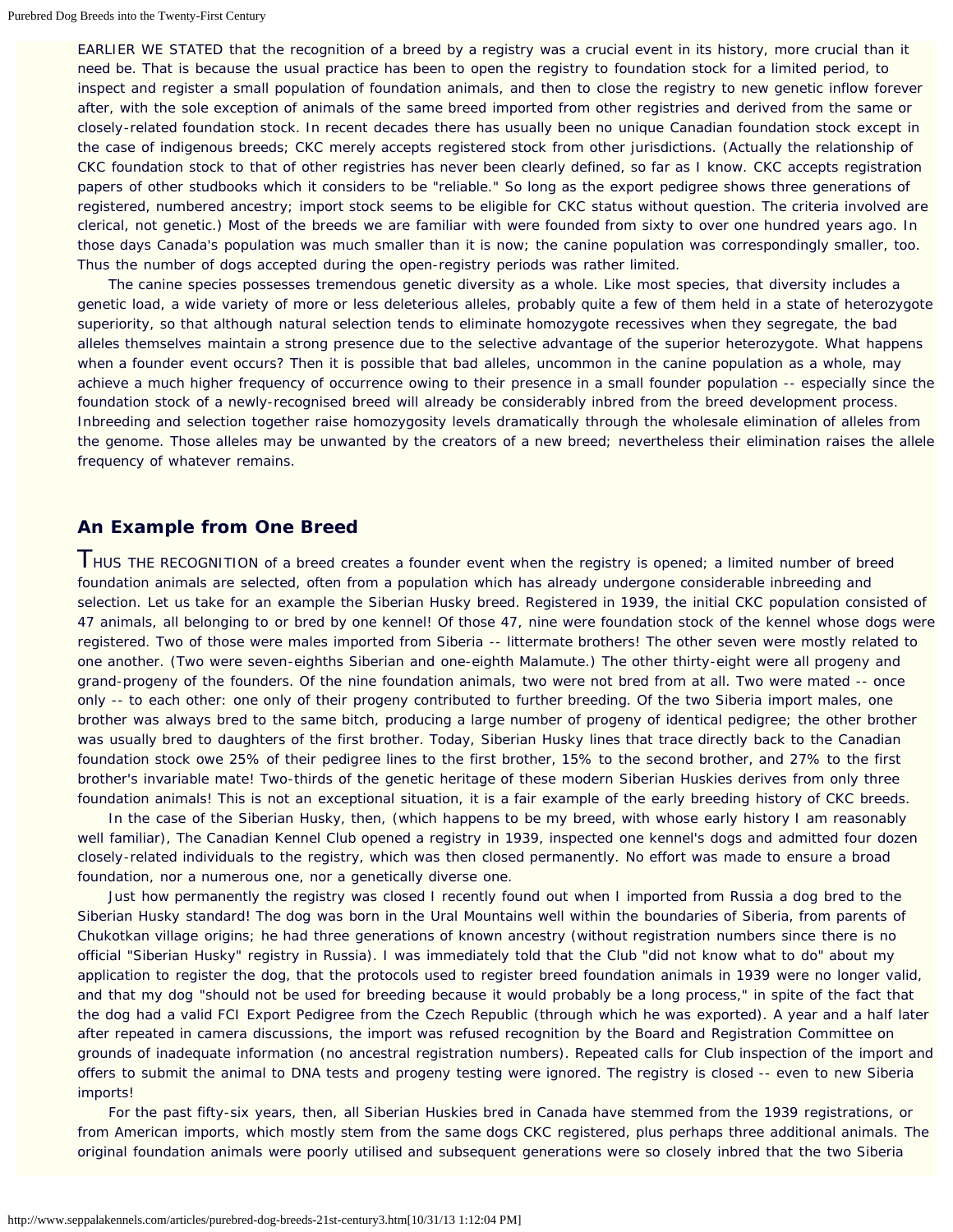import males plus one bitch are even today still statistically equivalent to grandparents of every single Siberian now registered!

 Thus the original founder event in my breed plus the closed studbook has resulted in a state of forced inbreeding for Siberian Huskies. There is no such thing as an outcross mating in Siberians in any genetically meaningful sense. A sire can be found, perhaps, who may have no ancestors in common with a bitch for the last 5 or 6 generations -- if one knows all Siberian bloodlines well enough and doesn't mind going a few thousand miles to find him -- but he will not be an outcross, because all of his ancestors and all of the bitch's ancestors are the same animals, once the pedigree is taken back far enough. It would be difficult to calculate inbreeding coefficients for fifteen to thirty generations of ancestry; software to handle calculations of that nature doesn't seem to be generally available to breeders. (After all, a thirty-generation pedigree would contain over two billion names...)

THIRTY GENERATIONS of breeding all going back to ten dogs or fewer represents an impressive feat of sustained inbreeding! Predictably enough, Siberian Huskies, which eighty-five years ago were probably the toughest, hardiest variety of dogs on earth, now suffer from the same gamut of genetic defects that afflicts other breeds. Few if any registered Siberians are now able to perform as sleddogs on anything approaching the level of the 1910 dogs imported from Siberia. Probably this is mostly due to the decline in heterozygosity and loss of vitality through inbreeding. What is worse, unmistakable signs of inbreeding depression are surfacing in the breed: rising numbers of Caesarean births, smaller litters, lower birth weights, delicate nestlings prone to infection, etc.

 Breeders of domestic livestock -- cattle, poultry, sheep -- manage to run registries and maintain breed type without imposing the concept of absolute breed purity. They inbreed to fix desirable traits, as do dog breeders. Livestock breeders, however, do not try to pretend that they can inbreed forever without ill effects. Thus when inbreeding depression or genetic defects threaten, they outcross -- repeatedly, if necessary. They can do so because they do not have closed studbooks. I do not suggest that we slavishly copy the procedures and registry structures of livestock associations, because I think they, too, might benefit from some restructuring in the light of modern genetic knowledge. Nonetheless I would make the point that we in the canine fancy are in a minority when we cling to absolute ideals of breed purity and insist on rigidly closed studbooks.

AS A DRAMATIC CONTRAST to the foregoing example of the CKC's Siberian Husky breed foundation, let us examine for a moment the standards which Agriculture Canada now applies to new domestic animal breeds in this country, as set forth in a three-page leaflet entitled "Establishment of a New Breed of Animals in Canada." Agriculture Canada now requires that breed foundation stock (that is to say, the first generation of registered animals of a new breed) be selected from the third filial generation (F3) or later of the "evolving breed" which precedes the actual, registered new breed. It lays down no parameters for the founder generation of the evolving breed, but it does state:

The standard used for the creation of a new breed is as follows:

- Minimum number of animals to constitute the foundation stock of the new breed (F3): 200 animals (unique genotypes).

- In order to reach the required 200 F3 animals and in order to provide a sufficiently wide genetic base, it is recommended that the minimum number of animals to be produced in each F level be:

> F1: 60 animals F2: 100 animals

It also stipulates that "the F3 generation is the earliest generation to become eligible for inspection as foundation stock... In practice most evolving breeds will evolve over many generations before having developed a significant population of foundation animals."

 These modern standards are at least somewhat influenced by population genetics considerations, in an attempt to establish a basis for genetic health and stability for new animal breeds in Canada. Yet in all probability very few of our existing CKC dog breeds, which are arguably of much greater economic importance than any new breed, would come anywhere near to the foundation stock now enforced by Agriculture Canada. The sole exceptions would probably be breeds, like the Canadian Eskimo Dog, accepted for registration during the last decade or two. As for the Siberian Husky, its actual genetic founders (those whose genes contributed to future generations, leaving aside those which did not reproduce) numbered 6 only; the F1 generation which actually reproduced numbered 8 individuals; the F2 generation which actually reproduced numbered just 5 animals; no F3 animals were registered in the first year of CKC registrations -- original founders, F1s and F2s were all registered together in the first year.

 Thus it is obvious that the Siberian Husky, at least, could not begin to satisfy current Agriculture Canada standards for an appropriate number and variety of foundation stock to establish a new breed, when traced to its historic foundation. In all probability, few CKC breeds could do so. Yet the registry norms that are rigidly enforced by CKC, backed up by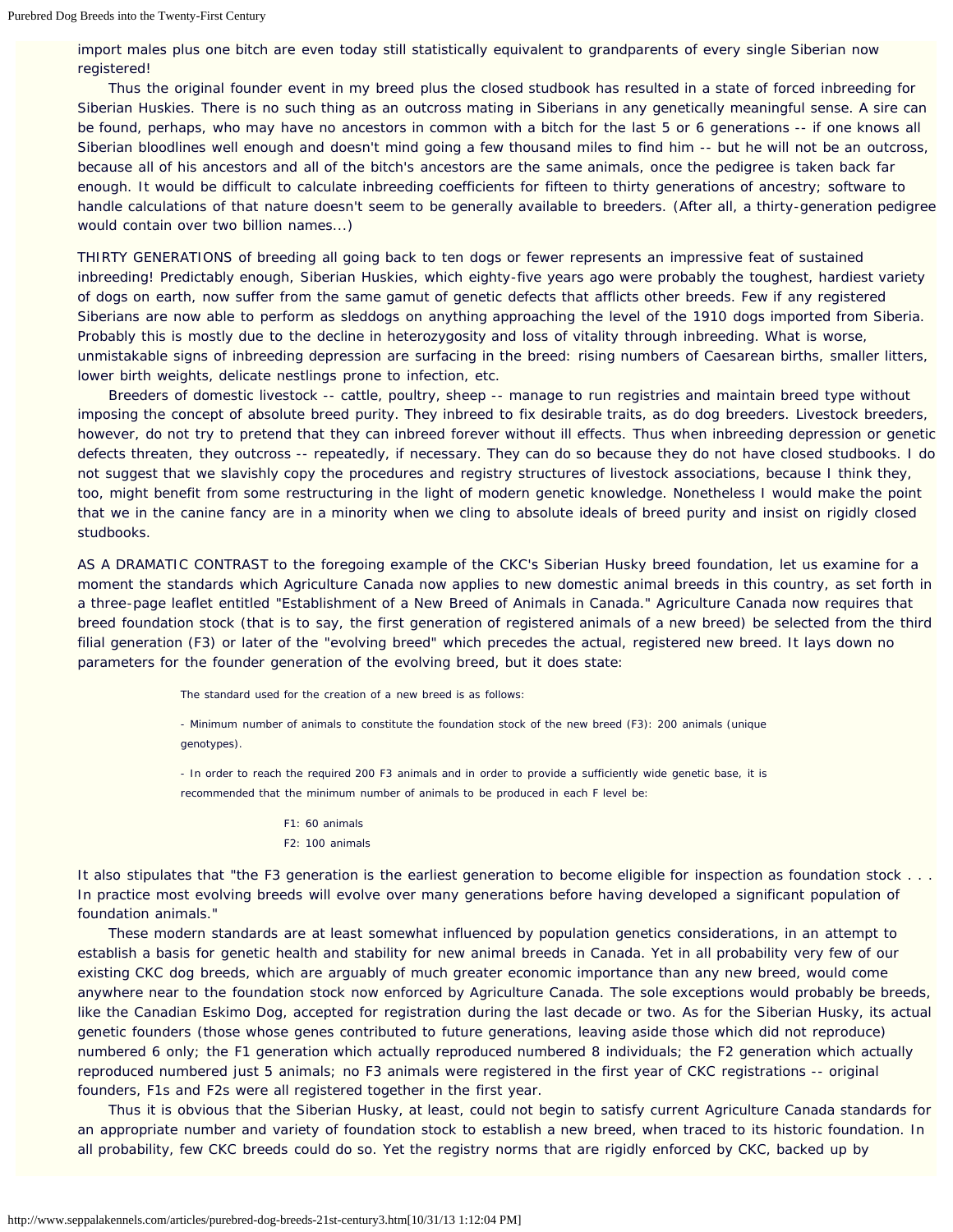Agriculture Canada, make the acceptance into the studbook of badly-needed new foundation stock a complete impossibility! Presumably Agriculture Canada has good and sufficient reasons justifying its standard for new breeds -- that being the case, then it is a curiously irrational situation that older, existing registered breeds not only are exempt from any such standard, but are actually prohibited from enlarging their founder group through the acceptance of unrelated primitive stock.

## **The Holistic Breed**

Now I WOULD LIKE to evoke a vision of the future -- but not the distant future. I want to describe how dog breeds might be in the twenty-first century. Instead of all breeds being subjected to arbitrary structures not equally well-suited to them all, each breed would get whatever special measures its breeders thought necessary. Instead of a fragmented canine fancy with ghettos of show fanciers, obedience buffs, and working-dog specialists, dog breeds would have the benefit of a holistic outlook, integrating the various aspects of canine activity and producing well-rounded, versatile, mentally stable animals. Let me stress that the suggestions which follow will be fully practical and down-to-earth. They involve no technology we don't already possess. They require no knowledge that isn't already generally available. All that is needed is a proactive attitude and the will to make necessary changes in an obsolescent structure. This vision could become a reality within ten years' time.

 At the beginning of this brief I stated that the three distinct axes along which breeds are distinguished -- ancestry, purpose, and typology -- had to relate fully and co-operatively, or the fulness of breed identity would be missing or marred. Let me now describe how such a relationship might be achieved.

 To begin with, we absolutely must open CKC studbooks, in every breed, to new genetic inflow. There can be no longterm genetic health in small populations such as our registered breeds without the periodic infusion of new genetic material. The one big "sacrifice" we shall have to make, if it is really a sacrifice, is to abandon racist attitudes and the concept of rigorous breed purity. We must recognise that first of all, a dog is a dog, species *Canis familiaris*, and that is his true identity. He is a dog first, before he is a Siberian Husky or a Foxhound or a Doberman; breed identity is subordinate to species identity. We must stop treating breeds as if they were species, abandon the rigidity and narrow typological thinking which has heretofore characterised the canine fancy. We must recognise that dogs are unique individuals and that there is no positive value in trying to create groups of dogs which are all clones or photocopies of a type specimen represented by a breed standard. This should not be too hard, since breeders and judges have never been able to arrive at agreed and consistent interpretations of breed standards anyway. Why, then, should we pretend that a standard, which as it now exists evokes a different imageistic interpretation in the mind of each individual breeder and judge, describes a single ideal type?

 Canine breeds can and should be differentiated, bred and maintained on a dynamically balanced, heterozygous population basis without restriction to a closed, historic founder group. The closed studbook and the breed purity concept are, from a genetic point of view, simply unnecessary. Indeed, as we have seen, from the standpoint of maintaining a genetically healthy limited population, they are thoroughly counterproductive. Where is the logic in submitting each and every CKC breed to a registry system which guarantees ongoing, progressive genetic degeneration, loss of species vigour and hardiness, and saddles every breeder with the unwanted, unhappy responsibility of producing more and more unhealthy, flawed stock as time goes by? The notion that genetic disease can be controlled, much less eliminated, by screening programmes and selection has not been borne out by general experience. Those who promote such a notion are engaging in a cruel, self-serving deception. It may be that a breeder can sometimes improve his odds against producing defective stock in a given mating by screening the parents, but experience has proved that screening will not solve our genetic problems in any wider sense. Despite generation after generation of "clear" stock, bloodlines can still produce more and more affected animals. That is because our problems are inherent in the closed-studbook/incest-breeding system. In order to restore genetic health we shall have to adopt a different system.

 It will be asked, "Just how will the opening of our studbooks to outcross stock bring about the elimination of genetic defects?" The answer is that it will not eliminate genetic defects. That need not be the end in view. If we could somehow eliminate all the various genes now known to produce harmful anomalies, plus all of those yet to be discovered, we would almost certainly find that the remaining genome was non-viable, that healthy reproduction and growth to maturity could not reliably take place. Genetic defects are not "eliminated" in nature. Instead, random mating and behaviour patterns that discourage inbreeding take care of the problem by ensuring high levels of heterozygosity and the consequent rarity of defective homozygotes. If we take steps to set up similar patterns in purebred dogs, we shall be able to reduce the level of expression of defective genes greatly, which is all that is required. The end in view is healthy stock, not "racial purity." Purged and purified bloodlines would be weak for other reasons, as has been explained. As the mapping of the canine genome progresses and RFLP, allozyme or microsatellite "markers" for common genetic defects are found, we shall probably then be able to use DNA studies to recommend matings that will avoid the production of defective homozygote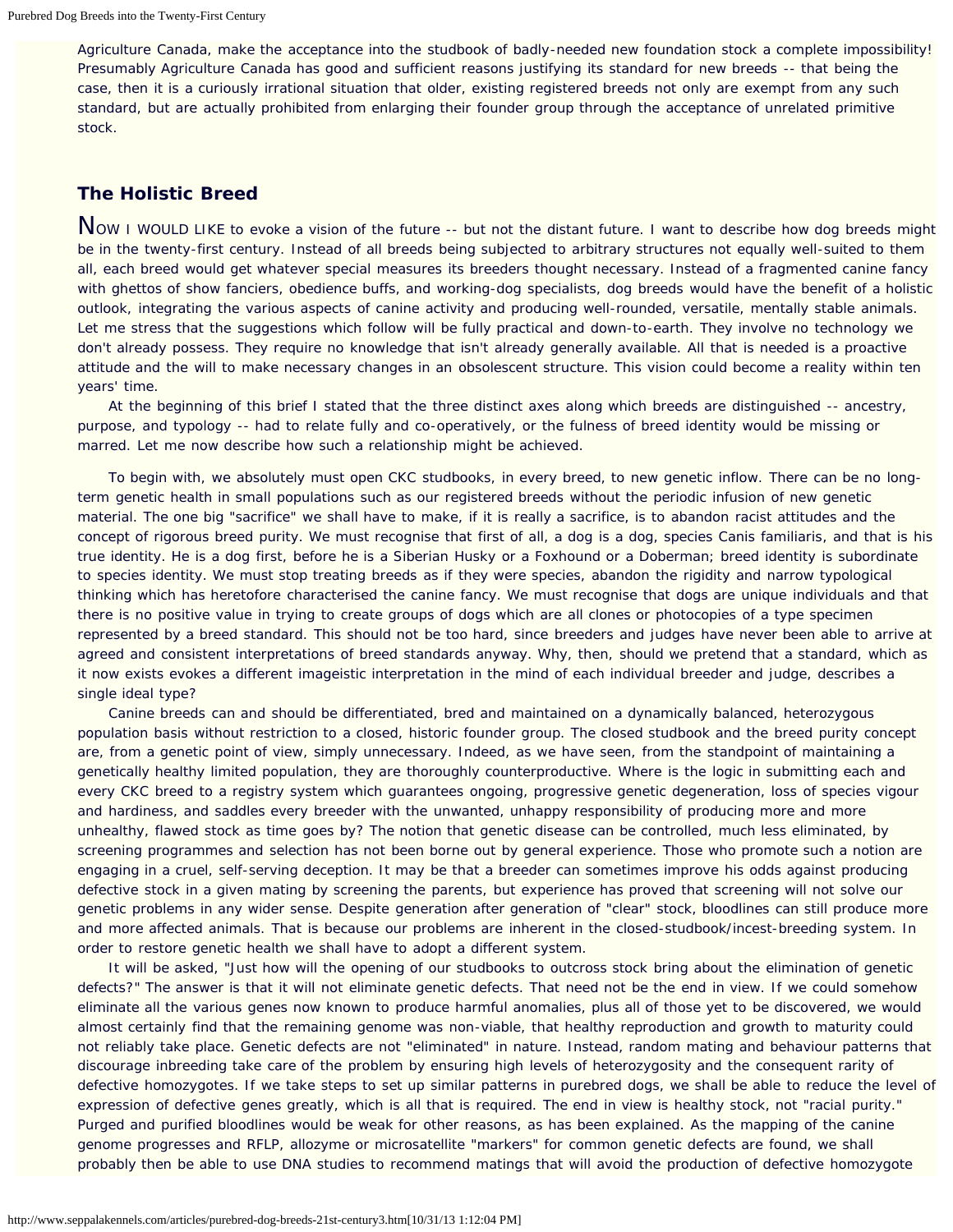progeny -- provided that we have made enough genetic diversity available through outcrossing to give us the genetically distinct lines from which to choose! As things stand now, most breeds are so homozygous that it could prove extremely difficult to find matings which would avoid one genetic defect without reinforcing another!

## **New Structures for the Dog Fancy**

VERY WELL, THEN, if we eliminate the closed studbook, how shall we decide what stock to admit for registration? One must begin, of course, with the existing body of registered stock. Thereafter, one way of proceeding might be to strengthen and empower the breed clubs. They should be granted responsibility and autonomy: responsibility for the welfare of their breeds, and autonomy to make the judgments and decisions necessary to fulfil that responsibility. It should also be ensured that the breed clubs are fully representative of all breeders, by making breed club membership a requirement for anyone to register stock he has bred or imported.

 The first task of the breed clubs would then be for each of them to determine what sources of genetic inflow might best be employed in their breed. Breeders alone can command the collective expertise to make that decision and it ought to be theirs alone, but the designation of outcross sources should be obligatory, not optional. The Siberian Husky Club of Canada, for example, would have to decide where outcross animals might best be obtained for restoring heterozygosity to that breed; they might decide, for example, that dogs imported from Russia and perhaps even an occasional outstanding individual carefully selected from the present "alaskan husky" gene pool of racing sleddogs (which was derived largely from 1910-era Siberia imports that remained in Alaska) are two logical sources. Breeds which do not have their origins in autochthonous populations would have to seek outcrosses in similar related breeds, as Spaniels (English Springer) and Spaniels (Welsh Springer), or Retrievers (Labrador) and Retrievers (Flat-Coated). They would then have to set up inspection and test-breeding procedures for admitting outcross animals. Once the outcross sources had been designated, selection of candidate animals would in most cases be best left to individual breeders, who might then apply to the breed club for preliminary inspection of their outcross -- which ought not to be excessively rigorous. General soundness, reasonable temperament, proven working ability, approximate size and physique, and acceptable overall type would be adequate criteria, none of the foregoing to be rigidly interpreted. The outcross should then be registered provisionally by CKC, subject to breed club inspection of two generations of its progeny. The registry should remain permanently open to new outcross animals. It might prove desirable to set limits to the number of outcross dogs registered in any given year, proportionate to the overall breed population, in order that small populations not be swamped by excessive outcrossing. Some regulation of the process would obviously be necessary, but the best regulation would probably be breed club oversight and guidance of the process, backed up by CKC supervision.

 Advantage should be taken of DNA analysis techniques by using them to monitor heterozygosity and relative kinship in major breeding lines. (It would also be a good idea for the Club to offer DNA profile parentage certification.) This technology already exists and is in use; it is rapidly becoming much more affordable. Limits should definitely be set on inbreeding, preferably by the breed clubs, but CKC should decide maximum allowable limits of inbreeding as a default setting. Only by the outright prohibition of excessive degrees of inbreeding will it be possible to make the transition to a balanced-heterozygote state for purebreds; otherwise old ways will continue through inertia and persistent typological thinking. Assortative mating can and should become the norm for the preservation of type, mating individuals which are phenotypically similar but unrelated or at least not closely related. The Club would have to monitor registrations, possibly performing occasional DNA spot-checks, to ensure that inbreeding does not take place; otherwise many would continue to breed from whatever dogs were in their own backyard rather than seeking breed club advice to find suitable individuals from unrelated lineage.

## **A Healthy Balance for Breed Identity**

THE RESPONSIBILITIES of the breed club should not end with the designation of outcross sources and the inspection of outcross candidates. If the fulness of breed identity is to be achieved overall in each population, then the breed clubs should take on responsibility for balancing the various facets of that breed identity. Realistic, meaningful and workable systems should be introduced for monitoring temperament, for proving working ability and trainability, and for evaluating type and appearance. Championship shows would then become breed-club events, since the methods of evaluation and the various events required to test such qualities as temperament, vigour and endurance, working ability, and trainability would be breed-specific and under the breed clubs' oversight. That is not to say that a number of breed clubs might not band together to stage events for several breeds simultaneously at the same venue, but the all-breed show with all-rounder judges, under CKC rules for CKC Championship points, would eventually be history. To ensure wholehearted support and participation by breeders, it would probably be necessary for CKC to evolve some means of making clear on the papers of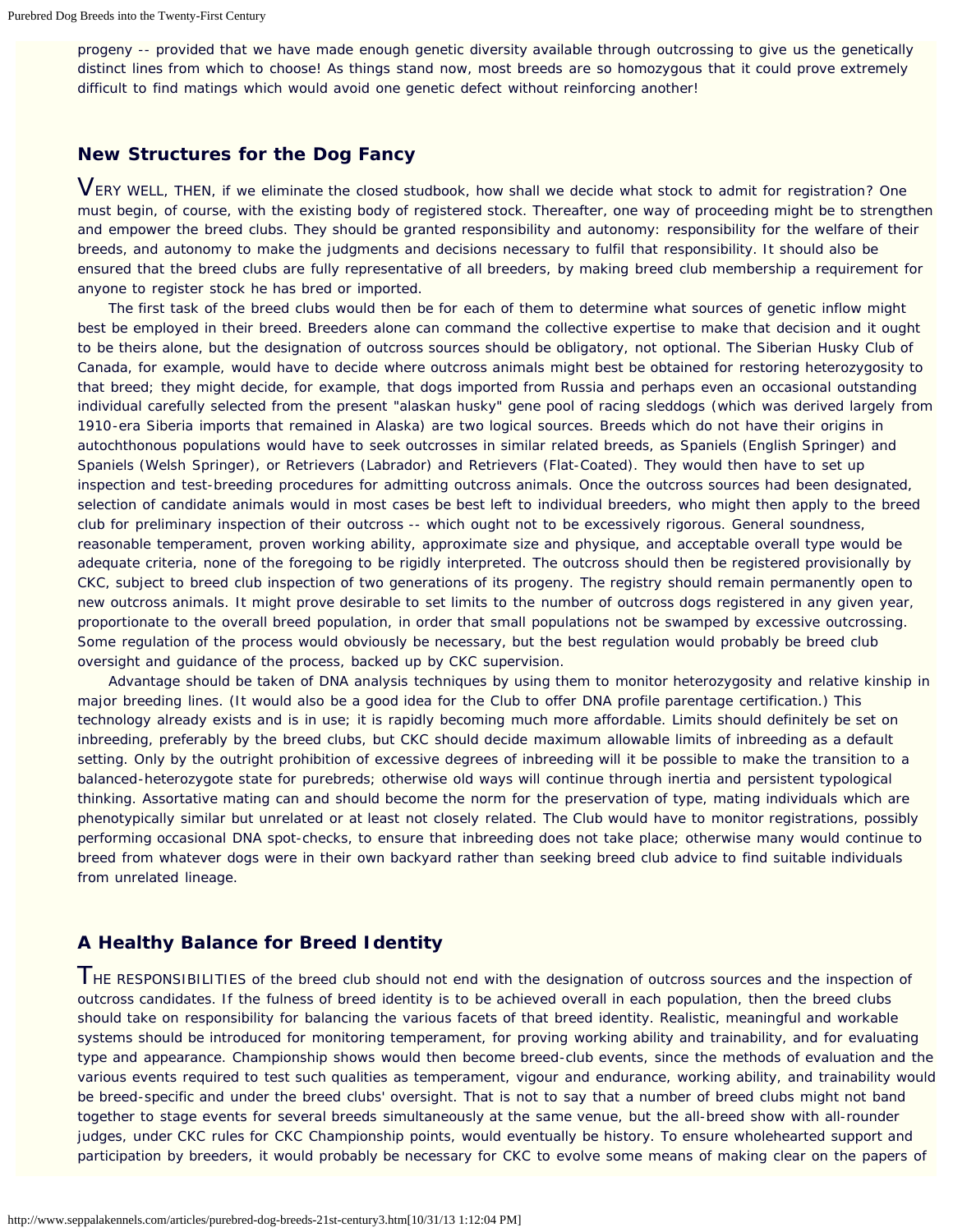every dog the extent to which that animal had been submitted to the testing and evaluation procedures of the breed club and with what result. Breed club input of information to the Club's database could be done by e-mail on the day of the event. Strong incentives for participation should be arranged and breed clubs should be so structured that they could not be autocratically ruled by individuals or cliques.

 Registration certificates produced by CKC would carry much more detailed information under the new system than they now do. The computer power is now available to make this quite feasible. A certificate of registration should once again carry a pedigree of at least four generations. A two-tier certificate system would be necessary, as no dog would be eligible for breeding registered progeny until it had been inspected and evaluated by the breed club. Rating and measurement protocols are already being worked out by proponents of the Advanced Registry proposal. Broodstock certificates should carry a summary of the breed club's rating and evaluation of the animal, together with evidence of proof tests for temperament, working ability and trainability. All certificates should identify outcross lines and bear a quantitative estimate of the relative heterozygosity of the animal identified by the certificate.

 Breed standards would require revision under the new system. The concept of disqualifications should probably be dropped in favour of a detailed rating system in which all breeding stock would participate. In the case of quantitative characteristics such as height and weight, a simple Bell-curve statistical description of the desired mean and range ought to be sufficient, without disallowing occasional extreme examples. Working abilities ought to be clearly defined in the breed standard and a basic performance standard given where possible. Clearer and more detailed descriptions of desired temperament and of qualities bearing on trainability ought to be part of the new standards. Prescriptive minutia should be minimal; it should be sufficient merely to describe the general distinguishing features of a breed, without an excess of cosmetic and conformation restrictions, except where indispensable breed points are involved. Type stringencies should be relaxed considerably, allowing most breeds to become moderately heterotypic; if qualities of working ability, hunting instincts and similar traits achieve greater emphasis, there will be correspondingly less need for extreme type requirements to distinguish breeds. Standards should be holistic descriptions of the breeds they identify, brief statements of essential breed qualities, rather than typological blueprints. It is imperative to subordinate typological thinking to considerations of utility, genetic health and hardiness. First a dog should be healthy, balanced, of sound mind in a sound body, able to fulfil his breed purpose; after that can come points of beauty and type but never again in the bizarrely exaggerated fashion that now prevails in the breed rings of championship shows.

 It might eventually be found desirable to quietly merge scarce and consistently unpopular breeds, as well as closely similar breeds, with populations nearest to them in general characteristics, possibly initially designating them as breed varieties. Reasonable numbers are necessary for the maintenance of a healthy population. The number of breeds recognised has continued to grow, yet the total number of dog owners in the country may not have grown proportionally. A rare breed is not the same thing as an endangered species; breeds can come and go without damage to the canine species as a whole. Breeds known to be of low viability due to their dependence for breed identity on anomalies such as achondroplasia, may have to be dropped from the registry unless evidence is advanced that they can be upgraded to certain minimum standards of health and structural soundness.

## **Can it Really Work?**

I CAN HEAR someone objecting, after having thought about the idea of a breeding and registry system in which outcross breeding was actually encouraged, "Surely this system will produce some dogs which are not even recognisable representatives of their breeds! What happens then?" Typological thinking dies hard. I used to worry lest my Siberian breeding programme should one day produce a dog or dogs whose ears were not fully erect. It never happened. Instead something much worse happened when I found that I was producing some dogs who ran a high risk of being unable to lead a healthy, normal canine existence, through endocrine malfunctions, immune system weakness, and the risk of blindness. To think I had worried about the possibility of a tipped ear, something which would not handicap or bother the dog in the least! Let me say the following, then, to those who worry that a balanced-heterozygote breed will engender "untypical" examples. It is far better that our breeding occasionally engender a dog deficient in breed type, than that we should consistently produce large numbers of dogs guaranteed to lead lives of suffering, creating anxiety, large veterinary bills, frustration and unhappiness for their owners. That is what we are doing now. Over sixty percent of Golden Retrievers, for example, will suffer from hip dysplasia, osteoarthritis or osteochondritis in their lifetimes. Is that to be preferred to the possibility of producing an occasional robust "mutt" lacking in breed type but who will nonetheless still make someone an excellent, happy, healthy companion? I am sure that it would take awhile for all of us to learn how to breed in this new and different way; I suppose we might produce occasional oddities in the process. Yet I am absolutely convinced that the good results we would quickly achieve would more than make up for the embarrassment of our failures. At the very least we should all have clean consciences once again, knowing that we were making our best efforts, using up-to-date genetic knowledge, to produce sane, healthy, robust canine companions. Let us not forget that as DNA mapping procedures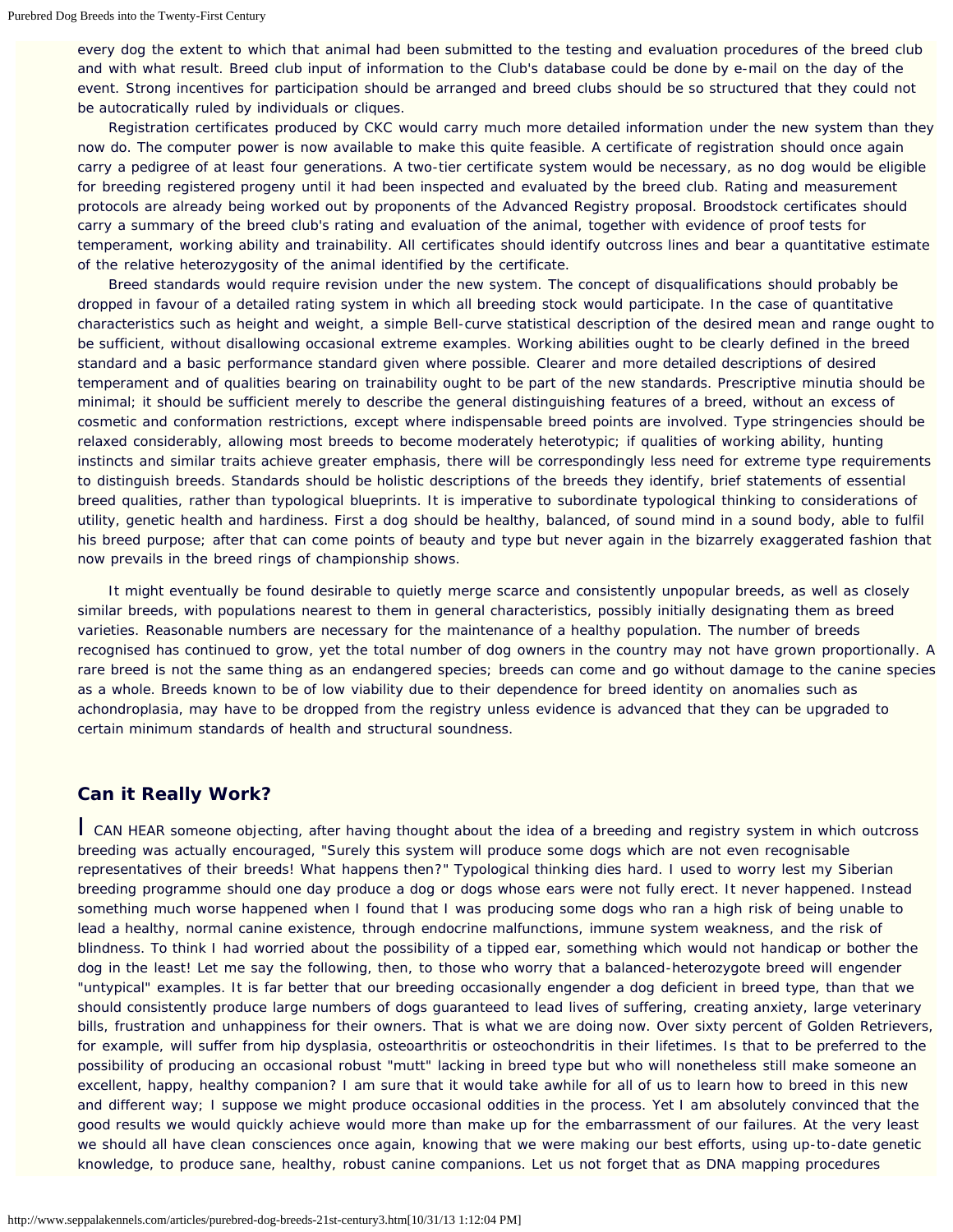advance (there are at least two canine genome mapping projects now underway) our tools are going to improve and our ability to predict what our breedings may produce will be greatly enhanced.

 As things now stand, the dog fancy is in a position which is frankly untenable. The CKC Board of Directors has unilaterally committed "reputable breeders" to the proposition of guaranteeing the "future genetic good health" of the dogs they sell. Yet those same breeders have no means of protecting themselves from the looming spectre of financial ruin should they be held to such a guarantee, otherwise to the loss of public credibility. Other than the continued elaboration of screening programmes and the Advanced Registry proposal, both of which are somewhat like applying an adhesive bandage to a severed artery, nothing is being done about making guarantees of genetic health a workable proposition. At present, purebred breeds -- all breeds -- show levels of genetic defects totally inconsistent with the practical maintenance of the Board's policy. Many honest, caring breeders are racked by torments of guilt and self-reproach brought on by the sufferings of defective dogs, yet it is really no fault of the breeders themselves! The fault, as has been demonstrated in this brief, lies with the closed studbook and the inbreeding system. If the consensus of the Club is truly that purchasers of purebred dogs have a right to expect genetically healthy animals, then the Board has no choice other than to do everything in its power to change the existing system so that healthy animals may once again be reliably produced! That will never happen just through Advanced Registries, higher Championship point requirements, more screening programmes, and Board policy pronouncements. The Club must take to heart the lessons of population genetics. It must open its studbooks to outcross stock on a permanent basis. It must take measures against the obsessive pursuit of breed type and the worship of breed purity, measures which will increase the health, utility, trainability and sanity of purebred dogs, measures which will balance the elements of breed identity. There are no credible "soft options" left.

 One unfortunate reality which must be faced, however, in order to bring about any major changes involving the CKC will be the conservatism and resistance to change of the Board and of the "old hands" -- the ruling oligarchy of the Club. The CEO and the Board will almost certainly aggressively defend the status quo no matter how urgent the need for change. At present, for example, they turn down requests for the registration of new foundation animals with statements such as this one: "The CKC takes pride in registering dogs based on accurate and complete information and we will continue to strive for these high standards." Yet when that statement was written, the Club was still registering Canadian-bred litters whose parentage information was supported only by a signed registration application form filled out by the owners of the dam and sire. Under that system of information gathering it is regularly necessary for the Board to cancel litter registrations when it becomes evident that the parents of some litters are not both of the same breed. No one knows how many litters go unchallenged which, although purebred with both parents of the same breed, have their parentage misrepresented because the actual sire of the litter is not the dog entered on the application form. In the absence of DNA testing, how can the substitution of sires be detected?

 Meanwhile the United Kennel Club, a "dissident registry" in Kalamazoo, MI, USA, which now registers about a quarter of a million dogs annually, has already instituted a process for the verification of parentage by DNA profiling! This is the first time that DNA profiling has been made routinely available to dog breeders, and UKC is the first canine registry in the world to offer such assurance of verified parentage. Innovations such as this make the Club's defensive statements about its high standards sound rather hollow.

nbsp; Anyway, those of us who seek reform will have to contend with a Club establishment which will attempt to make a virtue of the very things which most threaten the genetic health of CKC dog breeds: the closed studbook, the breed purity concept, the endless inbreeding, the constant refinement of type, the pre-eminence of the Championship show. Those who dare to challenge the existing system will have to put up with being made to look foolish or even villainous by the solemn pronouncements of the old guard. We should all realise that the Club establishment is unlikely to initiate serious action for change in the absence of grass-roots pressure from the general membership. It is up to us to initiate serious dialogue along the lines outlined in this brief, to research ways and means to promote a different, healthier method of purebred dog breeding, and to raise the consciousness both of novices and of old hands regarding the genetic dilemma which now faces us.

 Deep structural change cannot occur without widespread debate among fanciers, because new and different concepts sound threatening when they are first described. Once the reasoning behind them has been adequately discussed, the threat often disappears. Someone may ask, for example, "What about these open-ended Breed Standards? A Bell-curve statistical description of a breed's height standard may be an adequate formula, but what if the mean is set at 22.5 inches and you don't disqualify the 25-inch dogs. Then maybe in a few years the mean may drift upward to around 24 inches, with hardly a single dog under 22 inches. What then?" My answer would be that the whole point of the balancedheterozygote system is its healthy flexibility. A stubborn insistence on narrow tolerances in matters such as height at withers usually involves the sacrifice of other worthwhile qualities anyway, as too many otherwise good animals must be discarded only because they are a shade over standard. In the balanced system described, nothing at all need be lost. If the height mean of a 22.5-inch breed should drift upward to 24 inches, it would be because most of the breeders wanted a taller dog! Since the breed club would be advising breeders, measuring and rating dogs, maybe even suggesting matings, this sort of gradual change would occur only with the knowledge and acquiescence of the breed club, representing all active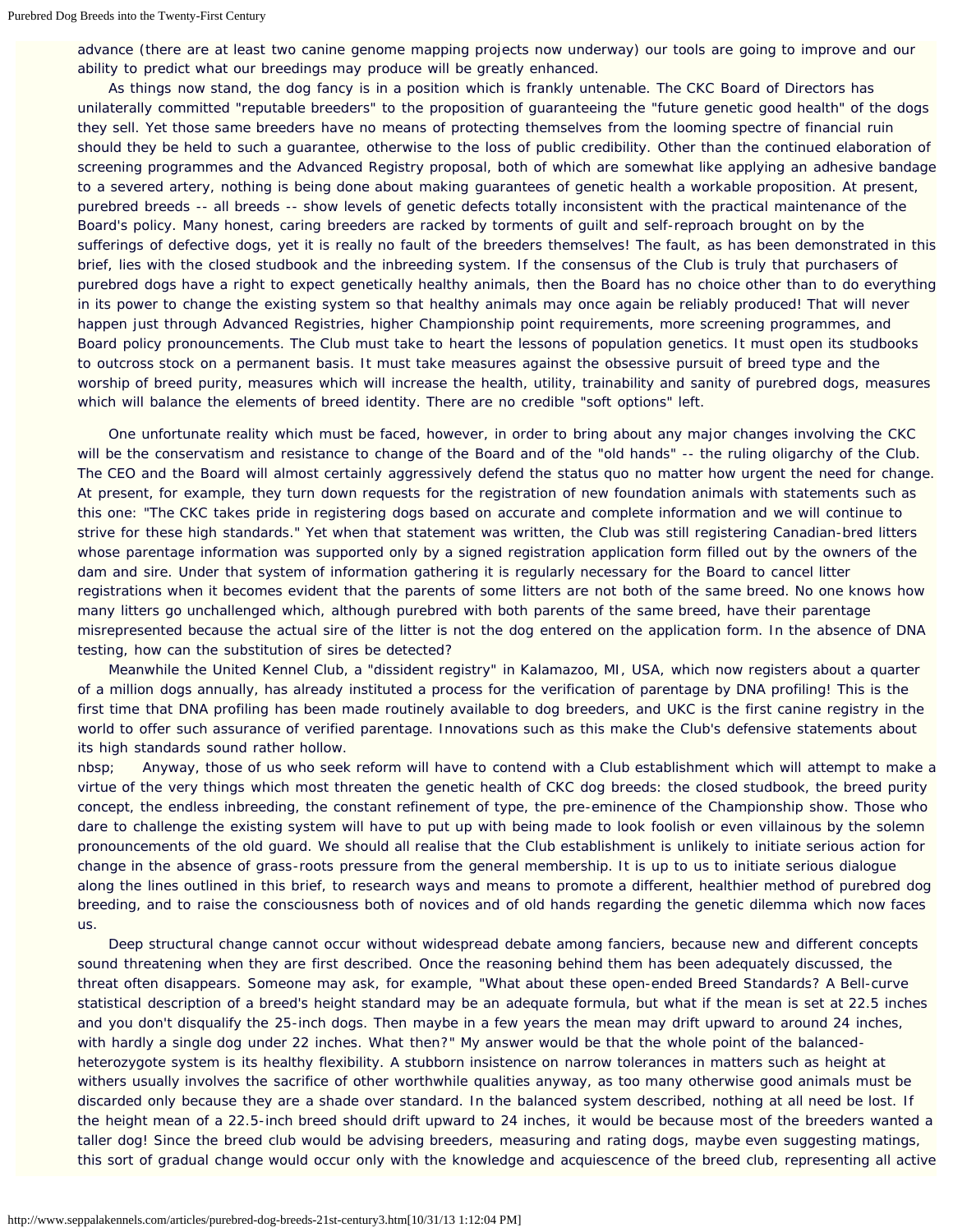breeders. Under a heterozygous plan with mainly assortative matings, nothing whatever is lost in such a gradual change. Should the height drift upwards and, later on, the breeders decide upon a return to the original mean, a simple shift in the emphasis of assortative mating will accomplish such a return easily, smoothly, with no genetic loss and no disturbance of other traits.

 The whole idea of a dynamically balanced heterozygous breeding system is the retention of as much healthy genetic diversity as possible. Such diversity makes it easy for a breed to develop and progress in whatever direction its breeders wish. It also ensures that genetic problems are kept to a minimum no matter what changes of standard may occur. In the statically balanced homozygous system now in force, the more homozygosity increases with time and selective breeding, the harder it becomes for major change to occur naturally and easily, and the more pronounced genetic problems become. Once an allele has been "fixed" in homozygosity, no amount of selection can change that trait; only radical outcrossing can restore the lost alleles and such outcrosses will always upset the static balance completely, necessitating years of remedial inbreeding and selection, probably creating new genetic problems. I am convinced that a system based on a dynamic equilibrium of healthy dominant genes must inevitably be better than one which throws away most of the healthy genetic diversity in order to achieve static stability for homozygous recessive traits.

 It is worth noting that the new system, if carried out at all conscientiously, would mean more work per dog for everyone. Breeders would necessarily invest more time and effort in their breeding stock in order for it to pass breed club requirements. This is by no means a negative factor. One ongoing problem in our society is that of large numbers of unwanted pets. Another related problem for the purebred fancy is substandard dogs produced by the non-serious "backyard" breeder and the puppy-mill profiteer. The suggested reform measures would discourage exploitative factions and reduce considerably the overall number of purebred dogs, while raising greatly the overall quality levels and ensuring that practically all purebred dogs were valuable, cherished, and wanted by their breeders and owners. The new system would greatly increase the inherent value of purebred canine stock. Purebred would then mean much more than just a paper certificate!

## **A Canine Revolution?**

THE FOREGOING PRESCRIPTIONS may sound like a canine revolution. If so, the revolution would consist mainly of integrating many facets of the fancy which now exist in ghetto isolation, or of importing good ideas from other parts of the cynological world. In Europe, for example, many breed clubs have long held responsibilities for their breeds similar to those described above. The only really revolutionary features of this new vision of purebred dogdom are the permanently open studbook and the abandonment of incest breeding, and those represent simple, inevitable acquiescence to genetic reality. If there is one thing we can do which will be of lasting benefit to the dogs we breed, it is to endow each and every one with a healthy, heterozygous genetic outfit. If that is to become possible, the closed studbook must go and inbreeding must go. There are no effective alternatives.

 These reforms would require considerable co-operative effort on the part of breeders, breed clubs and the CKC in order to bring them into being. A major part of the job would be to convince Agriculture Canada of the desirability and feasibility of these proposals, followed by amendment of the Animal Pedigree Act to facilitate them. Yet when we consider the threat to the very existence of purebred dogs posed by genetic disease, the economic loss caused by genetic defects, and their widespread unhappy effect on people's lives, can we deny that radical and decisive remedial action is required? The goals of a balanced-heterozygote breeding system producing healthy, hardy dogs and a balanced breed identity structure coordinating all the delightful activities of purebred dogdom, would be worth any amount of effort. Let us begin work now to bring those goals into existence! Future generations of breeders and fanciers will be grateful to us for so doing and what is more, we shall be doing the best and kindest thing for our very best friends -- our dogs.

**[Continue to read Part Four: Postscript, Bibliography, Glossary and Afterword](http://www.seppalakennels.com/articles/purebred-dog-breeds-21st-century4.htm)**

**[SEPPALA KENNELS HOME](http://www.seppalakennels.com/index.htm) | [ARTICLES](http://www.seppalakennels.com/jeffreys-articles.htm) | TOP OF [PAGE](#page-20-0)**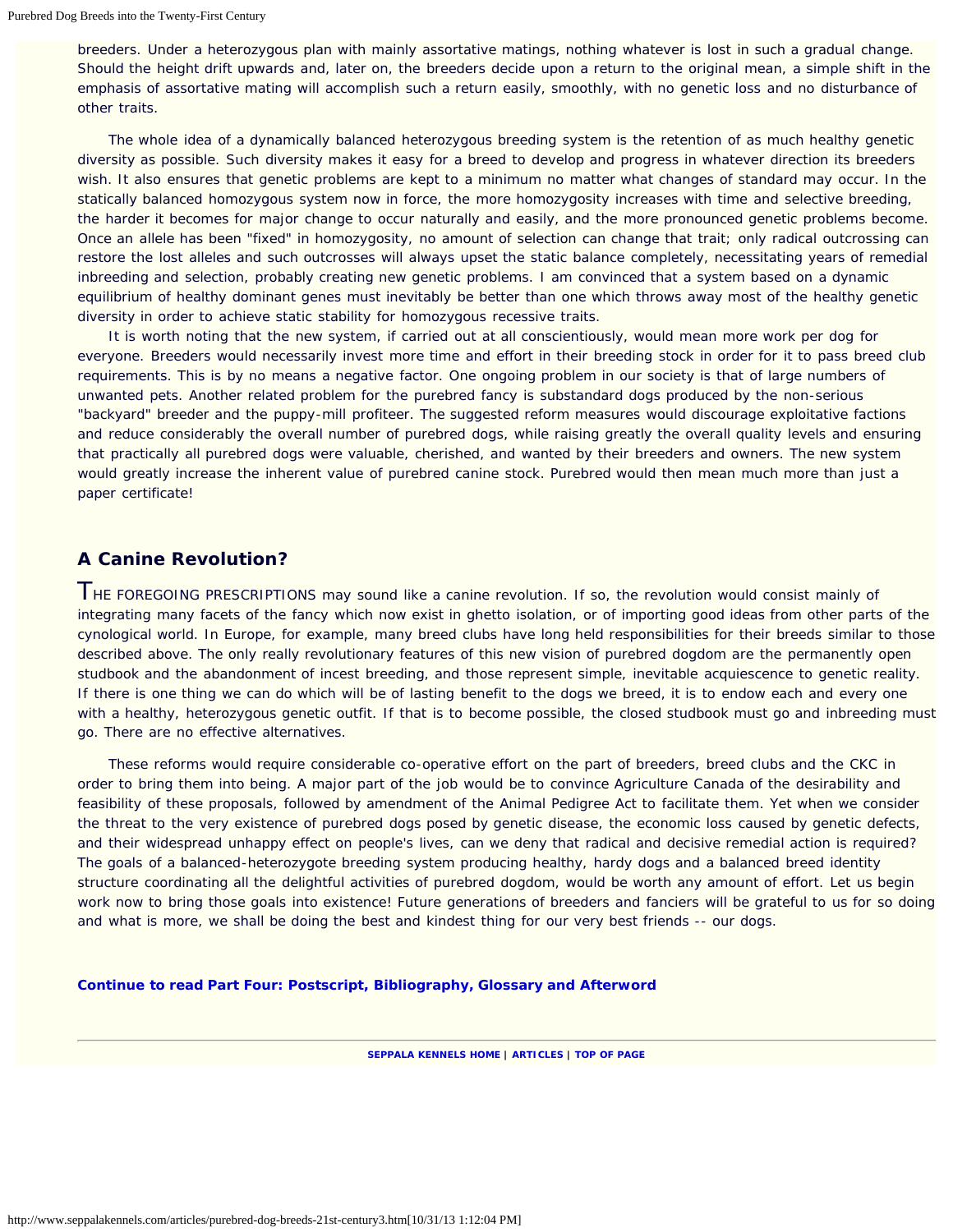

## **The Genetic Tide: Will it Leave Us High and Dry?**

Copyright ©1995 J. Jeffrey Bragg

 $W$ E HEAR MORE AND MORE these days about genetic defects, with good reason. A year ago Time™ Magazine published a pre-Christmas exposé cover story on hereditary problems in purebred dogs. Now the Council of Europe urges EEC member states to adopt its "Multilateral Convention for the Protection of Pet Animals" banning the breeding of animals whose breed points handicap them, regulating breeders in an effort to halt the increase in inherited health problems.

 Many breeds we used to think of as hardy natural types -- even tough Arctic animals like Samoyeds, Siberian Huskies and Alaskan Malamutes -- are now routinely screened for four or five different genetically-related problems. These include deepseated, serious disorders: central nervous system problems such as epilepsy, immune system malfunctions such as autoimmune thyroiditis. In addition to hip dysplasia, we now worry about osteochondritis, elbow and patella dysplasia, half a dozen distinct eye problems, and more.

At first it was thought that x-rays, screening and selection would ensure genetic health for our dogs. But thirty years of hip xrays have not wiped out HD, although progress has been made in some breeds.

 Screening and selection for one defect is just fine. But what do you do when suddenly five or six distinct problems must be screened for? Veterinary costs soar. You must select *against* so many traits that your breeding programme is turned upside-down. Especially if you fancy a serious working breed, as I do: you cannot manage a four- to six-way screening schedule and still select for working ability, breed type and conformation. In a small kennel on limited funds, breeding only two litters a year, it just isn't practical.

 The books on dog-breeding hold no answers. They tell us how to use inbreeding, line-breeding and outcrossing, they teach us the basics of Mendelian genetics; these help to manage one or two traits at a time. But genes don't assort one trait at a time! Genes are *linked* in groups on chromosomes. While we were all using inbreeding and line-breeding to "fix" desirable traits of breed type and conformation, something else happened, and now we get a steady increase in *unwanted* traits that we call genetic defects.

The science of "population genetics" is old stuff to wildlife biologists, but few dog breeders in this country know much about it. Yet it could have told us about the problems that we would have by practising artificial selection, breeding from small founder groups with no new gene inflow for decades, using sustained incest breeding without the brutal tempering influence of natural selection.

 Today, when most registered breeds are fifty to a hundred years old, bred within a closed Studbook the entire time, population geneticists tell us that we cannot continue these practices any longer if we want healthy canine companions. They say new genetic inflow is needed to counter random drift in small breed populations and to restore heterozygosity -- genetic diversity -- where it has been lost through inbreeding. They tell us that we are overusing popular sires and add that the German Shepherd Dog, despite millions of actual individuals worldwide, has an effective genetic population of from 400 to 600 animals only! Time-honoured breeding practices are now labelled "genetic genocide".

 Breeds such as Salukis, Siberian Huskies, and Basenjis could easily restore hardiness and diversity by importing primitive stock from their countries of origin, but C.K.C.'s closed Studbook cannot accept such imports.

Perhaps the closed Studbook has outlived its usefulness. In the early days of purebred dogdom, it was a useful device to promote fixation of breed type. Now it has become a dead hand, dragging down the health of our beloved dogs.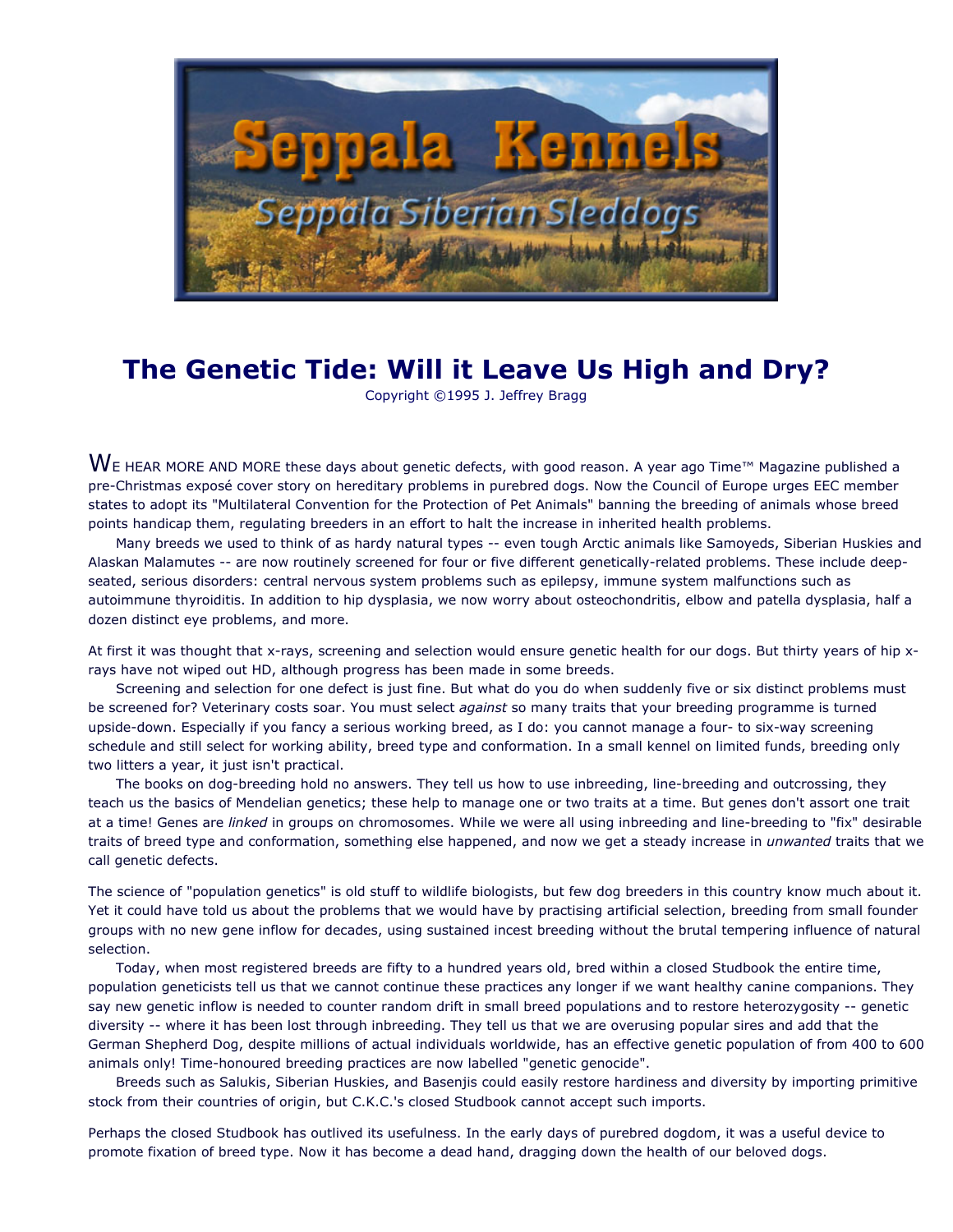The C.K.C., unlike most other Canadian livestock associations, makes no provision for grading-up, crossing, or new breed development. Its Studbook remains rigidly closed. Each C.K.C. breed is genetically isolated. No protocol exists for the acceptance of new foundation stock in C.K.C. breeds. The Club's procedures seem stuck in a nineteenth-century mould.

 The upsurge in genetic problems -- and the media and government attention they attract -- make it obvious that radical change is needed. The question is, can it come in time? Or is our Club too inflexible to meet the challenge of placing real breed improvement above the demands of tradition and show-ring fashion? Is type more important than health? If we cannot breed healthy, hardy, happy dogs, there are those in our society who will question our right to breed at all.

*-- This article was written just before the Seppala Siberian Sleddog became an evolving breed. It was published in "Dogs in Canada" magazine's February 1996 issue. Submitted by DIC to the Dog Writers Association of America annual competition, it won a Maxwell Medallion in the "Essays and Opinions" category for that year.*

**[SEPPALA KENNELS HOME](http://www.seppalakennels.com/index.htm) | [ARTICLES](http://www.seppalakennels.com/jeffreys-articles.htm) | [TOP OF PAGE](http://www.seppalakennels.com/articles/genetictide.htm)**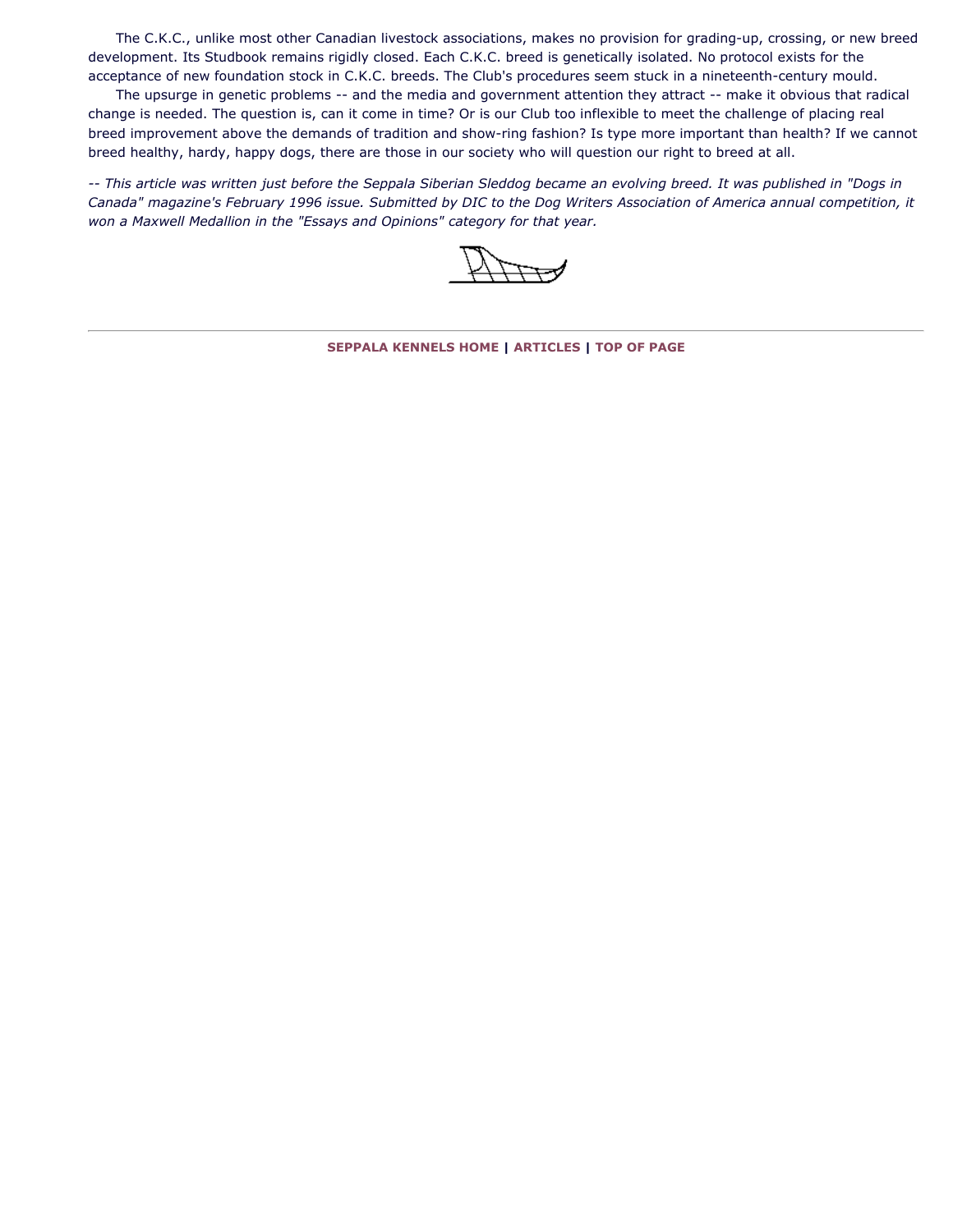

## **The Genetic Tide Continues to Swell:**

**Will DNA marker research stop the flood?** Copyright ©1998 J. Jeffrey Bragg

The tide of concern about genetic health continues to swell within the purebred dog fancy, driven on by scrutiny from without. The threat of punitive legislation, already a reality in Europe, is widespread in the USA and the contagion seems certain to reach Canada as well. Conventional screening methods appear to be a proven failure as far as curing genetic disease (rather than simply reducing it somewhat). As veterinarian breeder Ms. Chidiac-Storimans once wrote in *Dogs in Canada*, "obviously, breeding clear to clear does not work." Yet great optimism is expressed in canine journals despite the seeming crisis proportions of genetic disease.

DNA marker research now holds the limelight. The US\$750,000 canine genome project at the University of Michigan, reported in the press in 1990 as expected to identify DNA marker sequences for over 400 canine genetic diseases, has actually established 625 markers and as a "demonstration project" was able to link one marker to a specific genetic disorder, copper toxicosis in Bedlington terriers. This and several other DNA tests for breed-specific disorders are now marketed by VetGen in Ann Arbor MI, where the University is also located. The Scottish Terrier Club of America recently paid US\$50,000 to establish a DNA marker for canine von Willebrand's disease in their breed; other breed clubs are reportedly queueing up to pay similar sums for similar purposes. Obviously there is money to be made in canine genetic diseases, though perhaps not by dog breeders.

Even if every breed club had that kind of money to spend on marker development, and every breeder could afford \$50 to \$135 per test for all his dogs, there would remain plenty of room for doubt concerning whether the strategy of DNA marker tests followed by radical selection and culling would solve the problem of genetic disease. Gene pools of purebred dog breeds, already stripped and impoverished of genetic diversity by twenty or thirty generations of inbreeding and selection, may not withstand a massive wave of radical selection followed by yet more inbreeding. What happens when all or most individuals in a breed turn out to be "carriers" of the same defect? Breed gene pools represent only a fraction of the total canine species genome. Genetic diversity in purebreds is limited from the outset, by selection inherent in breed development and by the sometimes distressingly small numbers of founder animals when breed registries are first established. A gene pool is like a bank account - you cannot make withdrawals forever and never make a deposit. Yet the closed studbook system prohibits making more than one deposit! The fetish of "breed purity" demands that after the founder registrations the stud book must remain forever closed to new genetic input. When examined closely this concept of strict breed purity must be regarded as a racist ideal, similar in nature to the "scientific racism" promulgated by Hitler's Nazi party. Why do we denounce racism and eugenics on the human level, only to turn about and defend the selfsame ideals as the only decent norm for breeding dogs?

Any description or defense of a project involving breeding across existing breed lines for practical purposes, such as the Wirehaired Pointing Griffon Club of America project, is met with aggressive rebuke. If every effort to restore genetic health, hardiness, or working ability through outcross breeding is to be condemned as a betrayal of the "purity of the breed," then the entire purebred dog concept may be doomed to failure through inbreeding depression, the general loss of vitality and viability. Those who are quick to stigmatise serious outcross programmes as "Foufons" and "crossbreds" betray their utter ignorance of population genetics, yet that ignorance still meets with general approbation. Too bad, because at this point, the application of population genetics principles may be the sole strategy that can possibly pull the purebred dog fancy out of its genetic